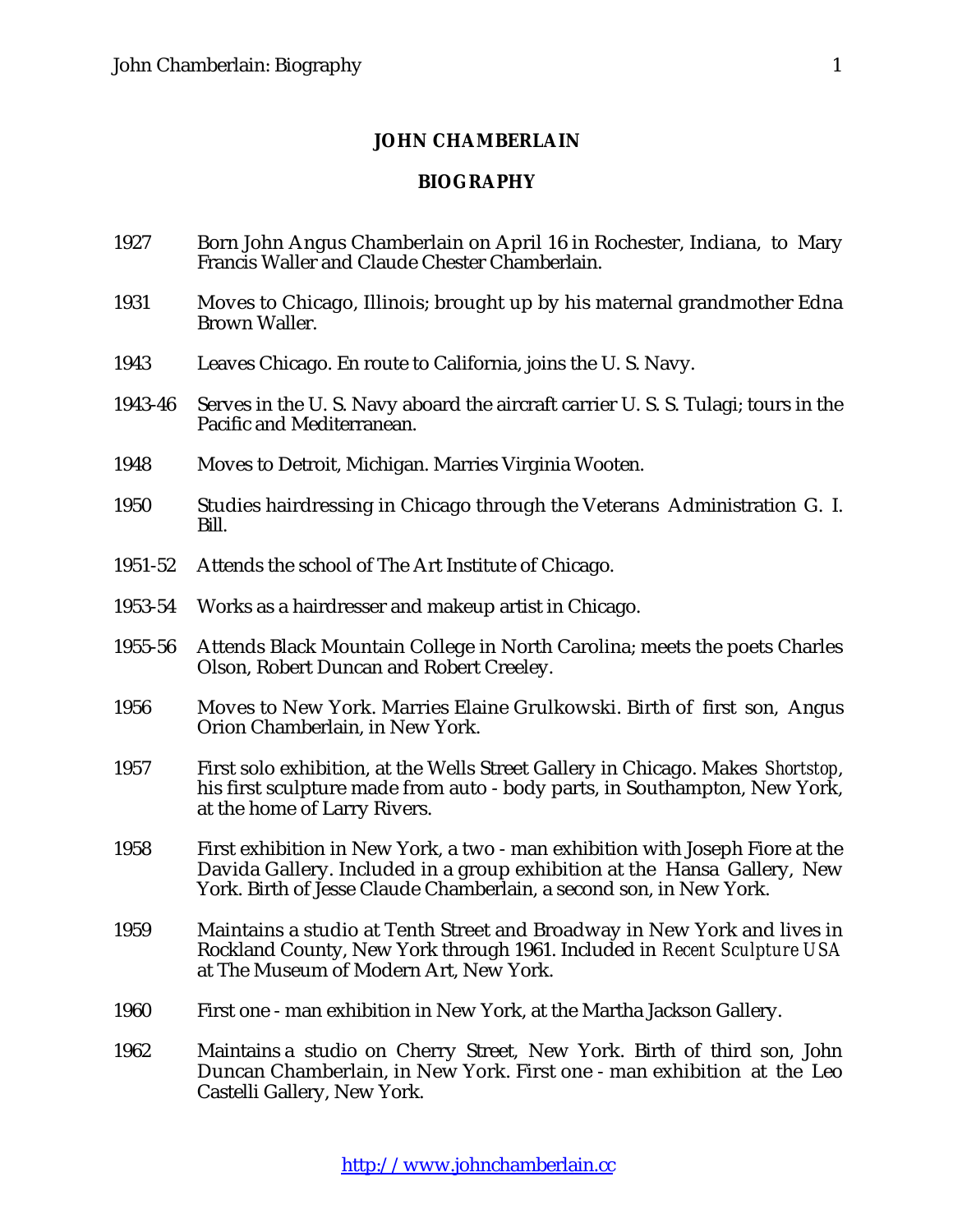- 1963 Moves with his family to Embudo, New Mexico; begins his first series of auto - lacquer and metal - flake paintings. Spends the summer in Topanga Canyon, California.
- 1965 Returns to New York and maintains a studio at 53 Greene Street.
- 1966 Follows his family to Santa Fe, New Mexico; teaches graduate students at the University of New Mexico. Receives the John Simon Guggenheim Memorial Foundation Fellowship. Makes a series of fiberglass sculptures based on french - curve drawings. Spends the summer in Malibu, California; begins first instant sculptures, made of urethane foam.
- 1967 Returns to New York; shares a studio with Neil Williams at 60 Grand Street. Begins galvanized - steel sculptures.
- 1968 Makes his first film, *Wedding Night*, starring Ultra Violet and Taylor Mead, in New York, directed by John Chamberlain, and Buddy Wirtshafter, produced by John Chamberlain. *The Secret Life of Hernando Cortez*, a sixteen - millimeter, fifty - four minute color film starring Ultra Violet and Taylor Mead, made in Valladolla, Mexico, directed by John Chamberlain and produced by Alan Power. Travels to London to make *Wide Point*, a sixteen - millimeter, sixty minute color film projected on seven screens simultaneously, starring Taylor Mead, directed by John Chamberlain and produced by Alan Power.
- 1969 Artist in residence at two corporations, in conjunction with the Art and Technology Program of the Los Angeles County Museum: first at Dart Industries, then, for two months, at the Rand Corporation. At Dart, proposes *SniFFter*, an olfactory stimulus - response environment consisting of one hundred bottled smells (adhesive tape, female skin in sun, downtown Las Vegas, wet fur, air at eleven thousand feet in New Mexico); the project is never fully developed. At Rand, a showing of *The Secret Life of Hernando Cortez* causes controversy and is banned; *The Rand Piece* is realized, a thirty four page document of questions divided into two sections: What are the circumstances to these responses, and, What is the response to these circumstances? Visiting artist at the University of Wisconsin, Madison. Spends one month at the home of Lewis Manilow in Park Forest South, Illinois; makes a series of white and chrome sculptures. The *Penthousee* series of brown paper bag sculptures are made in a studio on Park Avenue South, New York.
- 1970 The Plexiglas pieces are begun in East Los Angeles and vacuum coated in Larry Bell's studio in Venice, California. Shares a studio with Neil Williams in Little Sycamore Canyon, California, where the *Morgansplit* paintings, a series of some twelve paintings intensely painted on an irregular surface, are made.
- 1971 Returns to New York and maintains a studio on Wooster Street. *John Chamberlain: A Retrospective Exhibition* opens at the Solomon R. Guggenheim Museum, New York.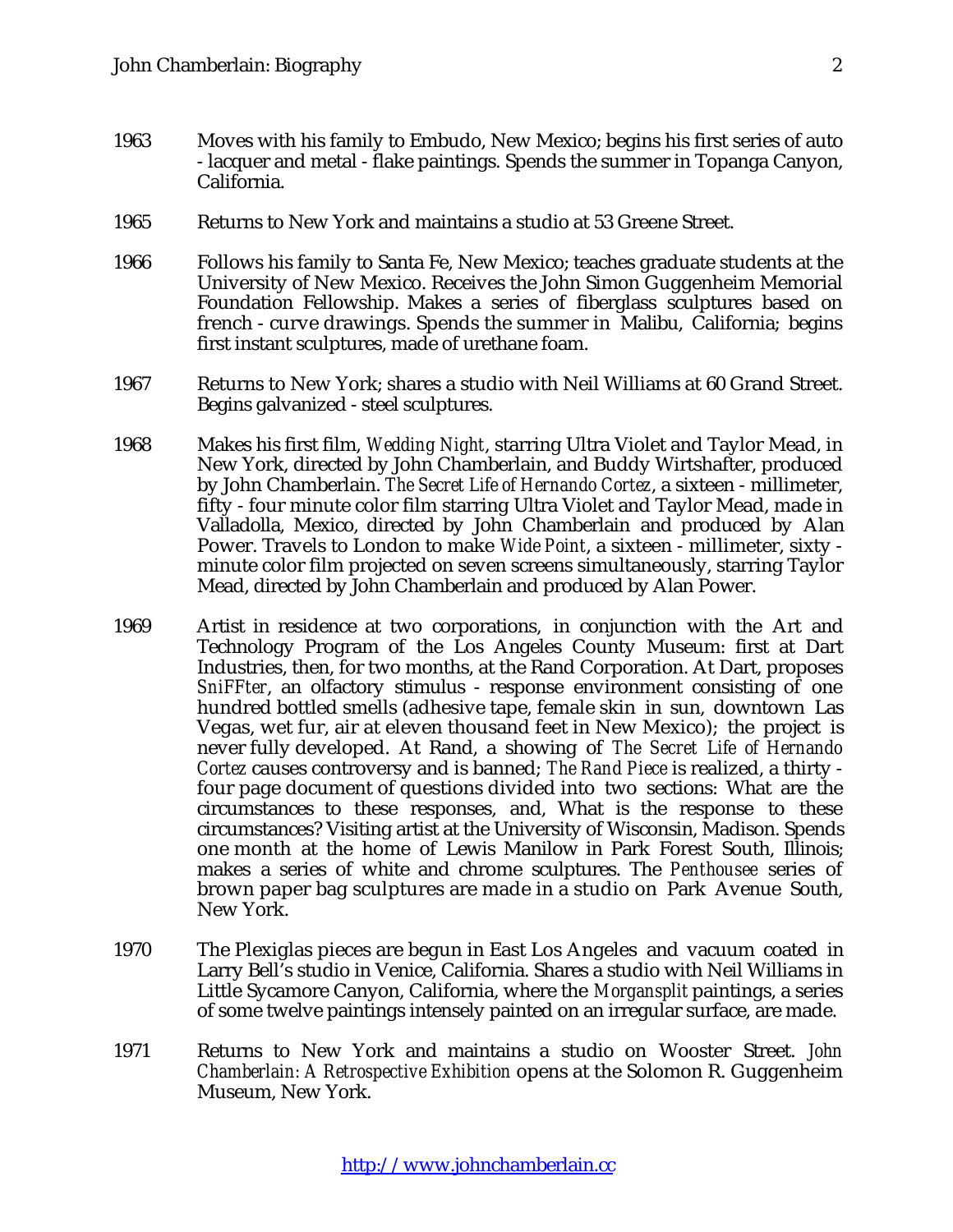- 1972 Lives and works at the ranch of Stanley Marsh III in Amarillo, Texas, where the group of works known as *The Texas Pieces* is begun. Makes a proposal to the Contemporary Arts Center in Cincinnati for the *Amarillo Piece*, an environment including projected images of a Panhandle feedlot from dawn to dusk, six urethane - foam couches regulated by the mean temperature of Amarillo, an audio of cows and wind, and odors of feedlot and cut hay; the project is never realized.
- 1973 Death of Elaine Chamberlain in Santa Fe, New Mexico.
- 1974 Moves to a studio at 67 Vestry Street in New York; resumes work with auto body parts. Maintains this studio until 1980.
- 1975 *The Texas Pieces* exhibited at the Contemporary Arts Museum in Houston, outdoors at the Saint Louis Botanical Gardens, Missouri, and at the Minneapolis Museum of Fine Arts.
- 1977 Receives a second Guggenheim fellowship. Converts a barn in Essex, Connecticut, into a residence and outdoor studio. Begins taking photographs with a wide - lux camera. Marries Lorraine Beicher in New York.
- 1979 Receives a commission from the U. S. General Services Administration for the Federal Plaza in Detroit.
- 1980 Moves to Sarasota, Florida.
- 1981 Purchases and lives aboard the houseboat *Ottonello* at the marina in Sarasota where his yacht, the *Cocola*, is also moored. Establishes a studio at Tenth Street and Coconut in Sarasota and maintains an outdoor studio in Osprey, Florida, at the end of a junkyard; creates *Deliquescence* and hatches the inspiration for the first *Gondolas*.
- 1982 *Deliquescence* installed at the campus of Wayne State University in Detroit, Michigan. An extended exhibition of sculpture is presented by the Dia Art Foundation at the artist's former studio at 67 Vestry Street, New York, which is shown through 1985. *Chamberlain Gardens*, an outdoor exhibition of sculpture, is presented by the Dia Art Foundation at the artist's former residence in Essex, Connecticut, which is shown through 1984.
- 1983 An exhibition of his sculpture opens at the Art Museum of the Pecos in Marfa, Texas, sponsored by the Dia Art Foundation.
- 1984 Receives the Brandeis University Creative Arts award medal in sculpture. *John Chamberlain/Esculturas* exhibition opens at the Palacio Cristal, Parque del Retiro, Madrid. *American Tableau* is presented and installed at the Seagram Plaza in New York.
- 1985 Artist in Residence, Skowhegan School of Painting and Sculpture, Maine.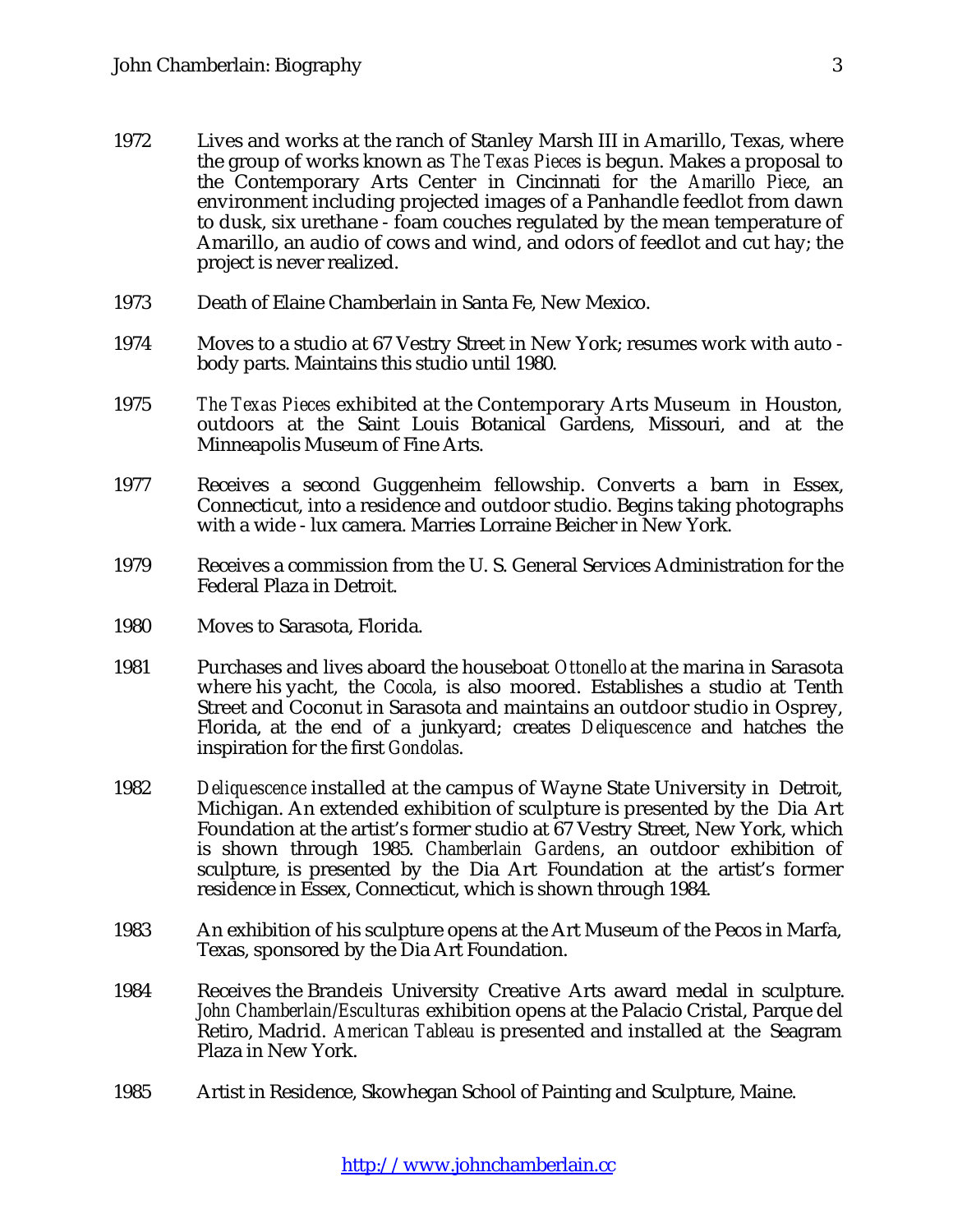- 1986 Retrospective exhibition at the Museum of Contemporary Art, Los Angeles.
- 1987 Joins The Pace Gallery, New York. *Coloured Gates of Louisville: The Inevitible Return of The Indefatigable Dr. Fahey*, 1988, a wall relief, is commissioned by the Kentucky Center for the Performing Arts, Louisville.
- 1990 Elected a member of the American Academy and Institute of Arts and Letters, New York.
- 1991 Retrospective at the Staatliche Kunsthalle Baden Baden, Baden Baden, Germany and the Staatliche Kunstsammlungen Dresden, Dresden, Germany.
- 1993 Receives the 1993 Skowhegan Medal for Sculpture from the Skowhegan School of Painting and Sculpture, Skowhegan, Maine.

Receives Lifetime Achievement Award in Contemporary Sculpture from the International Sculpture Center, Washington, D. C.

- 1994 Buys Elaine de Kooning's house in Easthampton, New York. Begins major renovation of house.
- 1995 Berlin Project "Turm Von Clytie." Buys restaurant, Shelter Island, New York. Names restaurant "Chamberlain's."

Suffers major heart attack and undergoes triple by-pass surgery. Marries Prudence Fairweather.

Chamberlain travels to St. Moritz, Switzerland with family and works on his photography projects. Travels to Italy and Lugano, exhibition in Lugano.

1996 Stedelijk Museum, Amsterdam Exhibition.

Marries Prudence Fairweather in Paris, France, June 9. Reception at Le Grand Vefour, Café Marly and the Ritz. Buys Winthrop House on Shelter Island. Marries Prudence Fairweather September 6 on yacht off the coast of Shelter Island, New York.

1997 Receives The National Arts Club Artists Award in New York January 16.

Acquires land across from Winthrop House and builds new studio.

1998 Sells Elaine de Kooning House in Easthampton, New York.

John Chamberlain "Recent Works" PaceWildenstein, Greene Street., New York exhibits Privet & Hedge works March. Lisbon show (research)

1999 Receives Distinction in Sculpture Honor from Sculpture Center in New York December 1.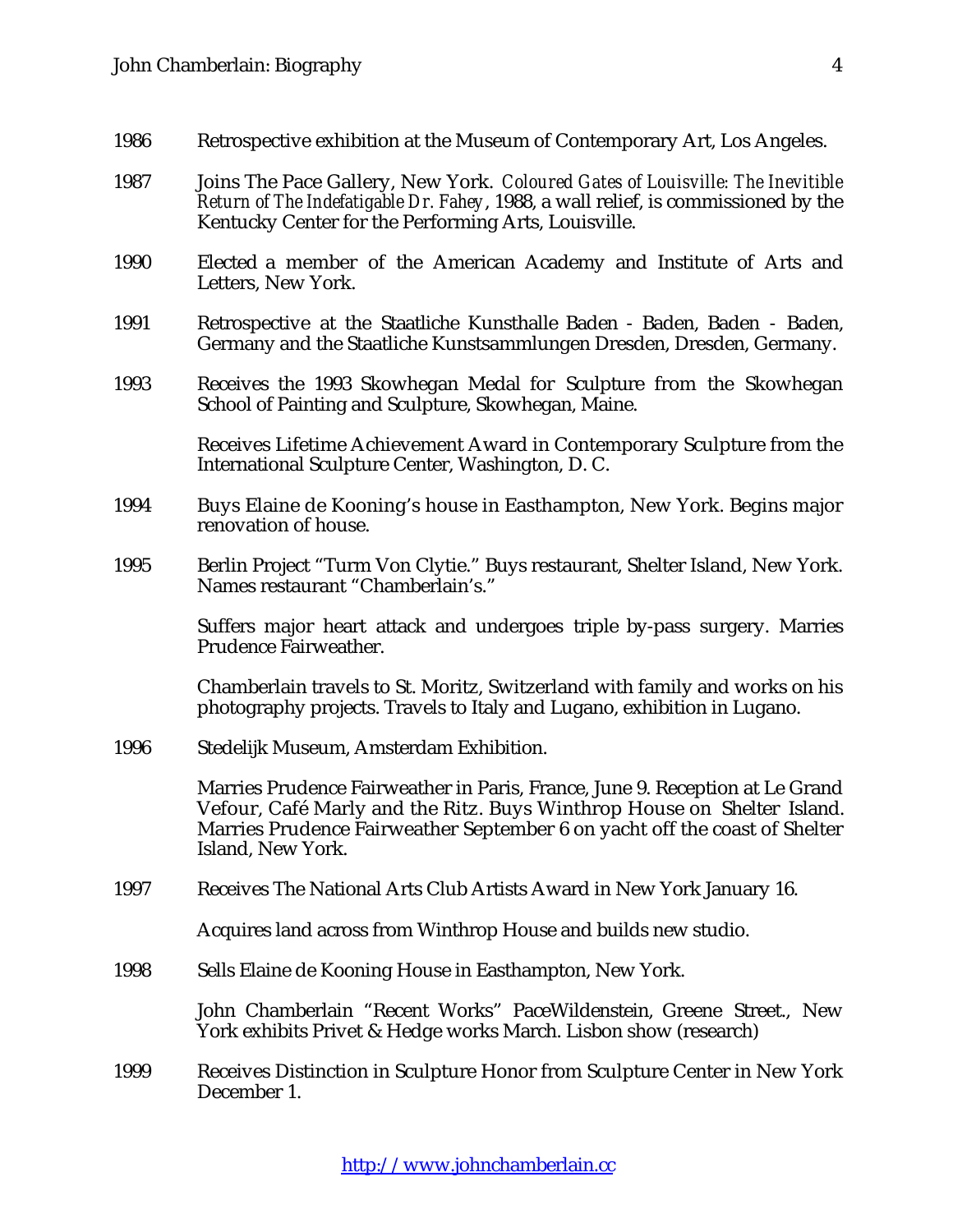Death of son, Jesse Claude Chamberlain August. Begins building new studio on Shelter Island, New York.

2000 PaceWildenstein show, John Chamberlain *Recent Works.*

Receives Distinction in Sculpture Honor from Sculpture Center in New York December 1. Death of son, Jesse Claude Chamberlain August. Dia Art Foundtation exhibits, Privet and Hedge, New York, New York. Begins to build new studio on Shelter Island, New York.

- 2001 Chamberlain under goes knee surgery. Chamberlain travels to St. Moritz, Switzerland with family and works on his photography projects. Travels to Italy, Paris, and Lugano. Begins saxophone lessons with renowned saxophonist Hal McKusik.
- 2002 Travels to Paris with family and stays at Dominique de Menil's house and works on maquettes for new projects. Celebrates 75<sup>th</sup> Birthday at The American Hotel, Sag Harbour, New York. Mask Exhibition in Southampton. Returns to Shelter Island, New York and begins large format photographs on canvas.
- Note: This biography is based on information from Julie Sylvester, *John Chamberlain A Catalogue Raisonné,* (Los Angeles: Museum of Contemporary Art; New York: Hudson Hills Press, 1986), 226-228, supplementary information was added by John Chamberlain's Studio (September 4, 2002)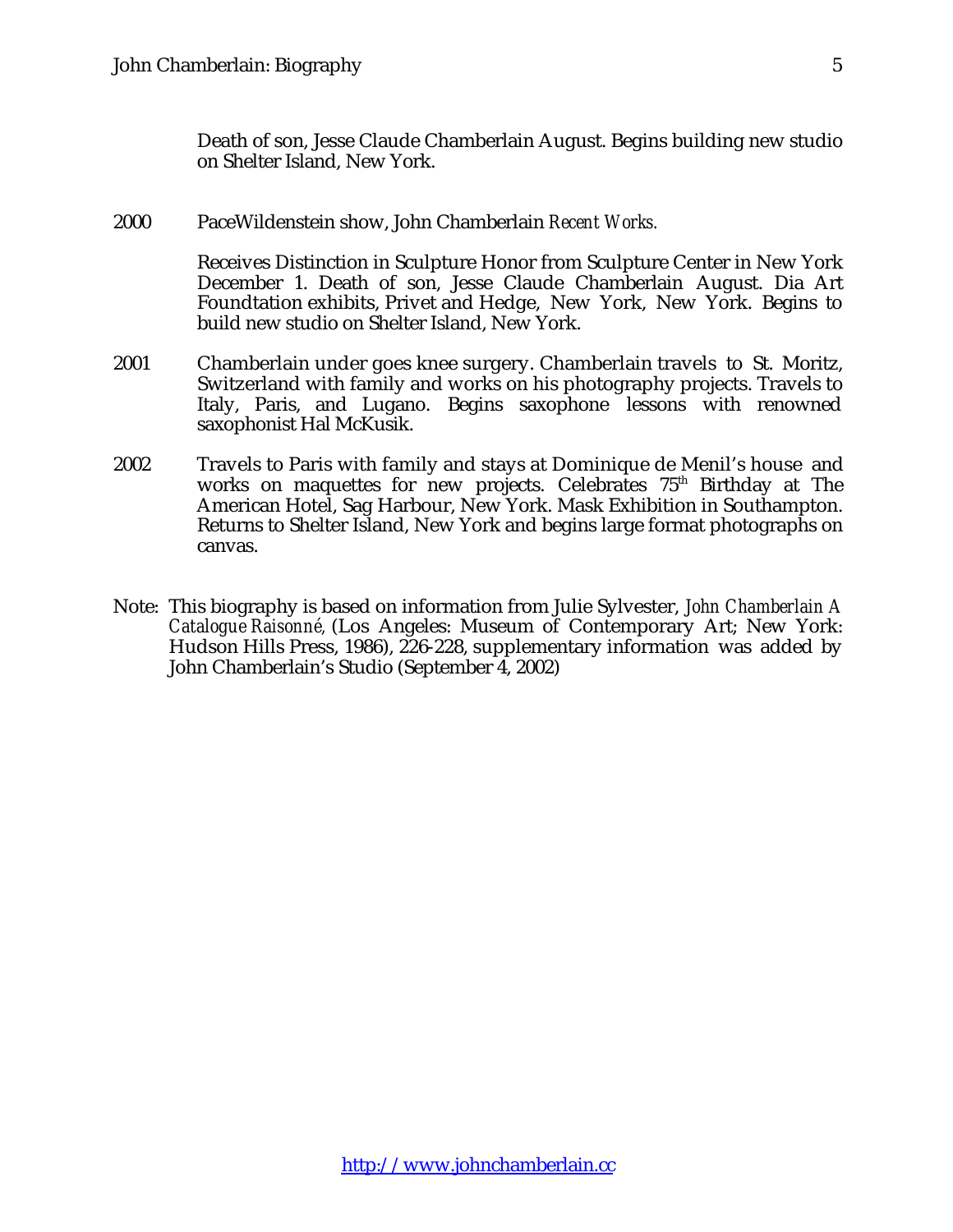### **JOHN CHAMBERLAIN**

## **SOLO EXHIBITIONS**

- 1957 Wells Street Gallery, Chicago
- 1958 Davida Gallery, New York
- 1960 Martha Jackson Gallery, New York
- 1962 Leo Castelli Gallery, New York Dilexi Gallery, San Francisco
- 1963 The Pace Gallery, Boston Dilexi Gallery, Sari Francisco
- 1964 Galerie Ileana Sonnabend, Paris (catalogue) Leo Castelli Gallery, New York
- 1965 Leo Castelli Gallery, New York
- 1966 Dwan Gallery, Los Angeles
- 1967 The Cleveland Museum of Art, Ohio (catalogue) Galerie Rudolf Zwirner, Cologne

Galerie Heiner Friedrich, Munich

- 1969 Leo Castelli Warehouse, New York Mizuno Gallery, Los Angeles
- 1970 *Hard and Soft: Recent Sculpture*, Lo Giudice Gallery, Chicago *Couches*, Locksley/Shea Gallery, Minneapolis
- 1971 Leo Castelli Gallery, New York

*John Chamberlain: A Retrospective Exhibition*, Solomon R. Guggenheim Museum, New York (catalogue)

- 1972 *John Chamberlain/F - - g Couches*, Lo Giudice Gallery, New York, in affiliation with Leo Castelli Gallery, New York
- 1973 Leo Castelli Gallery, New York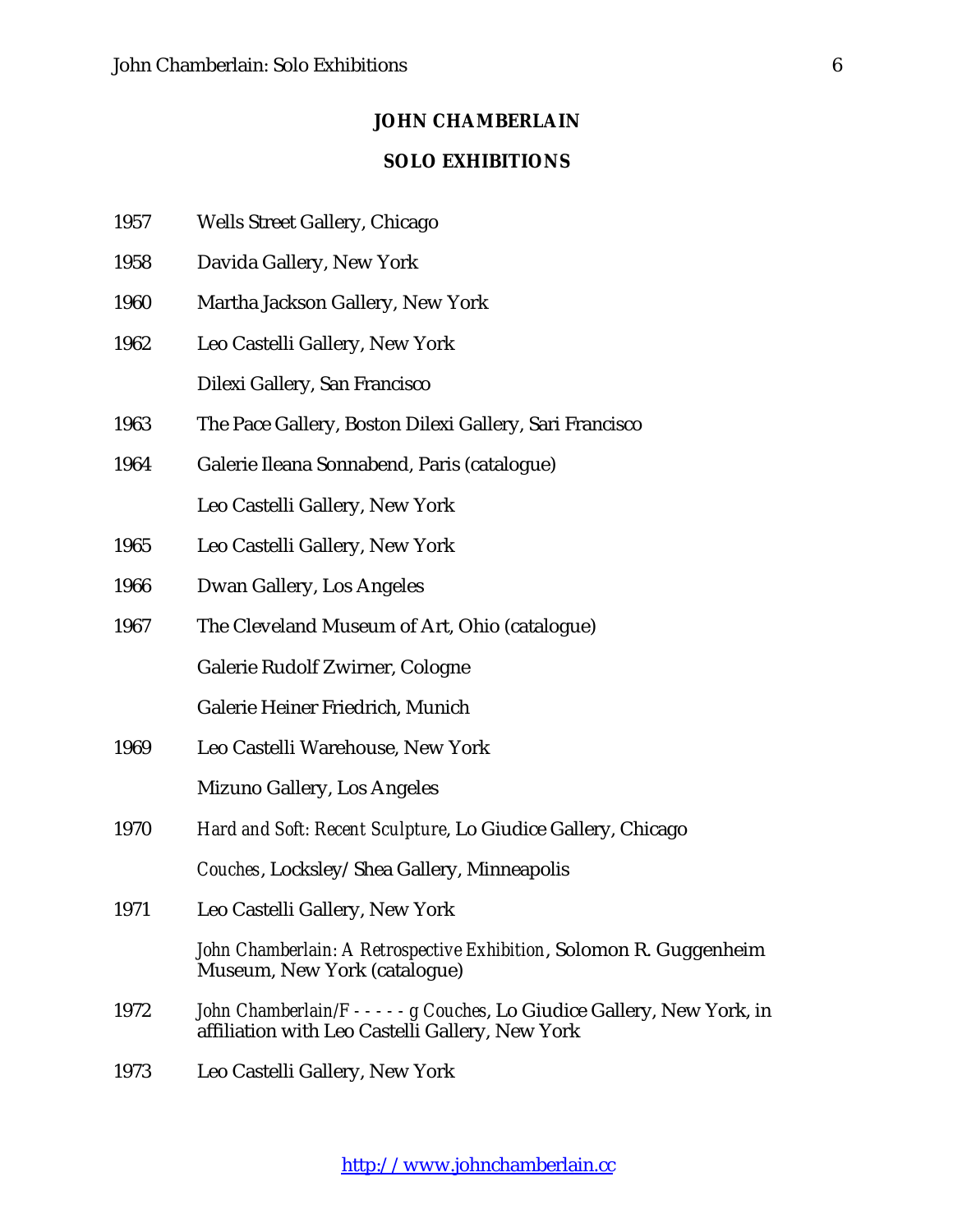- 1973-74 *John Chamberlain: The Texas Pieces*, Dag Hammarskjold Plaza Sculpture Garden, New York
- 1974 Walter Kelly Gallery, Chicago
- 1975 *John Chamberlain: The Texas Pieces*, Contemporary Arts Museum, Houston; St. Louis Botanical Gardens, Missouri; Minneapolis Institute of Arts, Minnesota (catalogue)

Ronald Greenberg Gallery, St. Louis

James Corcoran Gallery, Los Angeles

- 1976 Leo Castelli Gallery, New York
- 1977 *View from the Cockpit*, Margo Leavin Gallery, Los Angeles

Heiner Friedrich, Inc. , New York

*John Chamberlain: An Exhibition of Sculpture*: 1959-1962, Mayor Gallery, London (catalogue)

- 1977-78 *The Texas Pieces*, presented by the Dia Art Foundation, Manhattan Psychiatric Center, Ward's Island, New York
- 1978 Heiner Friedrich, Cologne
- 1979 Kunsthalle, Bern (catalogue)

Heiner Friedrich, Cologne

- 1980 Stedelijk van Abbemuseum, Eindhoven, Netherlands (catalogue)
- 1982 Leo Castelli Gallery, New York
- 1982-84 *Chamberlain Gardens*: Essex, Dia Art Foundation, Essex, Connecticut
- 1982-85 *John Chamberlain Sculpture: An Extended Exhibition*, Dia Art Foundation, New York
- 1983 *John Chamberlain Reliefs 1960-1982*, The John and Mable Ringling Museum of Art, Sarasota, Florida (catalogue)

*John Chamberlain: Sculpture and Work on Paper*, The Butler Institute of American Art, Youngstown, Ohio (catalogue)

Robert L. Kidd Galleries, Birmingham, Michigan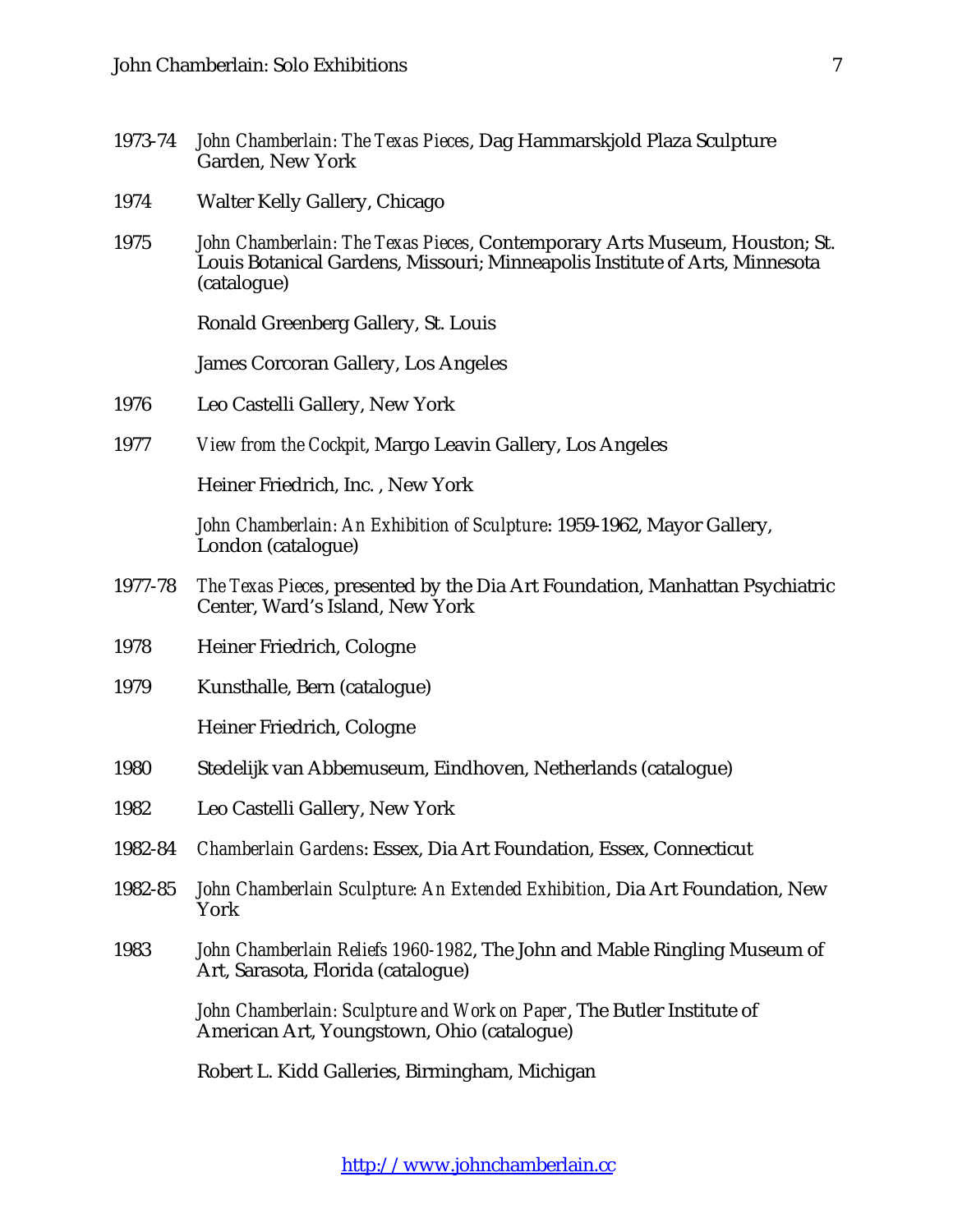Marian Goodman Gallery, New York

*John Chamberlain*, L. A. Louver Gallery, Los Angeles, November 12 - December 12

The Art Museum of the Pecos, Marfa, Texas, Dia Art Foundation, Marfa, Texas

1984 *John Chamberlain/Esculturas*, Palacio de Cristal, Parque del Retiro, Madrid, January - March (catalogue)

> *John Chamberlain: New Sculpture*, Xavier Fourcade, Inc. , New York, February 25 - March 31 (catalogue)

*John Chamberlain: Selected Prints*, Marian Goodman Gallery, New York, November 8-27

*American Tableau*, The Seagram Plaza, New York

Galerie Rudolf Zwirner, Cologne

Galerie Helen van der Meij, Amsterdam

The Art Museum of the Pecos, Marfa, Texas, Dia Art Foundation, Marfa, Texas

1985 *John Chamberlain: Sculpture*, Margo Leavin Gallery, Los Angeles, March 4-30

Galerie Gillespie - Laage - Salomon, Paris

1986 *John Chamberlain: Oils*, Galerie Fred Jahn, Munich, March 6-27; travels to: Galerie Rudolf Zwirner, Cologne, May 21 - June 28; Brooke Alexander, New York, September 13 - October 25 (catalogue)

Margo Leavin Gallery, Los Angeles, July 19 - August 28

*John Chamberlain: Sculpture*, 1954-1985, Museum of Contemporary Art, Los Angeles, July 30 - October 5 (catalogue)

1987 *John Chamberlain: Recent Sculpture*, Fabian Carisson Gallery, London, April 15 - May 16

> *John Chamberlain: Recent Sculpture*, Xavier Fourcade, Inc. , New York, May 8 - June 13

*John Chamberlain: Skulpturen*, Galerie Tanit, Munich, May 15 - July

*John Chamberlain: Recent Sculpture*, The Fruitmarket Gallery, Edinburgh, June 27 - July 26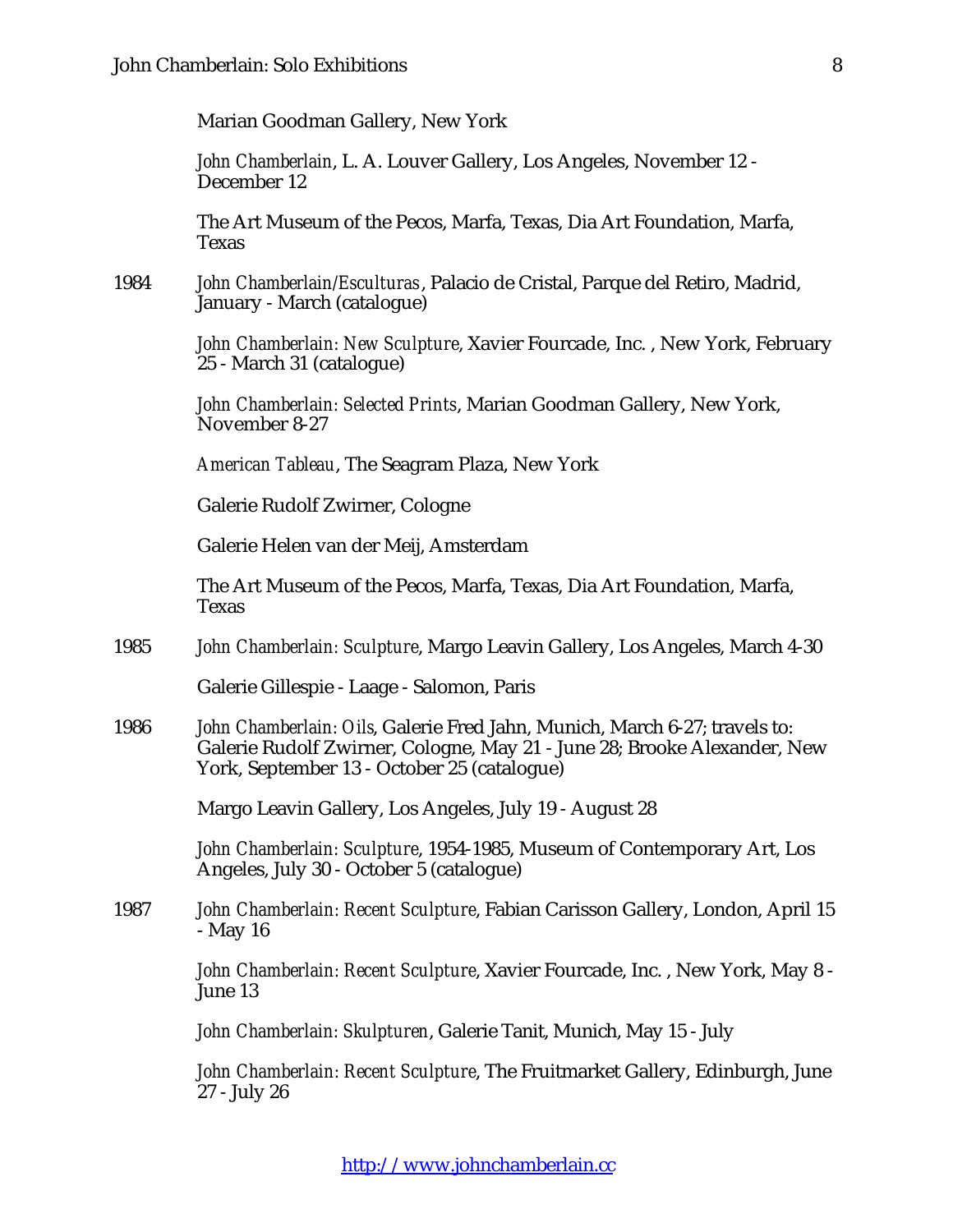|         | Sculpture, John Chamberlain, 1970s & 1980s, The Menil Collection, Houston<br>(catalogue)                                                                                                |
|---------|-----------------------------------------------------------------------------------------------------------------------------------------------------------------------------------------|
| 1987-88 | John Chamberlain, Galerie Pierre Huber, Geneva, October 29, 1987 - January 9,<br>1988                                                                                                   |
| 1988    | John Chamberlain, Margo Leavin Gallery, Los Angeles, June 7 - August 6                                                                                                                  |
| 1989    | John Chamberlain: New Sculpture, The Pace Gallery, New York, February 17 -<br>March 18 (catalogue)                                                                                      |
|         | Sculpture 1960's - 1980's, Greenberg Gallery, St. Louis                                                                                                                                 |
| 1990    | John Chamberlain, Waddington Galleries, London, March 28 - April 21                                                                                                                     |
| 1990-91 | John Chamberlain: Gondolas, J981-85 and Dooms Day Flotilla, 1982, Dia Art<br>Foundation, New York, April 1990 - March 1991 (catalogue)                                                  |
| 1991    | John Chamberlain: Arbeiten auf Papier 1982/83: Sprays * Gondola - Series * Giraffe -<br>Skin - Series, Galerie Fred Jahn, Stuttgart, January 19 - February 9                            |
|         | John Chamberlain: New Sculpture, The Pace Gallery, New York, March 8 - April<br>13 (catalogue)                                                                                          |
|         | John Chamberlain: Monotypes, Pace Editions, New York, March 8 - April 13                                                                                                                |
|         | John Chamberlain, retrospective exhibition, Staatliche Kunsthalle Baden Baden,<br>May 11 - July 21; travels to Staatliche Kunstsammungen Dresden, August 25 -<br>November 3 (catalogue) |
|         | John Chamberlain, Galerie Karsten Greve, Paris, May 23 - June 29                                                                                                                        |
|         | Famous Last Words and Works on Paper, Bradley University, Peoria, Illinois,<br>October 7 - December 10                                                                                  |
| 1992    | John Chamberlain, Daniel Weinberg Gallery, Los Angeles, February 22 - March<br>21                                                                                                       |
|         | Albert Totah, Milan, March 26 - May 11                                                                                                                                                  |
|         | John Chamberlain, Galleria Seno, Milan, April 2 - May 11                                                                                                                                |
|         | John Chamberlain: New Sculpture, Laura Carpenter Fine Art, Santa Fe, August<br>$8-28$                                                                                                   |
|         |                                                                                                                                                                                         |

*John Chamberlain: New Work*, Dia Center for the Arts, Bridgehampton, New York, August 8 - September 6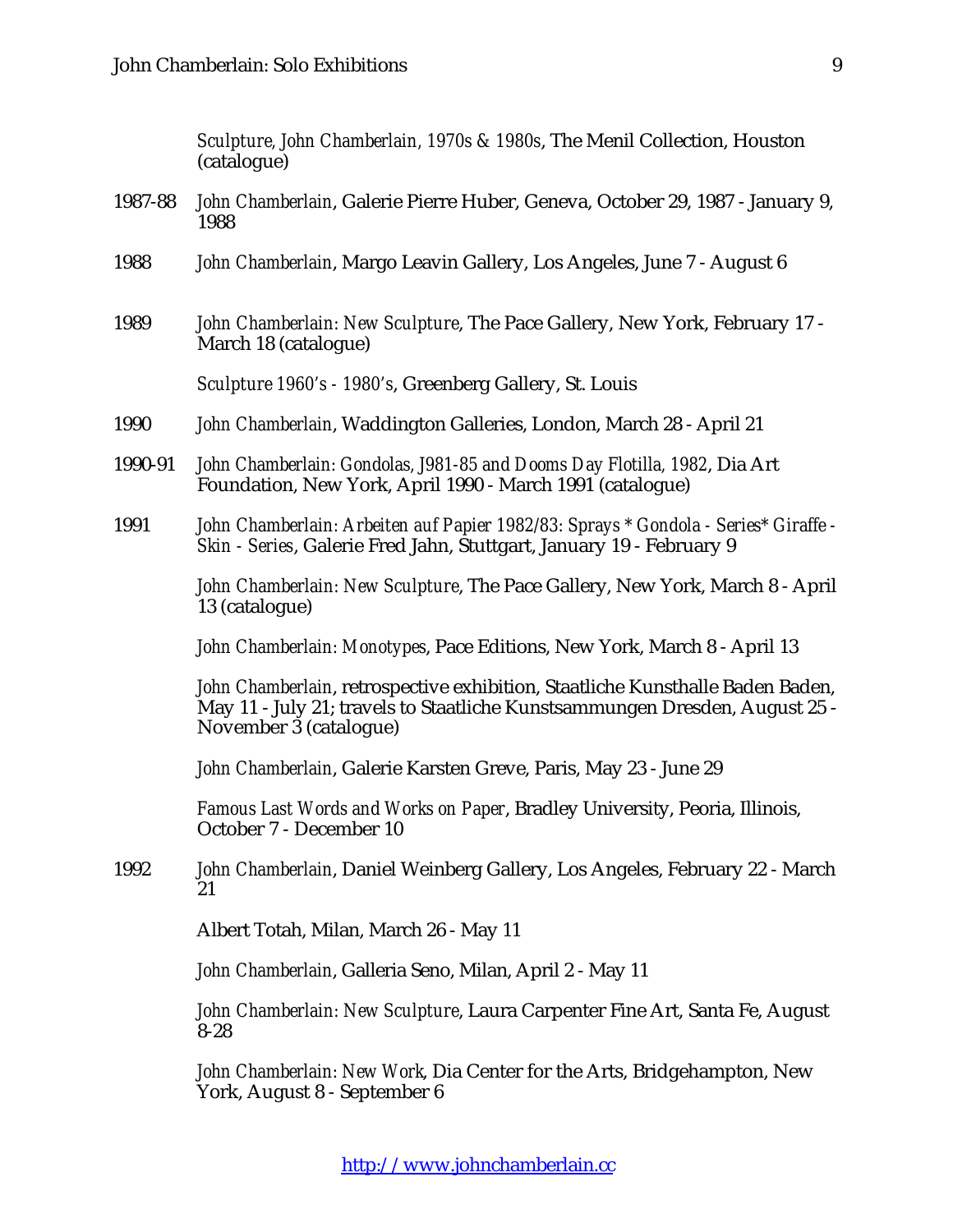*John Chamberlain: Arbeiten auf Papier*, Galerie Meyer - Ellinger, Frankfurt am Main, Germany, September 1-26

John Chamberlain: Recent Work, The Pace Gallery, 142 Greene Street, New York, October 24 - November 28 (catalogue)

- 1992-93 *John Chamberlain: Neue Skulpturen*, Galerie Karsten Greve, Cologne, November 14, 1992 - February 27, 1993
- 1993 *Photographs by John Chamberlain*, Mira Mar Gallery, Sarasota, Florida, January 26 - February 20

John Chamberlain Photographs, Galerie Sonia Zannettacci, Geneva, March - April 15

John Chamberlain, Gallerie Karsten Greve, Paris, April - May 22

1993-94 *Wide Point: The Photography of John Chamberlain*, The Parrish Art Museum, Southampton, New York, May 1 - June 13, 1993; Tampa Museum of Art, Florida, November 7, 1993 - January 30, 1994; Indianapolis Museum of Art, April 23 - July 31, 1994 (catalogue)

> *John Chamberlain*, Barbara Krakow Gallery, Boston, November 20, 1993 - January 5, 1994

1994 *John Chamberlain: Recent Sculpture*, Daniel Weinberg Gallery, San Francisco, June 11 - July 16

> *John Chamberlain: Recent Sculpture*, PaceWildenstein, 142 Greene Street, New York, September 17 - October 15

- 1994-95 *John Chamberlain*, Galerie Karsten Greve, Cologne, October 22, 1994 January 12, 1995
- 1996 *John Chamberlain: Recent Sculpture*, PaceWildenstein, New York, May June 21

*John Chamberlain: Current Work and Fond Memories, Sculptures and Photographs 1967-1995*, Stedelijk Museum, Amsterdam, May 11 - June 30. Travels to Kunstmuseum, Wolfsburg, Germany, September 7 - November 17.

*John Chamberlain: Couches & Related Sculpture, 1967-1971*, A/D, New York, September 19 - November 2.

- 1996-97 *John Chamberlain*, Kukje Gallery, Seoul, Korea, December 13, 1996 January 20, 1997.
- 1997 *John Chamberlain: Abstract Sculptures*, Muckenthaler Cultural Center, Fullerton, California, April 19 - June 8, 1997.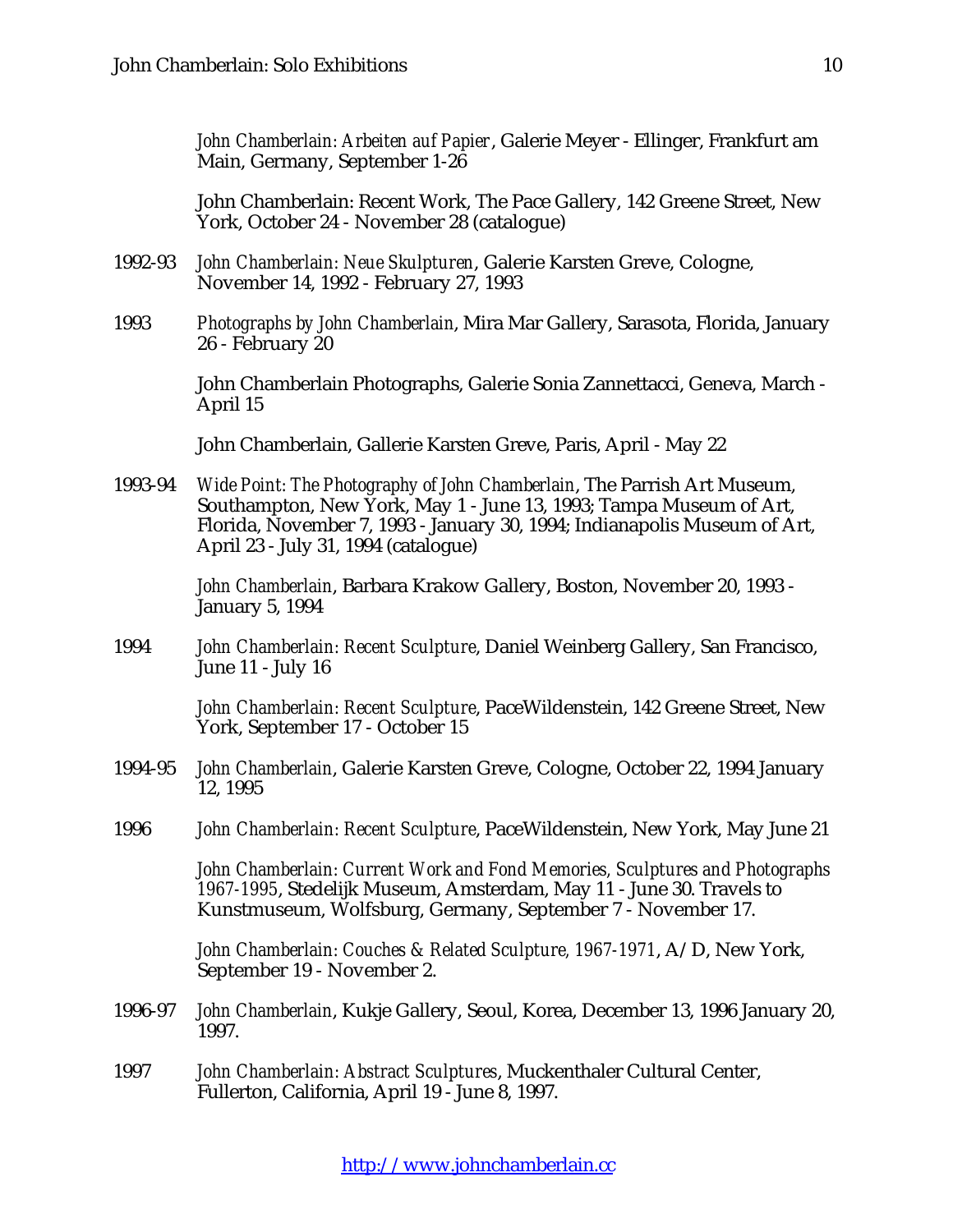*John Chamberlain: "Baby Tycoons"*, 1992-97, Galerie Daniel Blau, Munich, April 29 - June 21, 1997.

*Baby Tycoons: Skulpturen von John Chamberlain*, Museum fur Lackkunst, Münster, June 21 - September 28, 1997.

*John Chamberlain: "Sculptures",* Jablonka Galerie, Cologne, November 7 December 5, 1997.

- 1997-98 *John Chamberlain: Sculpture and Photographs*, PaceWildenstein, Los Angeles, November 14, 1997 - January 10, 1998.
- 1998 *John Chamberlain: Chamberlain's Fauve Landscape*, Pace Wildenstein, 142 Greene Street, New York, March 11 - April 25, 1998
- 1999 *John Chamberlain*, Lever House, New York, June 9 October 10, 1999.
- 2000 *John Chamberlain Sculpture. Selections from The Menil Collection and Dia Center for the Arts*, The Menil Collection, Houston, January 28 - March 26, 2000.

*John Chamberlain: Recent Sculpture*, PaceWildenstein, 142 Greene Street, New York, May 12 - June 10, 2000.

2000-01 *John Chamberlain: The Hedge,* The Center for Public Sculpture, New York, October 5, 2000 - January 26, 2001.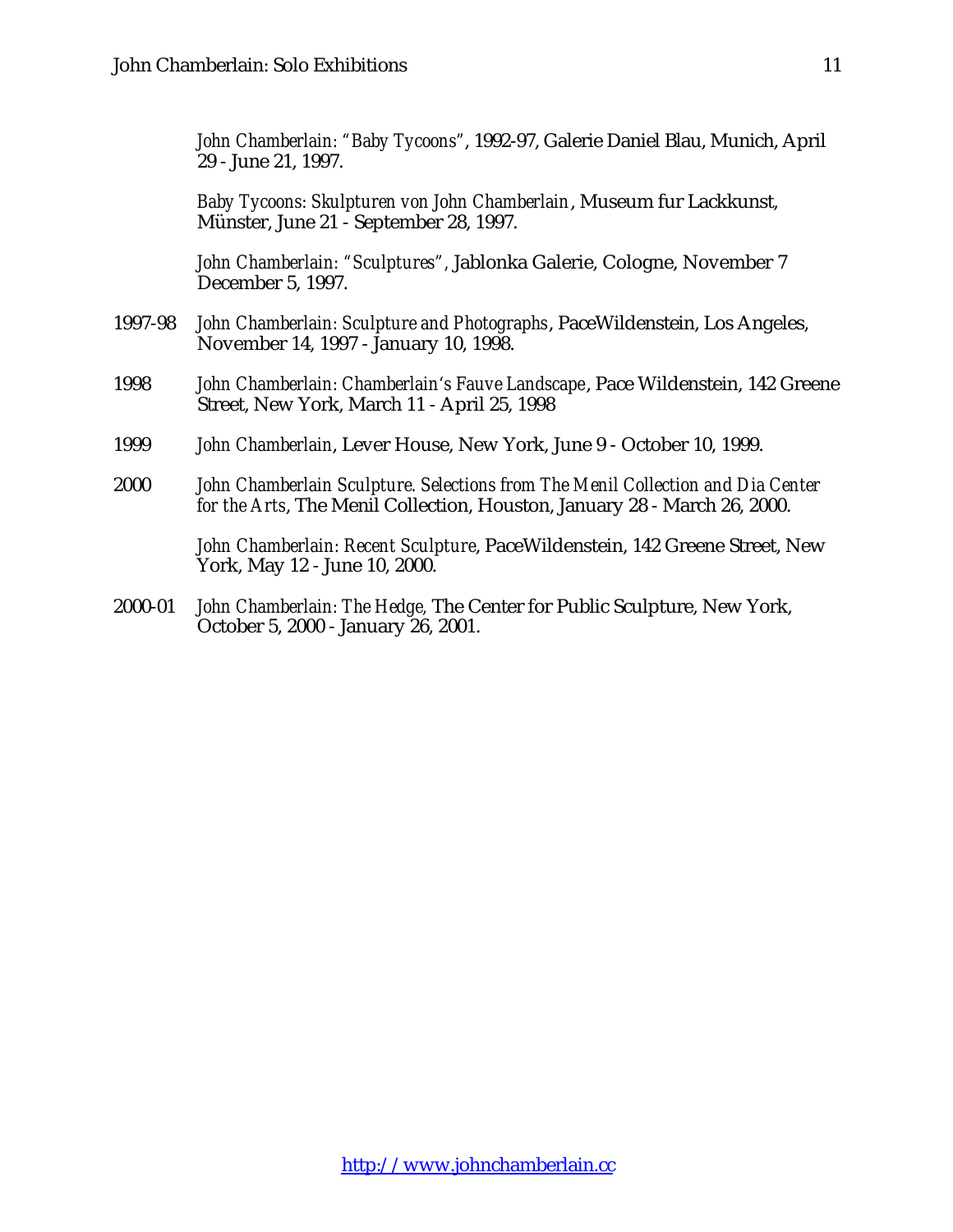### **JOHN CHAMBERLAIN**

## **TWO - PERSON EXHIBITIONS**

- 1958 Davida Gallery, Chicago (with Joseph Fiore)
- 1962 Leo Castelli Gallery, New York (with Frank Stella)
- 1963 Robert Fraser Gallery, London (with Richard Stankiewicz)
- 1965 Galerie Rudolf Zwirner, Cologne (with Allan D'Arcangelo)
- 1972 Taft Musetirn, Cincinnati (with Peter Alexander)
- 1976 Newport Art Festival, Rhode Island (with Sam Hunter) Locksley/Shea Gallery, Minneapolis (with Cy Twombly)
- 1984 University Art Museum, University of California, Santa Barbara (with Alan Saret)
- 1993 Margo Leavin Gallery, Los Angeles (with Donald Judd)
- 1997-98 Cheim & Read, New York (with Joan Mitchell)
- 2001 L.A. Louver, Venice, California (with Ed Moses)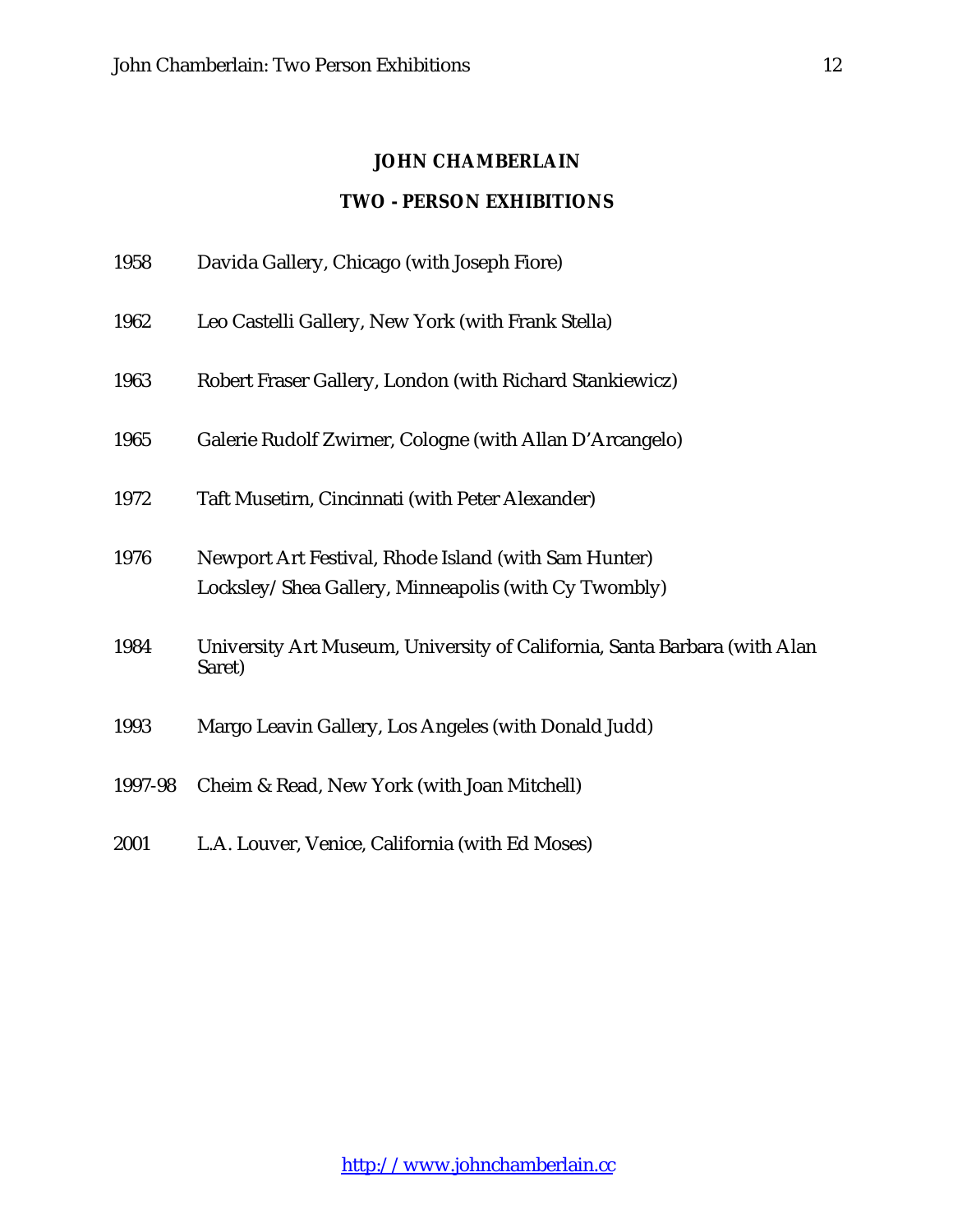# **JOHN CHAMBERLAIN**

# **SELECTED GROUP EXHIBITIONS**

| 1958    | Hansa Gallery, New York                                                                                                                    |
|---------|--------------------------------------------------------------------------------------------------------------------------------------------|
| 1959    | The Enormous Room, Martha Jackson Gallery, New York<br>Work in Three Dimensions, Leo Castelli Gallery, New York<br>Hansa Gallery, New York |
| 1959-60 | Recent Sculpture USA, The Museum of Modern Art, New York                                                                                   |
| 1960    | Le Nouveau Realisme, Galerie Rive Droite, Paris                                                                                            |
|         | New Forms - New Media I and II, Martha Jackson Gallery, New York<br>(catalogue)                                                            |
|         | Sculpture Group: Fifth Exhibition, Stable Gallery, New York                                                                                |
| 1960-61 | Annual of Sculpture and Drawing, Whitney Museum of American Art, New<br>York                                                               |
| 1961    | VI Bienal, Museu d'arte Moderna, São Paolo, Brazil (catalogue)                                                                             |
|         | The Art of Assemblage, The Museum of Modern Art, New York (catalogue)                                                                      |
|         | Ways and Means, Houston Contemporary Arts Association, Houston                                                                             |
|         | The Pittsburgh International Exhibition, Carnegie Institute, Pittsburgh                                                                    |
|         | Six Sculptures, Dwan Gallery, Los Angeles                                                                                                  |
|         | Sculpture and Relief, Leo Castelli Gallery, New York                                                                                       |
|         | An Exhibition in Progress, Leo Castelli Gallery, New York                                                                                  |
|         | Three Young Americans, Allen Memorial Art Museum, Oberlin College, Ohio                                                                    |
|         | The Museum of Modern Art, New York/Painting and Sculpture Acquisitions, The<br>Museum of Modern Art, New York (catalogue)                  |
|         |                                                                                                                                            |

1962 *International Sculpture Exhibition*, Buenos Aires Museum of Modern Art, Brazil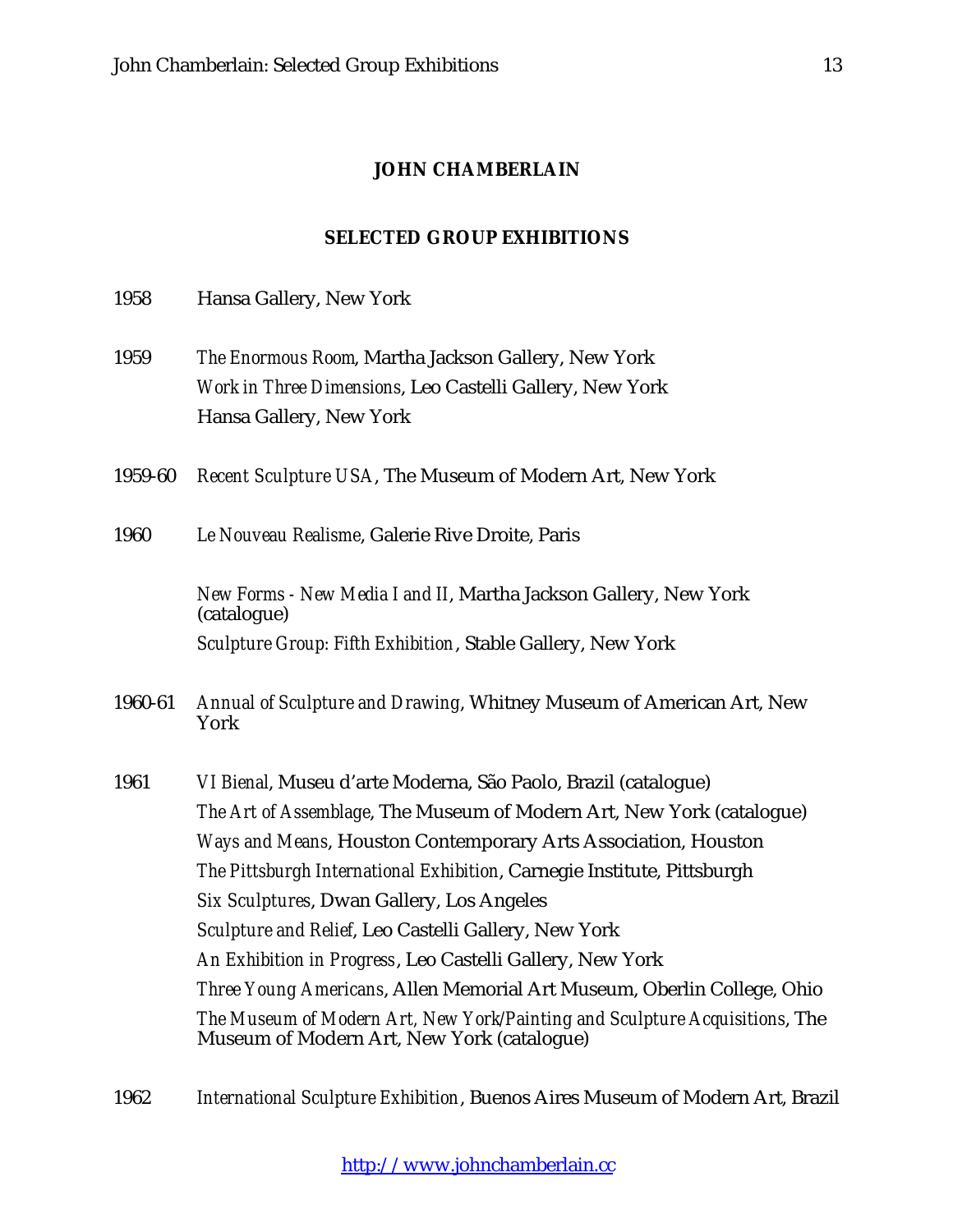*65th Annual American Exhibition: Some Directions in Contemporary Painting and Sculpture*, The Art Institute of Chicago, Illinois (catalogue)

*Directions in Modern Sculpture*, Providence Arts Club, Rhode Island

*Art since 1950*, Seattle World's Fair, Washington; Brandeis University, Waltham, Massachusetts

*Three Young Artists*, Allen Memorial Art Museum, Oberlin College, Ohio

*My Country 'Tis of Thee"*, Dwan Gallery, Los Angeles (catalogue)

*Modern Sculpture from The Joseph H. Hirshhorn Collection*, Solomon R. Guggenheim Museum, New York (catalogue)

*Annual of Sculpture and Drawing*, Whitney Museum of American Art, New York

Leo Castelli Gallery, New York

1963 *Six Sculptors*, Boston University Art Gallery, Massachusetts *Mixed Media and Pop Art*, Albright - Knox Art Gallery, Buffalo, New York

Leo Castelli Gallery, New York

Dwan Gallery, Los Angeles

Zuni Gallery, Buffalo, New York

*Sculpture in the Open Air*, Battersea Park, London, organized by The Museum of Modern Art, New York (catalogue)

*Premier Salon international de galeries - pilotes*, Musee Cantonal des Beaux Arts, Lausanne

*Sculptors of Our Time*, Washington Gallery of Modern Art, Washington, D. C.

1964 *New American Sculpture*, Pasadena Art Museum, California *The Biennale Eight*, Institute of Contemporary Art, Boston (catalogue) Circarama Building, New York State Pavilion at the World's Fair, New York *The Atmosphere of '64*, Institute of Contemporary Art, Philadelphia *Twenty - nine International Artists*, David Mervish Gallery, Toronto *Painting and Sculpture of a Decade*, Tate Gallery, London *XXXII Esposizione Biennale internationale d'arte*, Venice *Twenty - Fourth Annual Exhibition by the Society for Contemporary American Art*, The Art Institute of Chicago (catalogue) *Recent American Sculpture*, The Jewish Museum, New York (catalogue) *Sculpture Annual*, Whitney Museum of American Art, New York *The Classic Spirit in Twentieth - Century Art*, Sidney Janis Gallery, New York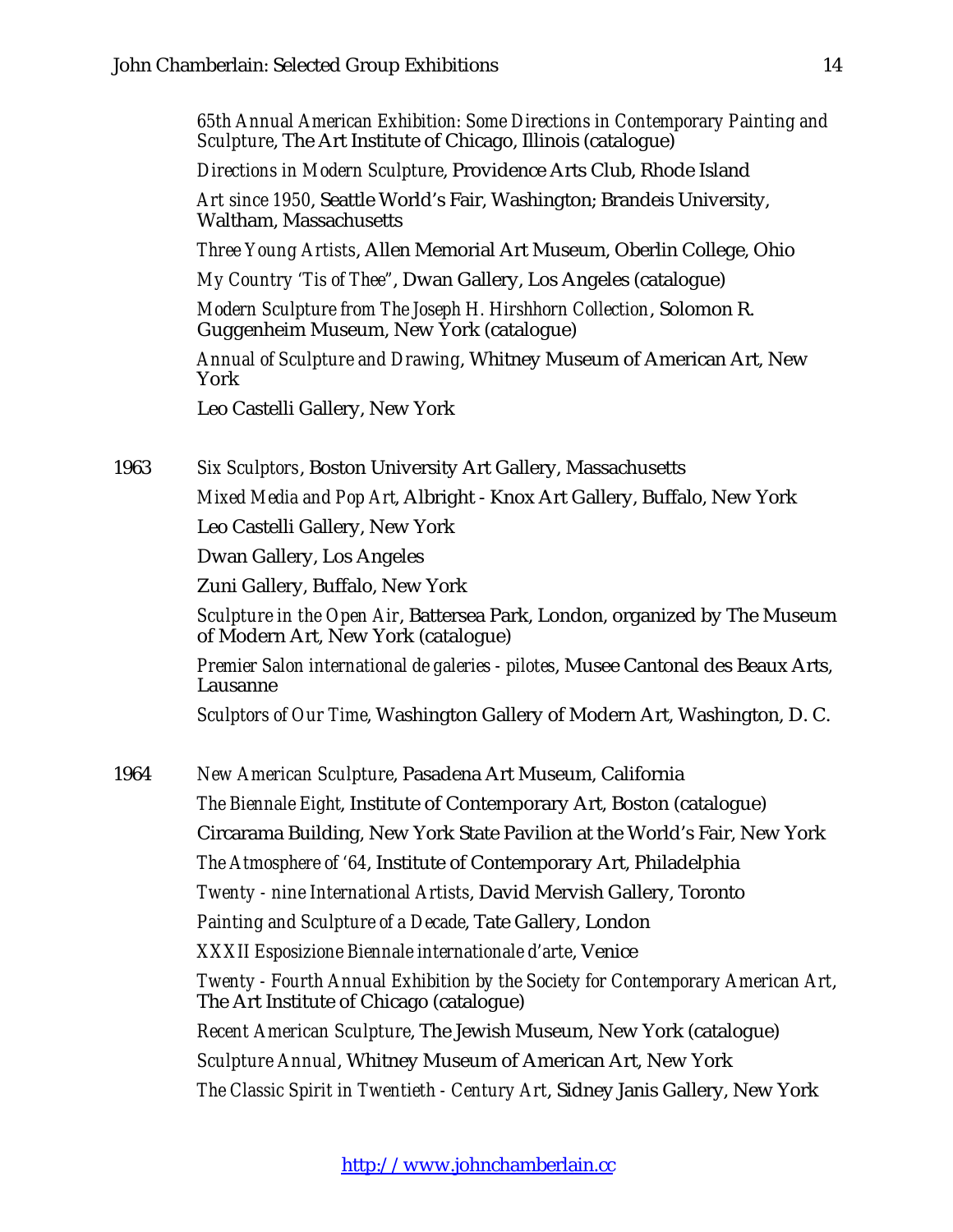### Leo Castelli Gallery, New York

- 1965 *Whitney Annual*, Whitney Museum of American Art, New York *Painting and Sculpture Today*, Herron Museum of Art, Indianapolis (catalogue) *Painting without a Brush*, Institute of Contemporary Art, Boston *American Sculpture 1900-1965*, Flint Institute of Arts, Michigan *Seven Sculptors*, Institute of Contemporary Art, Philadelphia *Modern Sculpture USA*, The Museum of Modern Art, New York *Virginia Dwan Kondratief Collection*, University of California, Los Angeles *Art in Embassies*, American Embassy in Mexico City, organized by The Museum of Modern Art, New York *The Weatherspoon Annual Exhibition*, Weatherspoon Art Gallery, University of North Carolina, Greensboro 1966 *Contemporary American Sculpture: Selection I*, Whitney Museum of American Art, New York (catalogue) *Flint Invitational*, Flint Institute of Arts, Michigan *Annual of Sculpture and Prints*, Whitney Museum of American Art, New York *Art of the United States*: 1670 - 1966, Whitney Museum of American Art, New York (catalogue) *Hommage a Caissa*, Cordier and Ekstrom Gallery, New York, organized by Marcel Duchamp *Seven Decades, 1895-l965*, Cordier and Ekstrom Gallery, organized by the Public Education Association Charles Cowles Gallery, Los Angeles
- 1967 *Ten Years*, Leo Castelli Gallery, New York

*Sculpture - A Generation of Innovation*, The Art Institute of Chicago

*American Sculpture of the Sixties*, The Los Angeles County Museum of Art, California

*A Selection from the Collection of Mr. and Mrs. Robert Rowan*, University of California, Irvine

*New Work*, Leo Castelli Gallery, New York

*Homage to Marilyn Monroe*, Sidney Janis Gallery, New York (catalogue)

*Kunst des 20. Jahrhunderts aus rheinisch - westfälischem Privatbesitz*, Stadtische Kunsthalle, Düsseldorf (catalogue)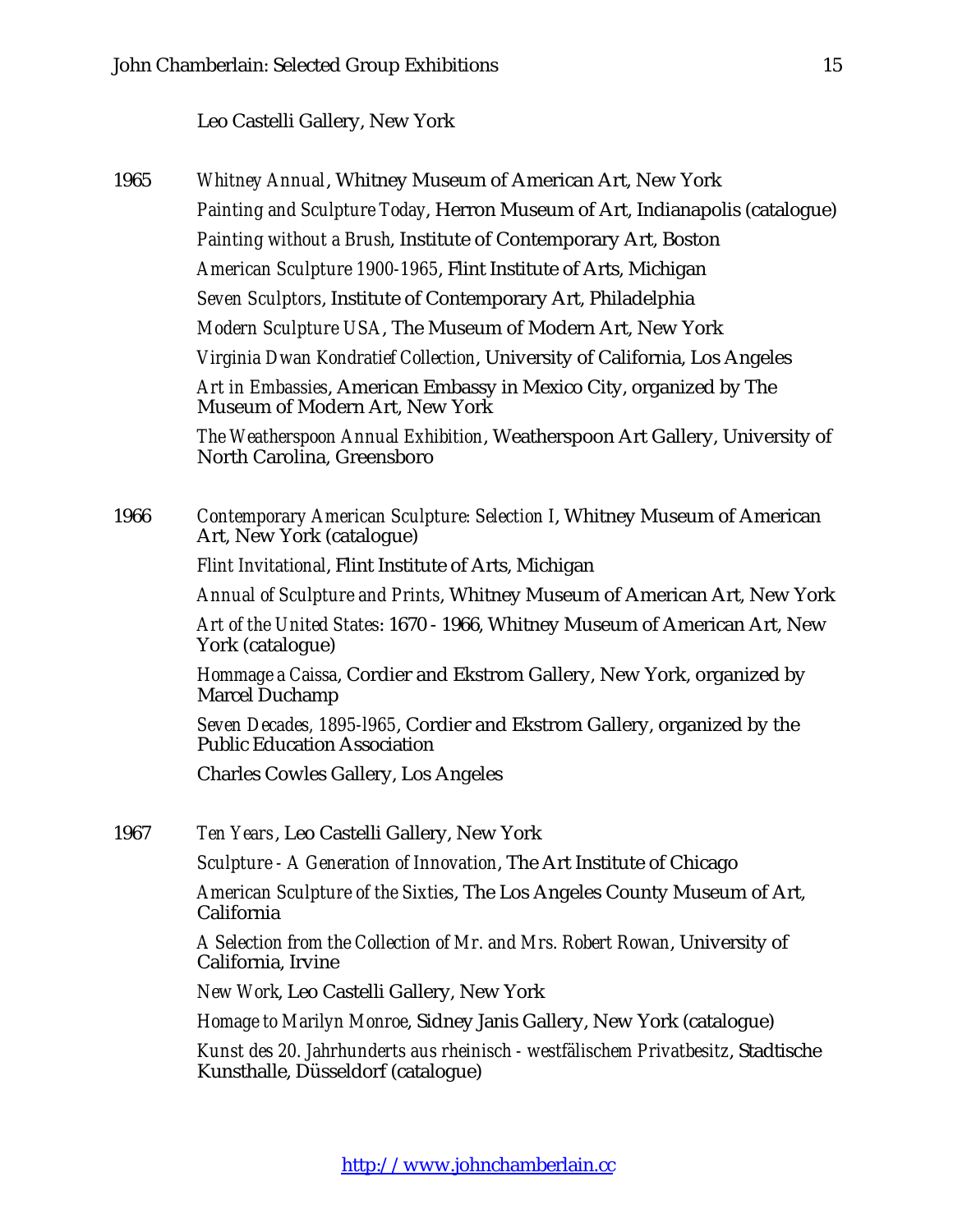*The 1960s: Painting and Sculpture from the Museum Collection*, The Museum of Modern Art, New York

*The 1967 Pittsburgh International Exhibition of Contemporary Painting and Sculpture*, Carnegie Institute, Pittsburgh, Pennsylvania

1968 *Sculpture, Murals and Fountains at HemisFair 1968*, San Antonio, Texas (catalogue)

> *Art in Embassies*, American Embassy in Budapest, organized by The Museum of Modern Art, New York

> *Annual Exhibition of Sculpture*, Whitney Museum of American Art, New York

*Selections from the Collection of Hanford Yang*, The Aldrich Museum of Contemporary Art, Ridgefield, Connecticut

*Sammlung Hahn*: Zeitgenossische Kunst, Wallraf - Richartz—Museum, Cologne (catalogue)

*Selections from the Collection of Mr. and Mrs. Robert B. Mayer*, Museum of Contemporary Art, Chicago (catalogue)

*John Chamberlain, Jim Dine, George Ortman Exhibition*, The Contemporary Arts Center, Cincinnati

- 1968-69 *Sammlung 1968 Karl Stroher*, Galerie Verein München, Neue Pinakothek, Haus der Kunst, Munich; travels to Neue Nationalgalerie, Berlin
- 1969 *Hard, Soft and Plastic*, Wilcox Gallery, Swarthmore College, Swarthmore, Pennsylvania

*New Media, New Methods*, The Museum of Modern Art, New York Soft Art, New Jersey State Museum, Trenton

*Painting and Sculpture Today* - 1969, Indianapolis Museum of Art, Indiana (catalogue)

*American Art of the Sixties in Toronto Private Collections*, York University, Toronto

*Soft Sculpture*, American Federation of Arts Circulation Exhibition

*New York Painting and Sculpture: 1940-1969*, The Metropolitan Museum of Aft, New York (catalogue)

*Summer Group Show*, Leo Castelli Gallery, New York

*Benefit Exhibition: Art for the Moratorium*, Leo Castelli Gallery, New York

*Contemporary American Sculpture*, organized by Whitney Museum of American Art, New York

*An American Report on the Sixties*, Denver Art Museum, Colorado

*Castelli at Dayton's*, Dayton's Gallery 12, Minneapolis, (catalogue)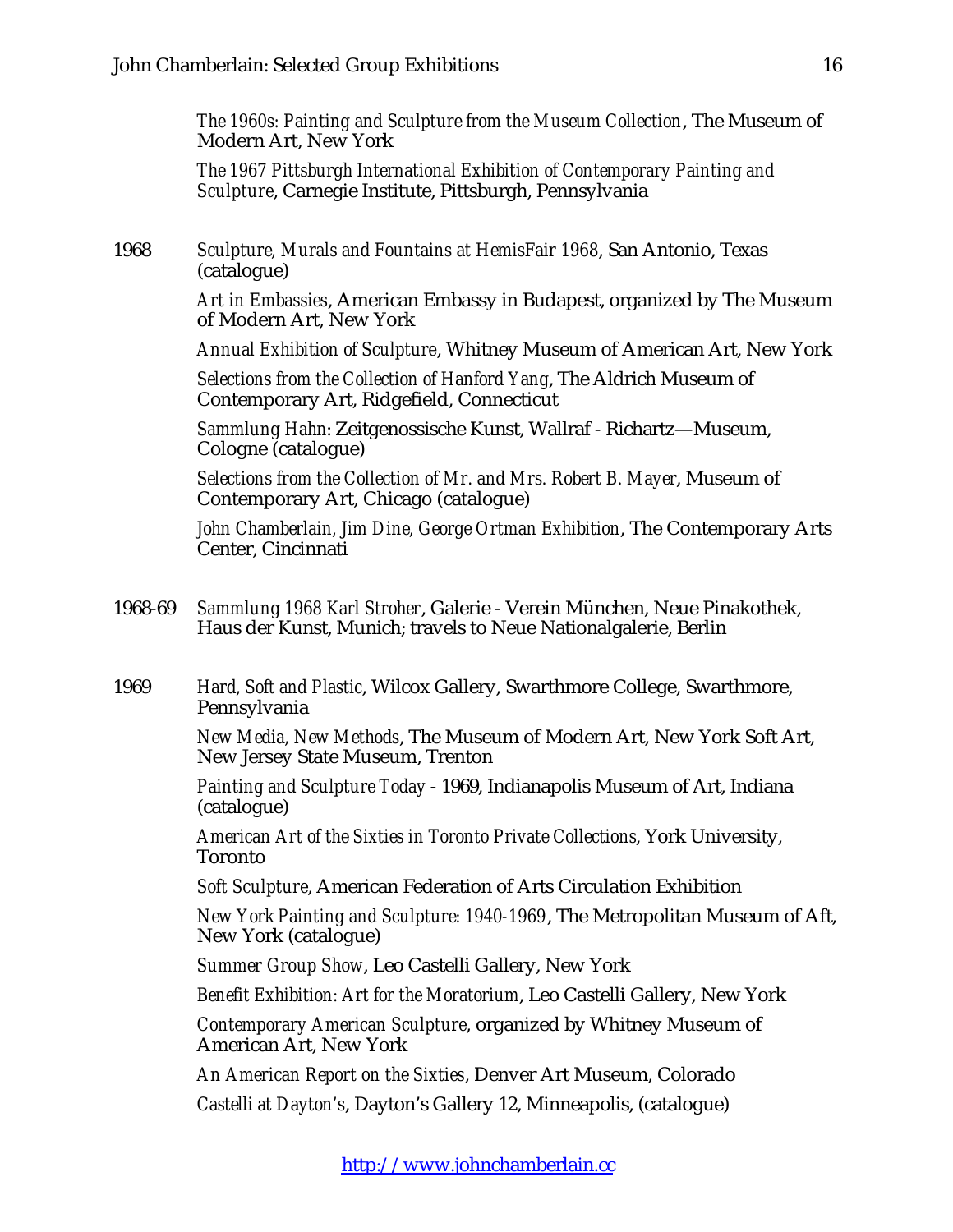1970 *The Highway*, Institute of Contemporary Art, Philadelphia *Monumental Art*, Contemporary Arts Center, Cincinnati, (catalogue) *American Artists of the 1960s*, Boston University Art Gallery, Boston, Massachusetts (catalogue) *Eisen - und Stahlplastik l930-1970*, Württenbergischer Kunstverein, Stuttgart *Painting and Sculpture Today - 1970*, Indianapolis Museum of Art, Indiana *Small Sculptures from Cincinnati Collections*, Cincinnati Art Museum, Ohio (catalogue) *The Thing as Object*, Kunsthalle Nürnberg *Monumental Art*, Contemporary Arts Center, Cincinnati (catalogue) *The Halifax Conference*, Nova Scotia College of Art and Design, Halifax *Whitney Annual: Sculpture*, Whitney Museum of American Art, New York

*Contemporary Sculpture from Northwest Collections*, Western Washington State College, Bellingham, Washington (catalogue)

*Metamorphose des Dinges*, Palais des Beaux - Arts, Brussels, Belgium

1971 *Younger Abstract Expressionists of the Fifties*, The Museum of Modern Art, New York

*Martha Jackson Gallery Collection*, Seibu Department Store, Tokyo (catalogue)

# Heiner Friedrich, Cologne

*Selections from the Museum Collection and Recent Acquisitions*, 1971, Solomon R. Guggenheim Museum, New York

*Techniques and Creativity/Selections from Gemini G. E. L*. , The Museum of Modern Art, New York (catalogue)

*Ten Years - The Friends of the Corcoran/Twentieth Century American Artists*, The Corcoran Gallery of Art, Washington D. C. , (catalogue)

*Art Around the Automobile*, Emily Lowe Gallery, Hofstra University, Hempstead, New York

*Highlights of the 1970-71 Season*, Aldrich Museum, Ridge field, Connecticut (catalogue)

*Wilderness*, The Corcoran Gallery of Art, Washington, D. C. (catalogue)

*Prospect '71*, Städtische Kunsthalle, Düsseldorf

Lo Giudice Gallery, New York

1972 *Film - Video - Photographs - Projektion*, Louisiana Museum of Modern Art, Humlebaek, Denmark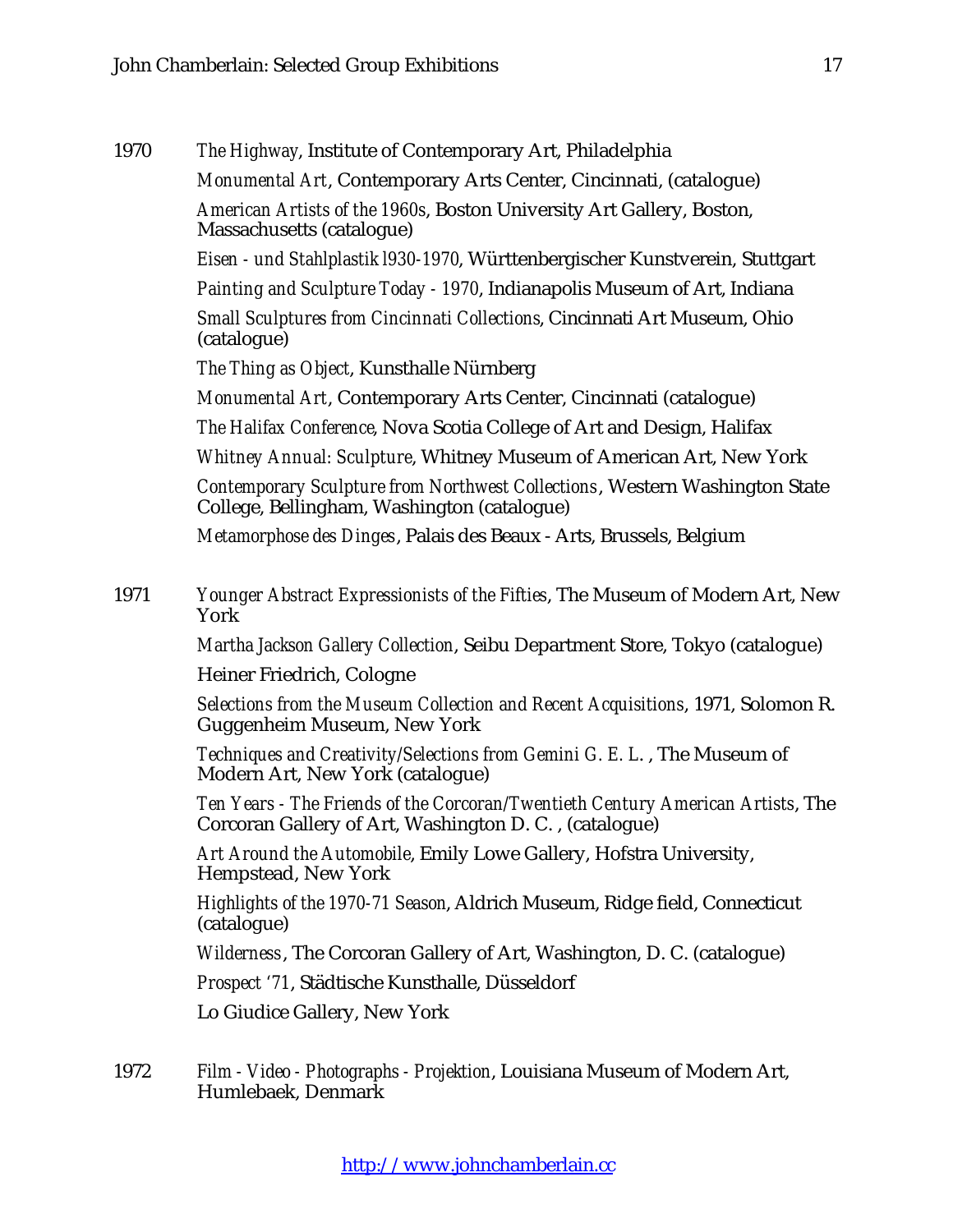*Painting and Sculpture Today*, Indianapolis Museum of Art, Indiana (catalogue)

*Critics' Choice*, Sculpture Center, New York

*Recent American Painting and Sculpture*, The Albright - Knox Art Gallery, Buffalo, New York (catalogue)

*Summer Group Show*, Leo Castelli Gallery, New York

*Twentieth Century Sculpture from Southern California Collections*, University of California at Los Angeles Art Galleries, Dickson Art Center (catalogue)

*Wreck*, Michael C. Rockefeller Arts Center, Fredonia, New York (catalogue)

*Furniture Designed by Artists*, Leo Castelli Gallery, New York

*Sixties to Seventy - Two: American Art from the Collection of Ed Cauduro*, Portland Art Museum, Oregon (catalogue)

1972-73 *American Art Since 1945*, Philadelphia Museum of Art, a loan exhibition from The Museum of Modern Art, New York; travels to Worcester Art Museum, Massachusetts (catalogue)

> *New York Collection for Stockholm*, Leo Castelli Gallery, New York; travels to Moderna Museet, Stockholm (catalogue)

1973 *Whitney Biennial: Painting and Sculpture*, Whitney Museum of American Art, New York

*American Art 1948-1973*, Seattle, Washington, (catalogue)

*Selections from the Permanent Collection*, Whitney Museum of American Art, New York

*Benefit Exhibition for the Committee to Save Venice*, Leo Castelli Gallery, New York

*South Florida Collects*, Fort Lauderdale Museum, Florida

*The Private Collection of Martha Jackson*, The University of Maryland Art Gallery, College Park, (catalogue)

*Small Scale Sculpture*, Locksley/Shea Gallery, Minneapolis

*Sculpture 3 - New York Artists on Tour*, World Trade Center, New York

*Video Tapes by Gallery Artists*, Leo Castelli Gallery, New York

*Films by Gallery Artists*, Leo Castelli Gallery, New York

1974 *Large Scale Sculpture Show*, Pratt Institute, Brooklyn, New York

*Poets of the Cities New York and San Francisco 1950-1965*, Dallas Museum of Fine Arts and Southern Methodist University, Dallas (catalogue)

*Contemporary American Sculpture*, The Society Of Four Arts, Palm Beach, Florida (catalogue)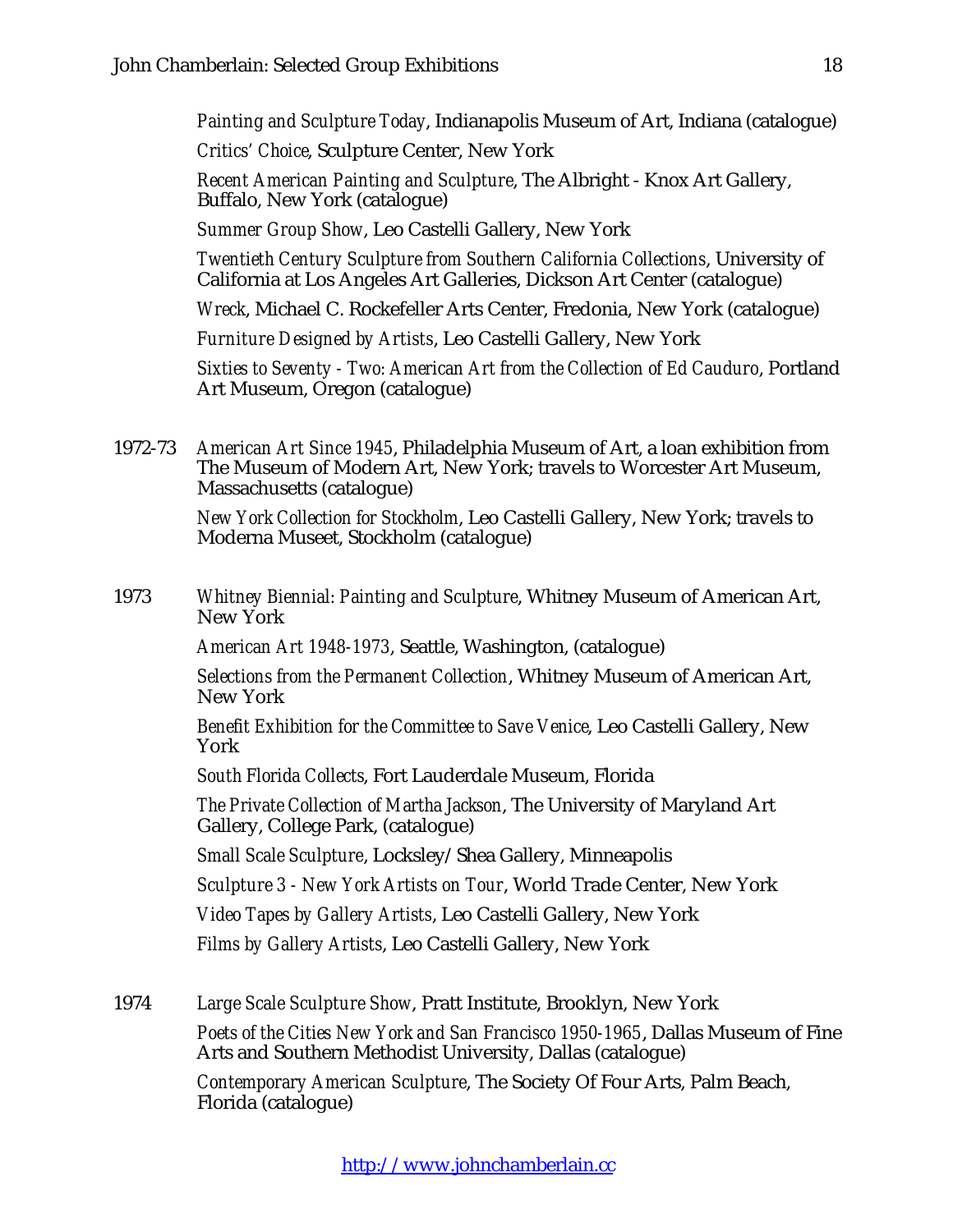*Inaugural Exhibition*, The Hirshhorn Museum and Sculpture Garden, Washington D. C.

*Drawings*, Leo Castelli Gallery, New York

*Six from Castelli*, (video tapes), de Saisset Art Gallery, University of Santa Clara California

*The Ponderosa Collection*, The Contemporary Arts Center, Cincinnati

*Works from Change, Inc. ,* The Museum of Modern Art, New York

*USA on Paper*, The Mayor Gallery, London

*Wreck*, Canton Art Institute, Ohio

1975 *Painting, Drafting and Sculpture of the Sixties and Seventies from the Collection of Dorothy and Herbert Vogel*, The Clocktower, The Institute for Art and Urban Resources, New York; Institute of Contemporary Art, Philadelphia; The Contemporary Arts Center, Cincinnati

> *Sculpture, American Directions 1945-75*, National Collection of Fine Arts, Smithsonian Institution, Washington, D. C. (catalogue)

*Small Sculpture*, The New Gallery, Cleveland, Ohio

*Revisione 1*, Gallena dell'Ariete, Milan

*Wreck: A Tragic - Romantic American Theme*, The C. W. Post College Art Gallery, Greenvale, New York

*San Diego Collects*, La Jolla Museum of Contemporary Art, California

*Sculpture of the 60s*, Whitney Museum of American Art, Downtown Branch, New York (catalogue)

*Benefit for the Allen Memorial Art Museum*, Leo Castelli Gallery, New York *Summer Group Show*, Leo Castelli Gallery, New York

1976 *Survey - Part I*, The Sable - Castelli Gallery Ltd. , Toronto

Newport Art Festival, Rhode Island

*7 + 5: Sculptors in tile 1950s*, Art Galleries, University of California, Santa Barbara (catalogue)

*Three Hundred Years of American Art in the Chrysler Museum*, The Chrysler Museum, Norfolk, Virginia (catalogue)

*Visions/Paintings and Sculpture: Distinguished Alumni 1945 to the Present*, The School of the Art Institute of Chicago (catalogue)

*Welded Sculpture*, Zabriskie Gallery, New York

*Summer Group Show*, Leo Castelli Gallery, New York

*200 Years of American Sculpture*, Whitney Museum of American Art, New York (catalogue)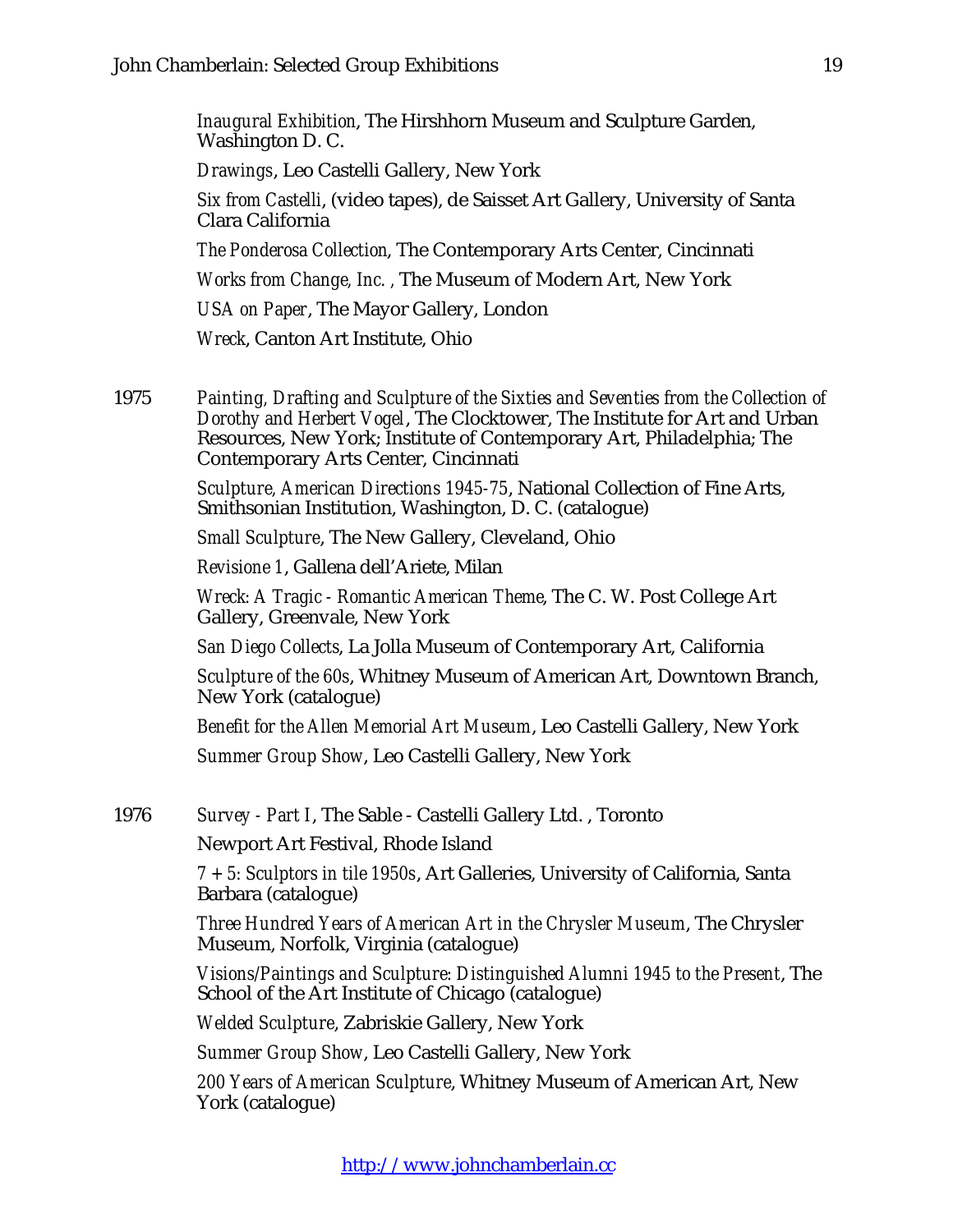*Inaugural Exhibition*, Zolla/Lieberman Gallery, Chicago

*An Exhibition for the War Resisters League*, Heiner Friedrich, Inc. , New York

*New York - Downtown Manhattan: Soho*, Akademie der Kunst, Berliner Festwochen, Berlin

1977 *Two Decades of Exploration: Honiage to Leo Castelli on the Occasion of His Twentieth Anniversary*, The Art Association of Newport, Rhode Island

> *Pop Plus*, Whitney Museum of American Art, Downtown Branch, New York (catalogue)

*Collectors Collect Contemporary; a Selection from Boston Collections,* Institute of Contemporary Art, Boston

*Permanent Collection; Thirty Years of American Art 1945-1975*, Whitney Museum of American Art, New York

*Recent Acquisitions*, Solomon R. Guggenheim Museum, New York

*Materials of Art: Plastic*, Joseloff Gallery, University of Hartford, West Hartford, Connecticut

*Jubilation: American Art during the Reign of Elizabeth II*, The Fitzwilliam Museum, Cambridge, England (catalogue)

*Recent Work*, Leo Castelli Gallery, New York

*20th Century American Art from Friends' Collection*, Whitney Museum of American Art, New York

*New York: The State of Art*, New York State Museum, Albany, New York (catalogue)

Timothea Stewart Gallery, Los Angeles

*Works on Paper by Contemporary American Artists*, Madison Arts Center, Wisconsin

1978 *Art and The Automobile*, Flint Institute of Art, Flint, Michigan

*Three Generations: Studies in Collage*, Margo Leavin Gallery, Los Angeles

*Collection: American Sculpture*, Solomon R. Guggenheim Museum, New York

*New York Now*, Mead Art Gallery, Amherst College, Massachusetts

*Art About Art*, Whitney Museum of American Art, New York; North Carolina Museum of Art, Raleigh; The Frederick S. Wright Art Gallery, Los Angeles; Portland Art Museum, Oregon (catalogue)

*Group Show*, Leo Castelli Gallery, New York

*American Art 1950 to the Present*, Whitney Museum of American Art, New York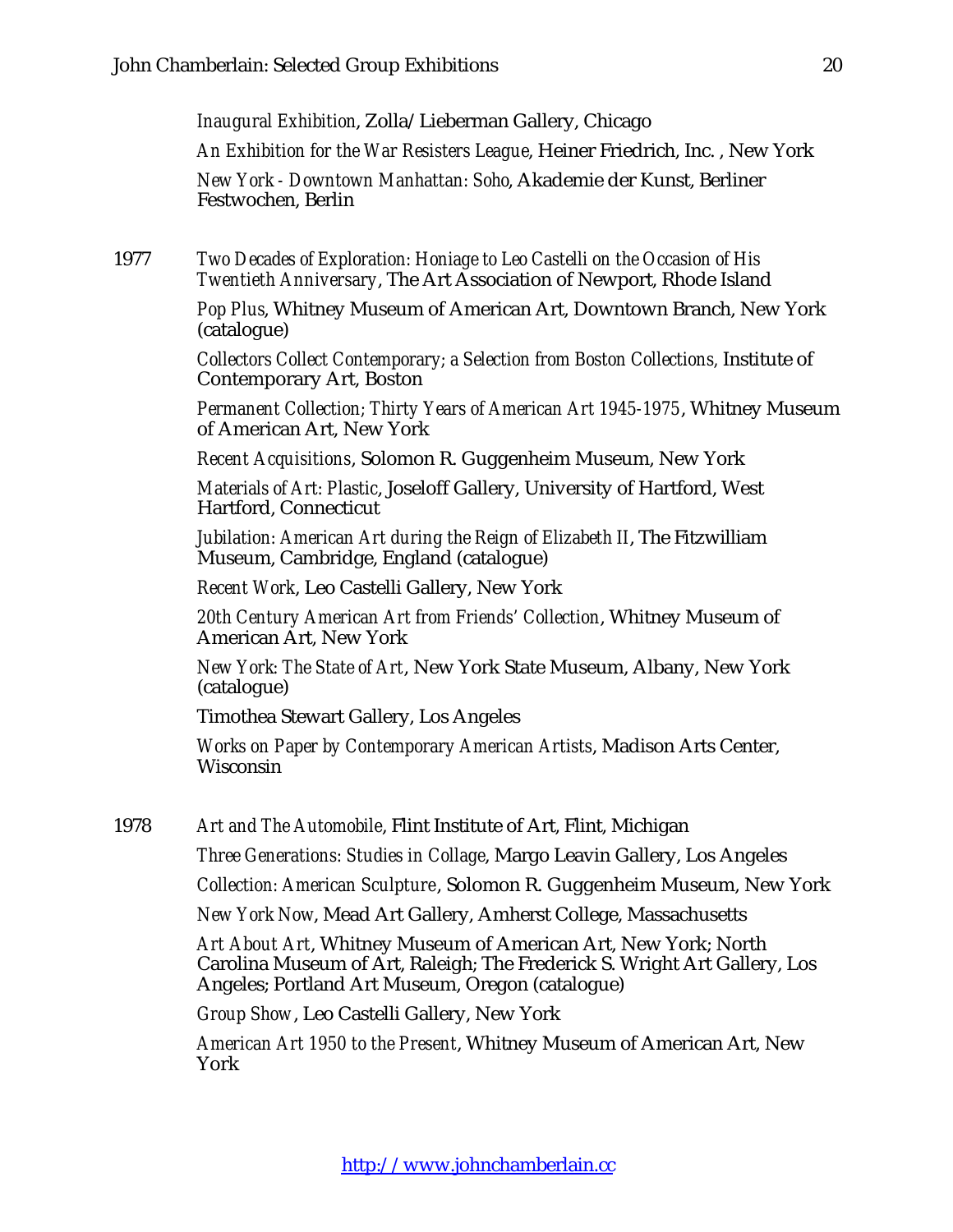*Selections from the Fort Worth Art Museum Permanent Collection*, Tyler Museum of Art, Tyler, Texas

1979 *Auto Icons*, Whitney Museum of American Art, Downtown Branch, New York (catalogue)

> *Collection: Art in America after World War II*, Solomon R. Guggenheim Museum, New York

> *Contemporary Art Acquisitions from Sydney and Frances Lewis*, Virginia Museum of Fine Arts, Richmond

*Zum Thema Skulptur*, Galerien Maximilianstrasse, Munich

*Contemporary Sculpture: Selections from the Collection of The Museum of Modern Art*, The Museum of Modern Art, New York (catalogue)

*A Celebration of Acquisitions: Gifts and Purchases 1975-79*, The Saint Louis Art Museum, Missouri

*Summer Selections*, Washington University Gallery of Art, St. Louis, Missouri *Summer Loan Exhibition*, The Metropolitan Museum of Art, New York

- 1979-80 *Soft Art Exhibition*, Kunsthaus Zurich
- 1980 *Five in Florida*, SVC/Fine Arts Gallery, University Gallery, University of South Florida, Tampa (catalogue)

*Faszination des Objekts*, Museum Moderner Kunst, Vienna (catalogue)

*American Sculpture; Gifts of Howard and Jean Lipman*, Whitney Museum of American Art, New York (catalogue)

*Selections from the Permanent Collection*, Madison Art Center, Wisconsin

*Nineteenth and Twentieth Century American Paintings*, Washington University Gallery of Art, Saint Louis, Missouri

*Permanent Collection*, Fort Worth Art Museum, Texas

*Reliefs/Formprobleme zwischen Malerei und Skulptur in 20. Jahrhundert*, Kunsthaus Zürich (catalogue)

*Sculpture on the Wall: Relief Sculpture of the Seventies*, University of Massachusetts at Amherst (catalogue)

*Choice of New York*, Adler Gallery, Sarasota, Florida

*The Guggenheim Collection, 1900-1980*, Solomon R. Guggenheim Museum, New York

*Across the Nation: Fine Art for Federal Buildings, 1972-1979*, National Collection of Fine Arts, Smithsonian Institution, Washington, D. C.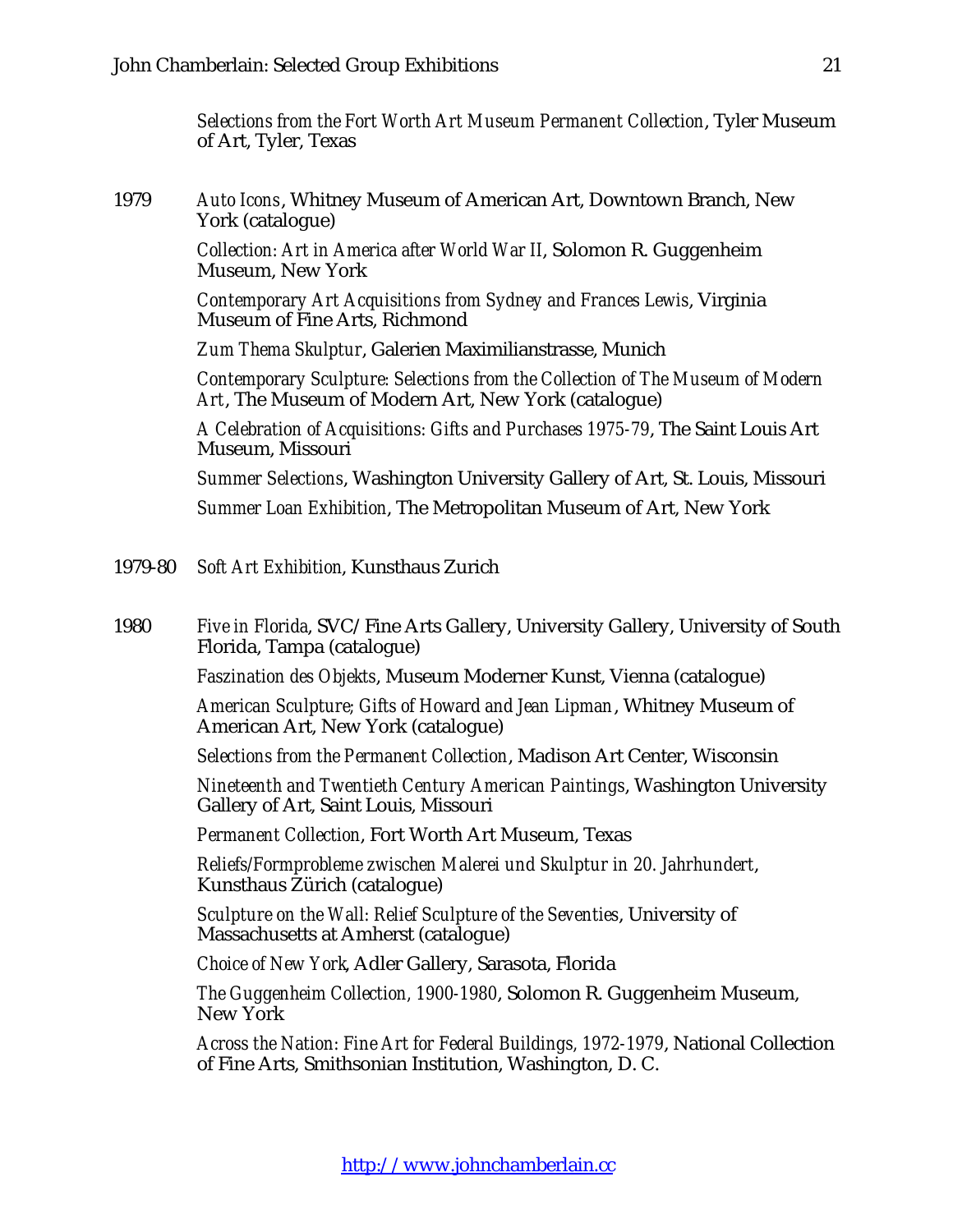1981 *The Gilbert aud Lila Silverman Collection*, Cranbrook Academy of Art Museum, Bloomfield Hills, Michigan (catalogue)

> *Twentieth Century American Art: Highlights of the Permanent Collection*, Whitney Museum of American Art, New York

*Westkunst*, organized by the Museum der Stadt Köln, Cologne (catalogue)

*International Florida Artists*, The John and Mable Ringling Museum of Art, Sarasota, Florida (catalogue)

1982 *Twenty GaIleries/Twenty Years*, Grace Borgenicht Gallery, Terry Dintenfass Gallery, New York (catalogue)

> *Castelli and His Artists/Twenty - Five Years*, La Jolla Museum of Contemporary Art, California; Aspen Center for Visual Arts, Colorado; Leo Castelli Gallery, New York; Portland Center for the Visual Arts, Oregon; Laguna Gloria Art Museum, Austin, Texas

*Documenta 7*, Kassel, West Germany (catalogue)

*American Sculpture from the Permanent Collection*, Solomon R. Guggenheim Museum, New York

Nathan Manilow Sculpture Park, Governors State University, Park Forest South, Illinois

*Sculpture from the Vanderbilt Art Collection*, Vanderbilt Art Gallery, Nashville, Tennessee

*The New York School: Four Decades*, Guggenheim Collection and Major Loans, Solomon R. Guggenheim Museum, New York

1983 *2Oth Century Sculpture: Process and Presence*, Whitney Museum of American Art at Philip Morris, New York, March 6 - May 11

> *American/European Painting and Sculpture Part II*, L. A Louver Gallery, Venice, California

*In Honor of de Kooning*, Xavier Fourcade, Inc. , New York, (catalogue)

*The Nuclear Age: Tradition and Transition*, Phoenix Art Museum, Arizona

*Sculpture*, Leo Castelli Gallery, New York

Whitney Museum of American Art, Phillip Morris Sculpture Court, New York *Borofsky Chamberlain, Dahn, Knoebel*, Städtische Kunsthalle, Düsseldorf

*De Statua*, Stedelijk Van Abbemuseum, Eindhoven, The Netherlands

- 1983-84 *Sculpture: The Tradition in Steel*, Nassau County Museum of Fine Arts, Roslyn, New York, October 9, 1983 - January 22, 1984 (catalogue)
- 1984 *Experiment Sammlung I: Une Collection imaginaire*, Kunstmuseum Winterthur, Switzerland (catalogue)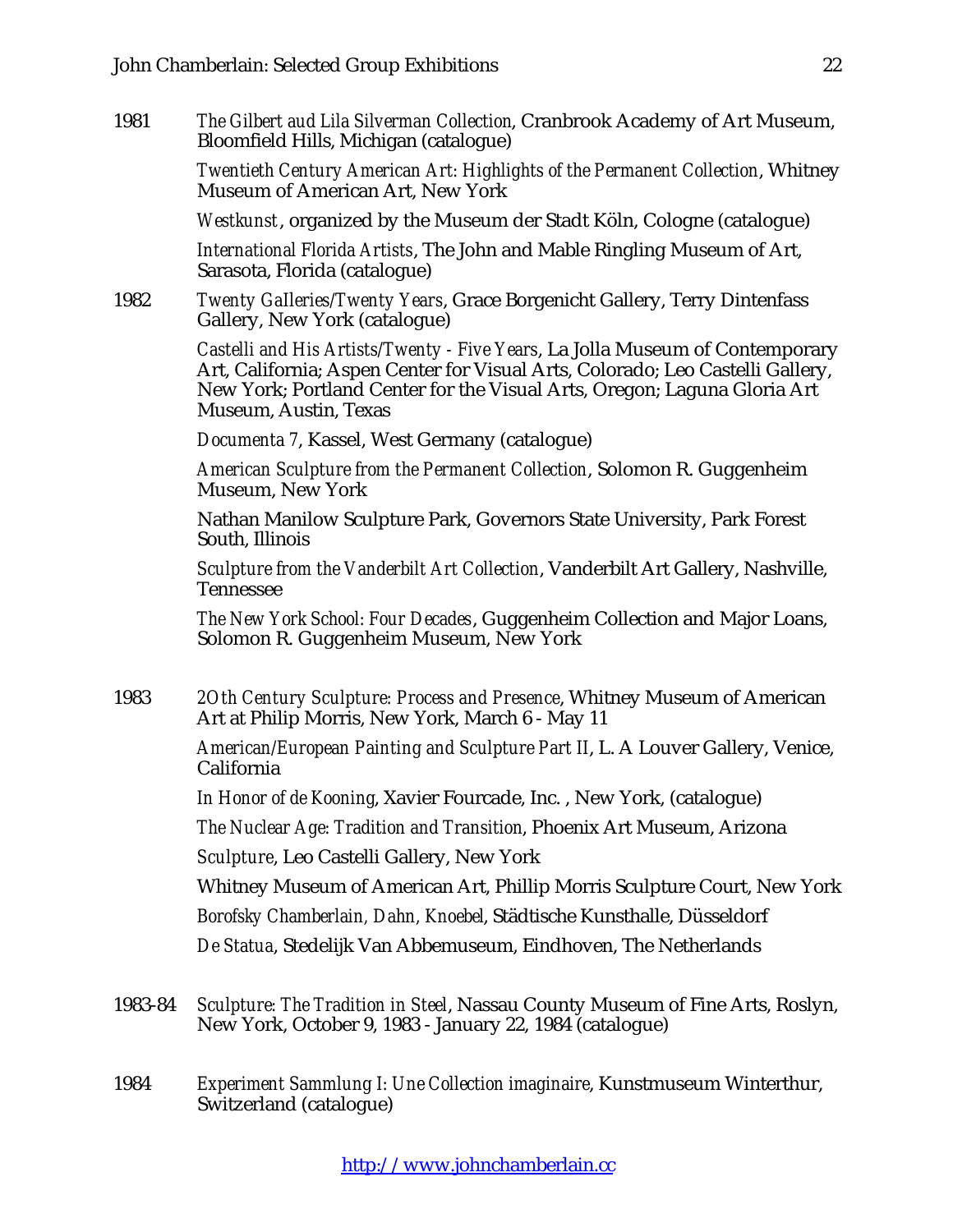*The First Show: Painting and Sculpture from Eight Collections 1940-1980*, Museum of Contemporary Art, Los Angles (catalogue)

Donald Young Gallery, Chicago, Illinois

*La Rime et Ia raison, : Les Collections Menil (Houston - New York)*, Grand Palais, Paris (catalogue)

*Inaugural Exhibition*, Fort Wayne Museum of Art, Indiana, (catalogue)

*A Sculpture Show*, Marian Goodman Gallery, New York

*Large Sculpture*, Hokin Gallery, Bay Harbour Islands, Florida

*Ein anderes Klima*, Städtische Kunsthalle, Düsseldorf

*Sculpture*, Xavier Foureade Inc. , New York

*American Sculpture*, Margo Leavin Gallery, Los Angeles

*American Sculpture: Three Decades*, Seattle Art Museum, Washington (catalogue)

*Automobile and Culture*, Museum of Contemporary Art, Los Angeles (catalogue)

*Mile - 4*, Chicago Sculpture International, Illinois

*Artschwager, Chamberlain, & Judd*, Daniel Weinberg Gallery, Los Angeles

*Forming*, The Parrish Art Museum, Southampton, New York, July 29 September 23 (catalogue)

*Contemporary Paintings and Sculpture V:1957-1984*, Oil and Steel Gallery, New York, September 18 - November 3

*Art on Paper 1984, the 20th Weatherspoon Annual Exhibition,* Weatherspoon Art Gallery, University of North Carolina, Greensboro, November 18 - December 16 (catalogue)

- 1984-85 *Gemini G. E. L. Art and Collaboration*, The National Gallery of Art, Washington, D. C. November 18, 1984 - February 24, 1985 (catalogue) *Ouverture*, Castello di Rivoli, Arte Contemporanea Internazionale, Turin; organized by the Regione Piemonte, December 18, 1984 - December 1985 (catalogue)
- 1984-86 *The Third Dimension*, Whitney Museum of American Art, New York, December 6, 1984 - March 3, 1985; travels to Fort Worth Art Museum, Texas, May 12 - July 21, 1985; Cleveland Museum of Art, August 21 - October 17, 1985; Newport Harbor Art Museum, California, November 7, 1985 - January 5, 1986 (catalogue)
- 1985 *Transgressions*, Gillespie Laage SaIomon, Paris, February 22 March 1985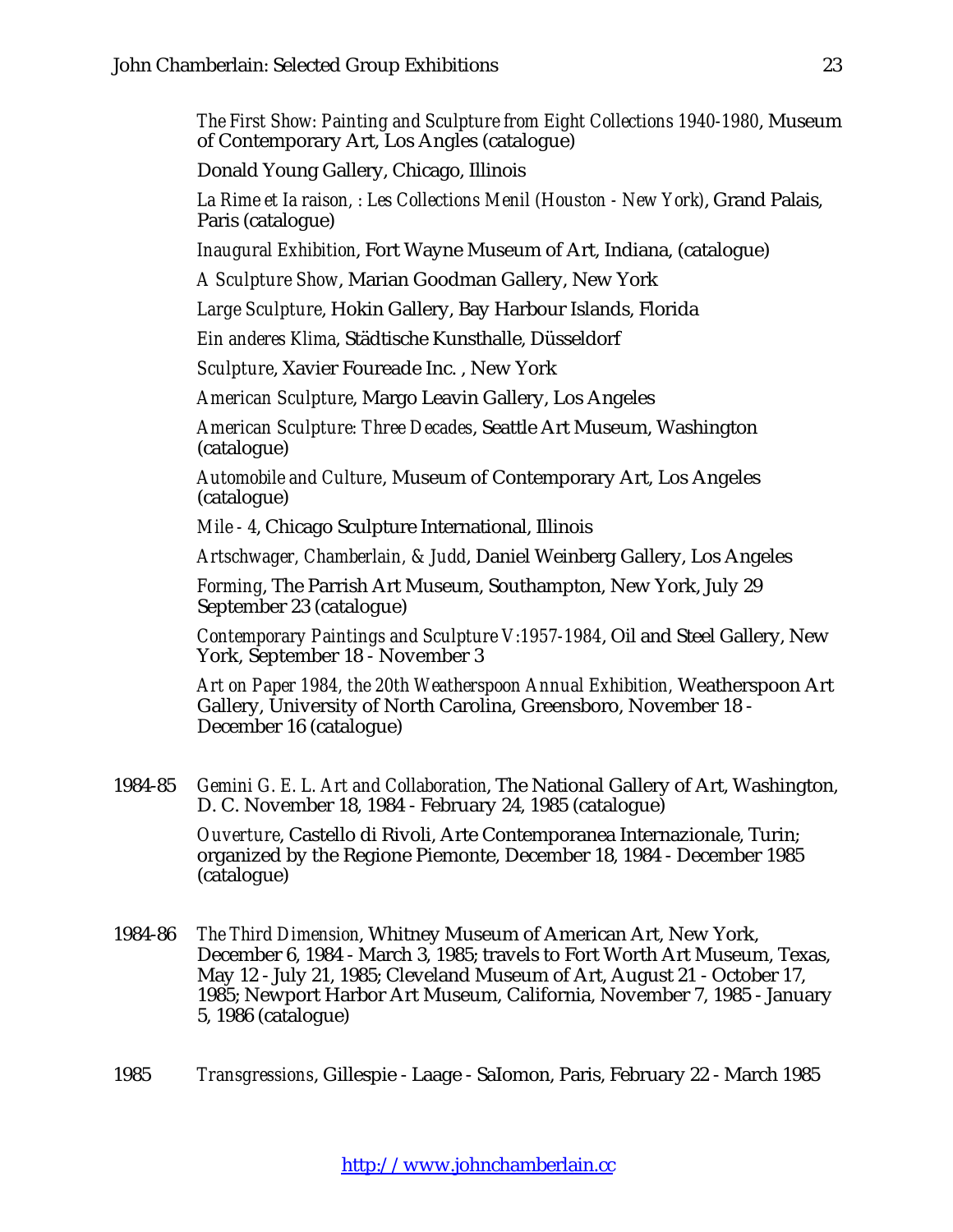*Second Talent*, Aldrich Museum of Contemporary Art, Ridgefield, Connecticut (catalogue)

*Transformations in Sculpture: Four Decades of American and European Art*, Solomon R. Guggenheim Museum, New York, (catalogue)

*John Chamberlain: Sculpture*, Margo Leavin Gallery, Los Angeles, March 4-30

*Mile - 4*, Chicago Sculpture International, May 9 - June 9 (catalogue)

*Cinquante ans de dessins americains 1930-1980*, organized by the Menil Collection, Houston; Ecole Nationale Superieur des Beaux - Arts, Paris, May 3 - July 1

- 1985-86 *The Comet Show, Light*, New York, November 20, 1985 January 11, 1986 Nina Freudenbeim Gallery, Buffalo, New York, December 14, 1985 January 15, 1986
- 1986 *American Renaissance: Painting and Sculpture Since 1940*, Museum of Art, Fort Lauderdale, January 12—March 31

*Indoor/Outdoor Sculpture Exhibition*, El Bohio County and Cultural Center, New York, June 1 - June 30

*In Honor of John Chamberlain*, Xavier Fourcade, Inc. , New York, June 27 - September 12

*Sydney and Frances Lewis Collection*, Virginia Museum of Fine Art, Richmond (catalogue)

*Philadelphia Collects Art Since 1940*, Philadelphia Museum of Art, September 28 - November 30 (catalogue)

*Qu'est - ce que c'est la sculpture moderne?* Musée National D'Art Moderne, Centre Georges Pompidou, Paris, July 3 - October 13 (catalogue)

- 1986-87 *70s in to 80s: Printmaking Now*, Museum of Fine Arts, Boston, October 22, 1986 - February 8, 1987 (catalogue)
- 1987 *Drawings*, Xavier Fourcade, Inc. , New York, January 9 February 7

*1987 Biennial Exhibition*, Whitney Museum of American Art, New York, April 9 - July 5 (catalogue)

*Structure to Resemblance: Work by Eight American Sculptors*, Albright - Knox Art Gallery, Buffalo, June 12 - August 23

*30 Years Retrospective of Leo Castelli Gallery, Masterpieces of Mid Century Art*, Centro Cultural Arte Contemporanco, Mexico, June 26 - October 18

*Chamberlain, Tuzina, Kiecol and Halley*, Renhard Onnasch Galerie, Berlin, August - September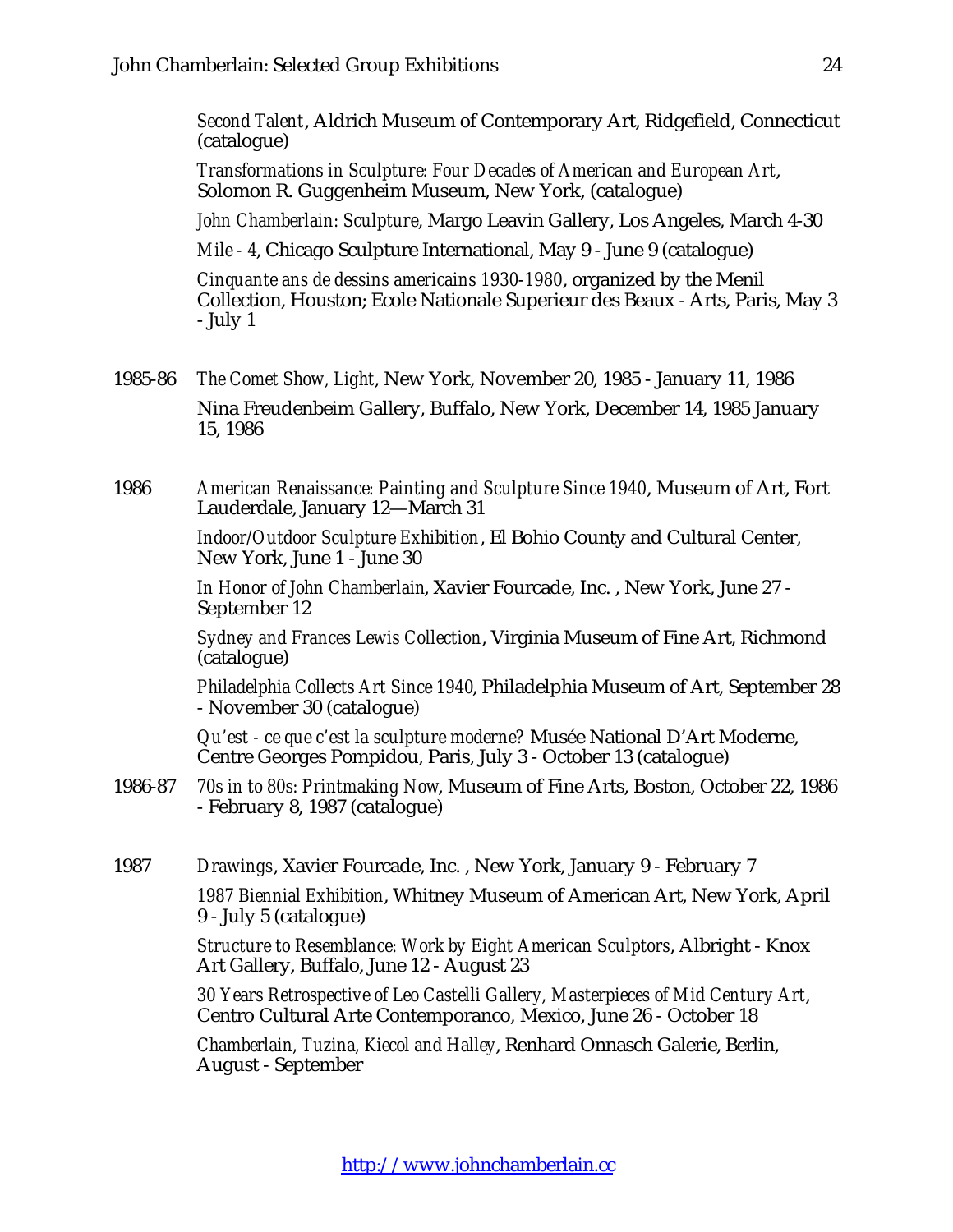*In Memory of Xavier Fourcade*, Xavier Fourcade, Inc. , New York, September 11 - October 17

*Sculpture, Dart Gallery*, Chicago, October 16 - November 15

- 1987-88 *Selections from the Frederick R. Weisman Collection*, The Baltimore Museum of Art; Pennsylvania Academy of Fine Arts, Philadelphia; the San Antonio Art Institute; the Birmingham Museum of Art, Alabama; the Norton Gallery and School of Art, West Palm Beach, Florida; Colorado Springs Fine Arts Center; March 1, 1987 - June 12, 1988 (catalogue)
- 1988 *Benglis, Chamberlain, Fisher, Kendrick, Therrien*, Magasin 3 Stockholm, Sweden, February - April

*Chamberlain, Judd, Serra, Shapiro*, Lawrence Oliver Gallery, Philadelphia, March 10 - April 9

*Paintings and Sculpture of the 1960's from the Permanent Collection of the Whitney Museum of American Art*, Whitney Museum, Downtown Branch, New York, April 18 - July 13

*Works by John Chamberlain, Richard Stankiewicz and Jean Tinguely*, Rena Bransten Gallery, San Francisco, May 3 - June 4

*Sculpture at Pace*, The Pace Gallery, New York, June 24 - September 16

*Contemporary Sculpture from Florida Collections*, College of Fine Arts, University of Florida, October 4 - November 8

*Contemporary American Art*, Ho - Am Gallery, Seoul, Korea, July 15 August 20; traveled to Seibu Museum of Art, Tokyo, Japan, September 2 - November 3 (catalogue)

*New Sculpture Group*, New York Studio School, New York

*Exhibition for the Benefit of the Foundation for Contemporary Performing Arts*, Leo Castelli and Brooke Alexander, New York, December 8-30

*Five Floridians*, Helander Gallery, Palm Beach

1988-89 *The Oliver-Hoffmann Collection; Three Decades, Museum of Contemporary Art*, Chicago, December 16, 1988 - February 5, 1989 (catalogue)

1989 *Works from Stock*, Fabian Carlsson Gallery, January 4-28 Margo Leavin Gallery, Los Angeles *Recent Acquisitions*, Manny Silverman Gallery, April 8 *Influences*, Marisa del Re Gallery, New York, March 8 - April 1 Group Exhibition, Lennon Weinberg Inc. , New York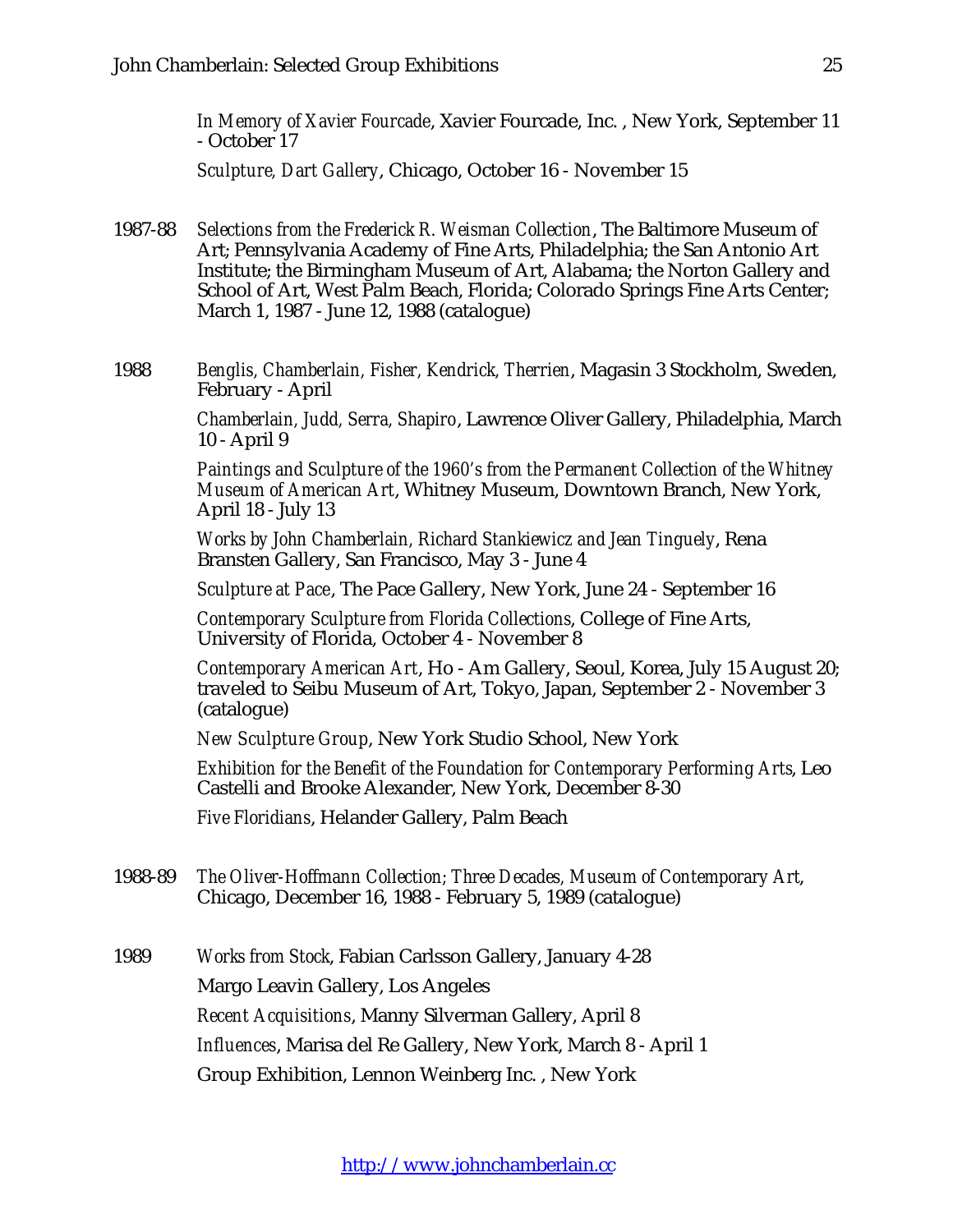*The "Junk" Aesthetic; Assemblage of the 1950s and Early 1960s*, Whitney Museum of American Art, Stamford, Connecticut, April 7 - June 14, 1989

*Contemporary Perspectives I, Abstraction in Question*, The John and Mable Ringling Museum of Art, Sarasota, Florida. Travels to Center for the Fine Arts, Miami.

*Contemporary Art from the Chase Manhattan Bank Collection*, The Yokohama Museum of Art, Japan, June 18 - October 1

*American Masters*, Fabian Carisson Gallery, London

*Decade of American Drawings*, Daniel Weinberg Gallery, Los Angeles

1990 *Works from Chicago Collections*, Museum of Contemporary Art, Chicago *Major Sculpture*, Gagosian Gallery, New York

*Made in Florida*, Het Provinciaal Museum Begijnhof, Hasselt, March - May

*American Masters of the 60's*, Tony Shafrazi Gallery, New York, May 9 - June 23

*Paradox of Process: Collage and Assemblage in the Permanent Collection*, Museum of Temporary Contemporary Art, Los Angeles

*Portrait of an American Gallery*, Galerie Isy Brachot, Brussels

*20+ Art for Artists' Sake: A Salute to Project Rembrandt*, The Galleries of the Fashion Institute of Technology, New York, June 7 - July 9

*Sculpture*, Daniel Weinberg Gallery, Los Angeles, June 9 - July 14

*Sculpture and Paintings and Large - scale Works by Gallery Artists*, The Pace Gallery, New York, July 16 - August 24

*Color in Art: American Expressions from the Mid - Twentieth Century to the Present*, Samuel P. Harn Museum, University of Florida, Gainesville

*The Unique Print: 70s into 90s*, The Lois and Michael Torf Gallery, Museum of Fine Arts, Boston September 15 - December 16

1990-91 *Seoul Art Festival: All Invitational Exhibition of Contemporary Paintings on Hanji*, National Museum of Contemporary Art, Seoul, November 20, 1990 - February 20, 1991

> *Painted Forms: Recent Metal Sculpture*, Whitney Museum of American Art at Philip Morris, New York, December 1990 - December 1991

1991 *20th Century Collage*, Margo Leavin Gallery, Los Angeles, January 12 - February 16

*Five Floridians*, Helander Gallery, Palm Beach, March 14 - April 9

*Artists' Sketchbooks*, Matthew Marks Gallery, New York, March 20 - May 4 (catalogue)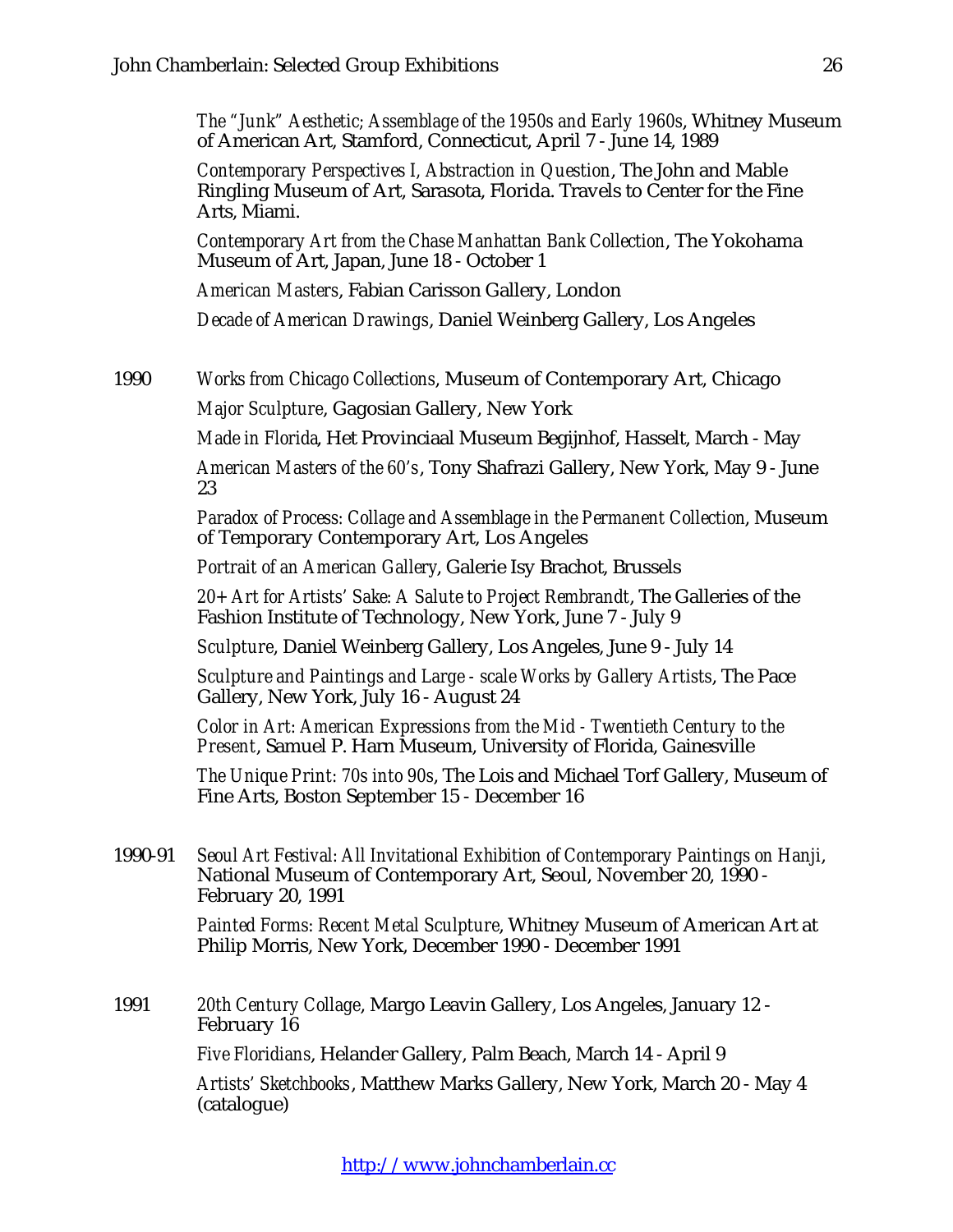*Motion as Metaphor: The Automobile in Art*, Virginia Beach Center for the Arts, Virginia Beach, Virginia, April 13 - June 16 (catalogue)

*American Abstraction at the Addison*, The Addison Gallery, Phillips Academy, Andover, Massachusetts, April 18 - July 31 (curated by Jock Reynolds)

*Blast Art Benefit*, X - Art Foundation, New York, April 20-27 (exhibition and sale to benefit X - Art Foundation and Blast)

*Masks*, Dyansen Gallery, New York, May 9-19 (exhibition and auction to benefit Victim Services)

*Sélection*, FAE Musée D'Art Contemporain, Pully/Lausanne, Switzerland, June 10 - October 13

*Constructing American Identity*, Whitney Museum of American Art Downtown at Federal Reserve Plaza, New York, June 18 - August 30

*Small Sculpture in an Inner Space*, Bellas Artes, Santa Fe, June 29 August 12

*Small - Scale Sculpture*, Sewall Art Gallery, Rice University, Houston, October 24 - December 14

*An Exhibition to Benefit ACT-UP*, Paula Cooper Gallery, New York and Matthew Marks Gallery, New York, December 5-21

1991-92 *Abstract Sculpture in America*: 1930-1970, organized by The American Federation of Arts travels to: Lowe Art Museum, University of Miami, Coral Gables, February 7 - March 31, 1991; Museum of Arts Quebec, January 25, 1992 - March 21, 1992; Terra Museum of American Art, Chicago, April 11 - June 7, 1992 (catalogue)

> *Tenth Anniversary Exhibition: Celebrating Ten Years in Palm Beach,* Helander Gallery, Palm Beach, December 12, 1991 - January 1, 1992

*John Chamberlain, Suzanne Harris, Gordon Matta-Clark, Dennis Oppenheim, Richard Serra, Robert Smithson, Lawrence Weiner*, Holly Solomon Gallery, New York, December 1991 - January 11, 1992

*American Life in American Art*, Whitney Museum of American Art, New York, December 1991 - January 12, 1992

1992 *Arte Americana 1930-1970*, Lingotto, Turin, Italy, January 8 - March 31 *Stars in Florida*, Museum of Art, Fort Lauderdale, Florida, February 7 - March 22

*Psycho*, KunstHall, New York, April 2 - May 9

*Passions & Cultures: Selected Works from the Rivendell Collection, 1967 - 1991*, Richard and Marieluise Black Center for Curatorial Studies and Art in Contemporary Culture, Bard College, Annandale - on Hudson, New York, April 4 - December

*Transparency & Shape*, Elga Wimmer, New York, April 9 - May 15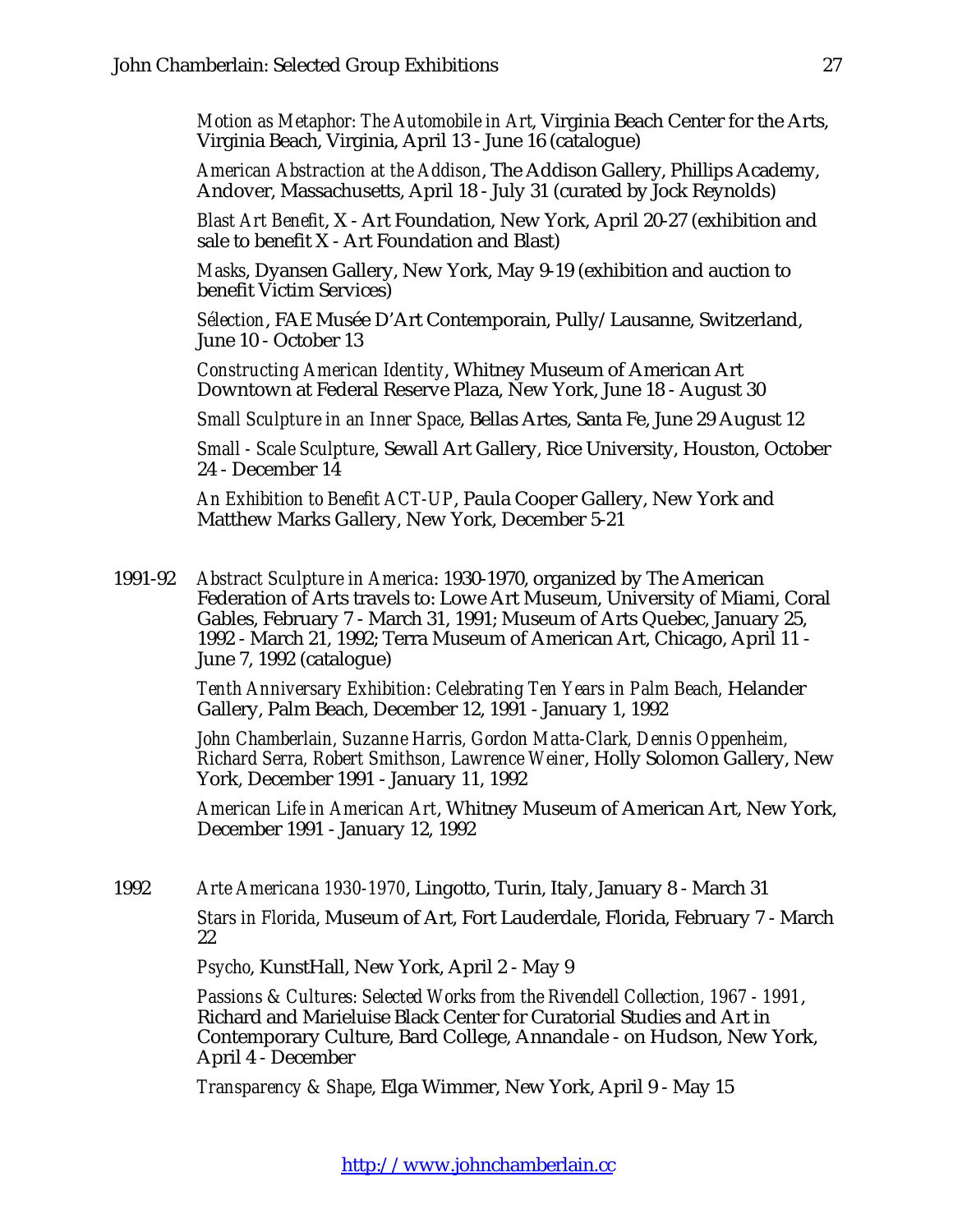*Blast Art Benefit*, X - Art Foundation, New York, April 11-18 (exhibition and sale to benefit X - Art Foundation and Blast)

*Sculpture*, Waddington Galleries, London, April 29 - May 30

*From Americas Studio*, The School of the Art Institute of Chicago/Two Exhibitions of Works by Alumni/125th Anniversary Celebration: Drawing New Conclusions, The School of the Art Institute of Chicago, Betty Rymer Gallery, Chicago, Illinois, May 1 - June 10 and Twelve Contemporary Masters, The Art Institute of Chicago, Chicago, Illinois, May 10 - June 14

*Process to Presence: Issues in Sculpture 1960-1990*, Locks Gallery, Philadelphia, June 3 - August 15

Summer group exhibition, The Pace Gallery, New York, June 5 - September II

*Territorium Artis*, Kunst - und Ausstellungshalle der Bundesrepublik Deutschland, June 19 - September 20

*"Les Tutoyeurs de l'arc - en - ciel, "* Galerie Gerald Piltzer, Paris, October 1 - November 2

1993 *Sculpture & Multiples*, Brooke Alexander & Brooke Alexander Editions, New York, January 8 - February 13

*Sculpture and Color*, The Pace Gallery, New York, January 15 - February 6

*Art and Application*, Turbulence, New York, February 10 - March 20 (catalogue)

*Pittsburgh Collects*, The Carnegie Museum of Art, Pittsburgh, February 20 - April 25

*American Art in the 20th Century: Painting and Sculpture 1913-1993*, Martin-Gropius - Bau, Berlin, May 8 - July 25 and Royal Academy of Arts, London, September 16 - December 12 (catalogue)

*Materia, Imagen y Concepto: Un Recorrido por el Arte Contemporáneo Internacional*, Galeria Namia Mondolfi, Caracas, June

*Summer group show*, The Pace Gallery, New York, June 28 - September 10

1994 *Civic Virtues: Lights! Color! Action!*, NationsBank Plaza, Charlotte, North Carolina, January 8 - November 1

> *Change of Scene V*, Museum für Moderne Kunst, Frankfurt am Main, January 28 - May 15

*Comme dans une Image*, Gilbert BrownStone & Cie, Paris, March 19 - May 28

*30 YEARS - - Art in the Present Tense: The Aldrich's Curatorial History, 1964 - 1994*, The Aldrich Museum of Contemporary Art, Ridgefield, Connecticut, May 15 - September 17

*The Art of Assemblage: Early Works*, Locks Gallery, Philadelphia, May 18 - June 30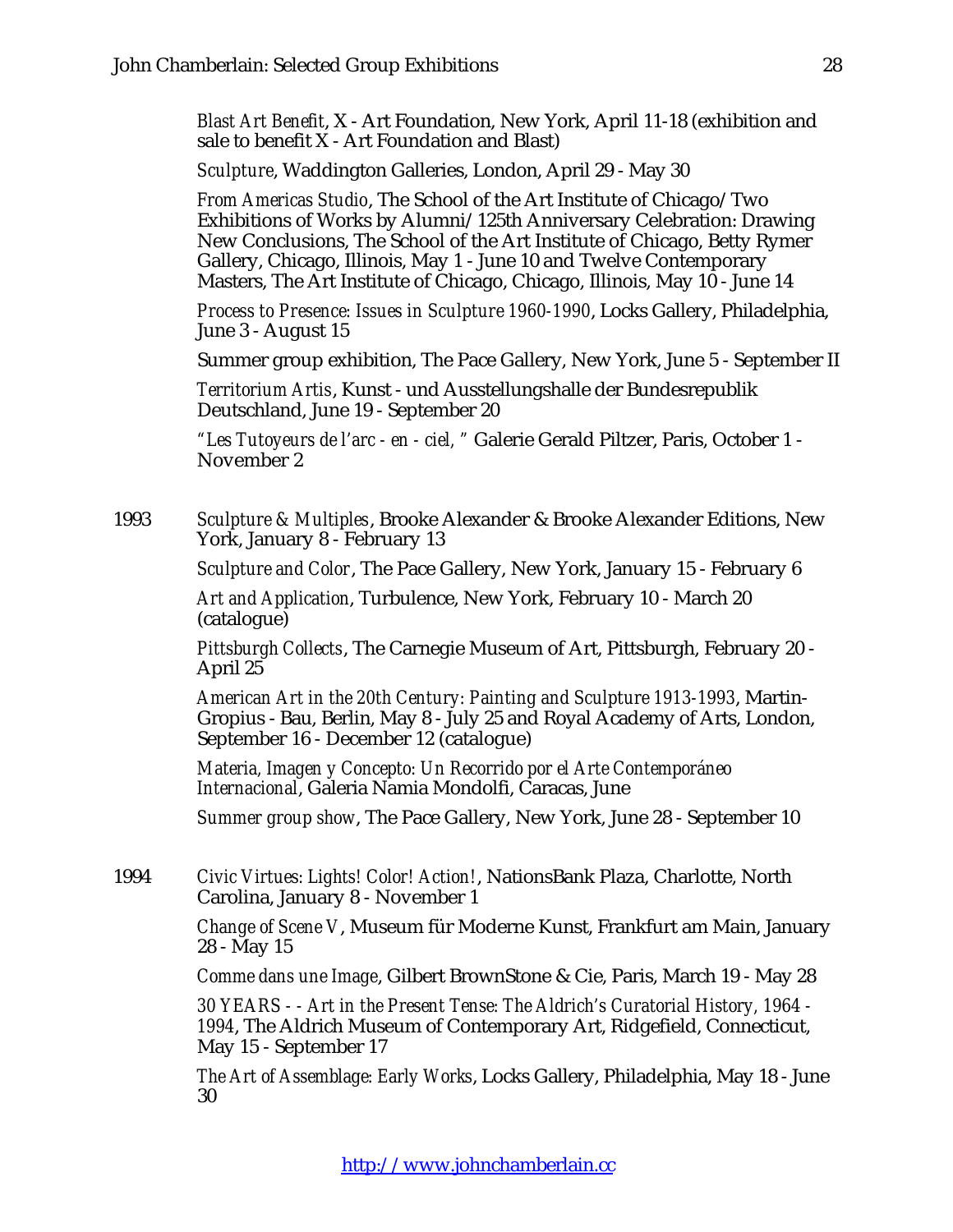*Coutry Sculpture*, L'Usine/Le Consortium, Dijon, France, May 20 - August 13 *White Works*, PaceWildenstein, New York, July 8 - September 9 *XXII International Biennial of São Paulo*, Brazil, October 12 - December 11

- 1995 *Color in Space: Pictorialism in Contemporary Sculpture*, List Art Center, Brown University, Rhode Island, April 22 - June 4 *Group Show*, PaceWildenstein Greene Street, New York, May 20 - summer *Summer 1995*, Pace Wildenstein, New York, June 28 - August 31 *Summer* 1995, Matthew Marks Gallery, New York, July 7-28 *Donald Judd and artist friends*, Galerie Nachst St. Stephan, Vienna, Austria, September 15 - December 15, 1995
- 1995-96 *Beat Culture the New America: 1950-1965*, The Whitney Museum of American Art, New York, November 9, 1995 - February 4, 1996
- 1996 *Abstraction in the 20th Century: Total Risk, Freedom, Discipline*, Solomon R. Guggenheim Museum, New York, February 9 - May 12

*Summer Group Exhibition*, PaceWildenstein, Los Angeles, June 8 - August 31

*Summer Group Exhibition 2*, PaceWildenstein, Los Angeles, August 8 September 28

*Summer Group Exhibition*, PaceWildenstein, New York, June 28 August 29

*Sculpture*, Galerie Hauser and Wirth, Zürich, August 24 - October 19, 1996.

*Chimeriques Polymeres: Le plastique dans 1'Art du Xxeme siecle,* Promenade des Arts, Nice, June 29 - September 15

*From Figure to Object: A Century of Sculptor 's Drawings*, Frith Street Gallery and Karsten Schubert, September 13 - November 2, 1996.

*20th CenturyAnniversary Exhibition*, Robert Kidd Gallery, Birmingham, Michigan, November 8 - December 31

1996-97 *Passionate Pursuits: Hidden Treasures of the Garden State*, The Montclair Art Museum, Montclair, New Jersey, October 1, 1996 - January 5, 1997

> *Masterworks of Modern Sculpture: The Nasher Collection*, Fine Arts Museums of San Francisco, California Palace of the Legion of Honor, October 1996 - January 1997. The exhibition travels as *A Century of Sculpture: The Nasher Collection,* to Solomon R. Guggenheim Museum, New York, February - April 1997.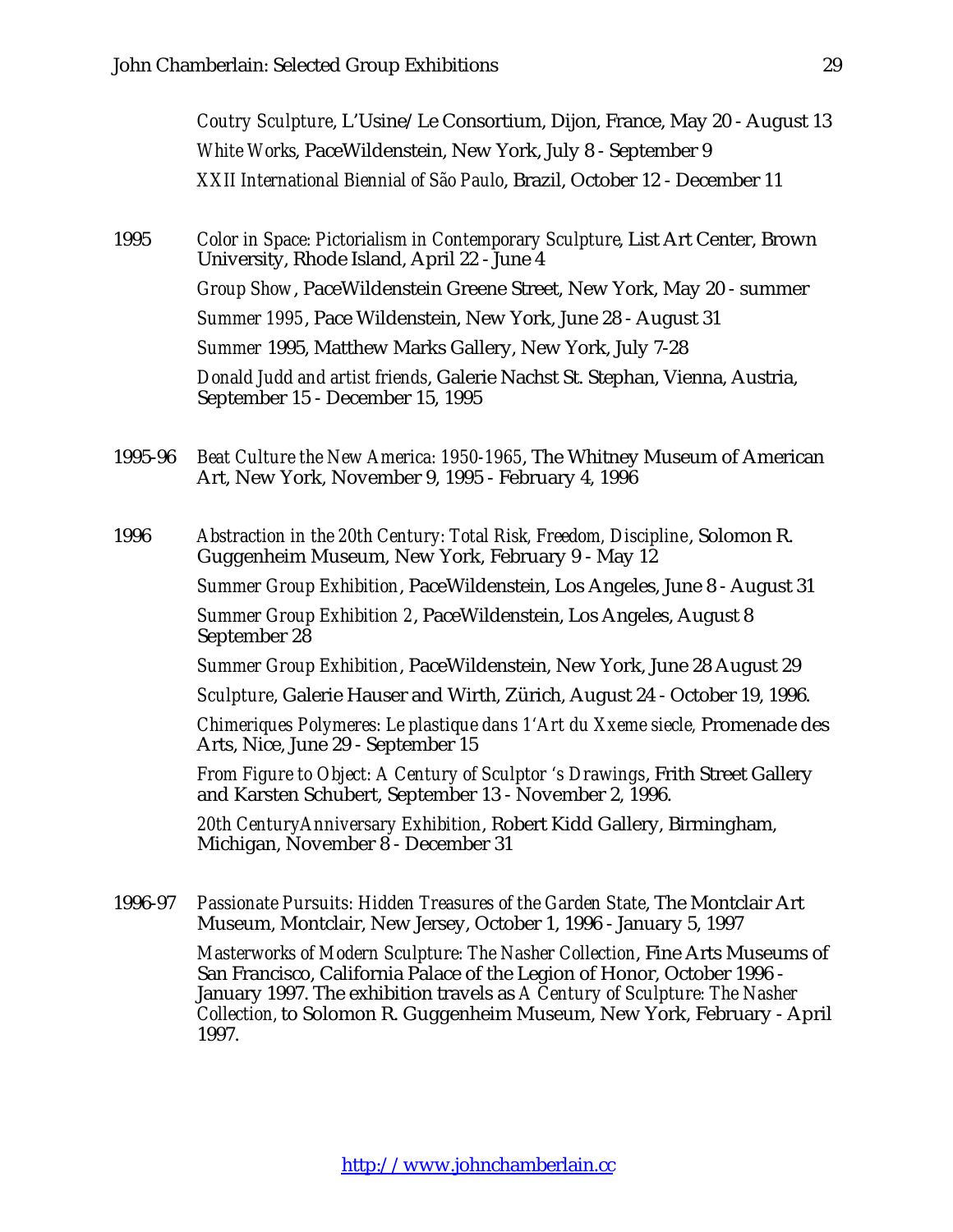1997 *In Celebration: Works of Art from the Collections of Princeton Alumni and Friends of The Art Museum, Princeton University*, The Art Museum, Princeton University, Princeton, New Jersey, February 22 - June 8

> *Inaugural Exhibition Ace Gallery Mexico*, Ace Gallery, Mexico, September 9 - November 15

*Masters of Contemporary Sculpture*, Galerie Jamileh Weber, Zurich, October 14 - November 13

- 1997-98 *Winter Group Show*, PaceWildenstein, New York, December 19, 1997 January 24, 1998
- 1998 *Sculptors and Their Environments*, Pratt Manhattan Gallery, New York, January 30 - February 26, 1998. Traveled to The Rubene & Norman Schafler Gallery at Pratt Institute, Brooklyn, March 6 - April 2, 1998.

*Portraits from the Collection of Michael Chow*, PaceWildenstein, Los Angeles, February 14 - February 28, 1998

*Group Show*, PaceWildenstein, Los Angeles, March 12 - April 4, 1998

*Sculpture*, PaceWildenstein, Los Angeles, September 3 - October 3, 1998

1999 *Group Exhibition*, PaceWildenstein, 142 Greene Street, New York, January 21 - February 27, 1999

*Summer '99*, PaceWildenstein, 142 Greene Street, New York, July 9-30, 1999

*Abstraction: New Direction for a New Millennium*, Robert Kidd Gallery, Birmingham, Michigan, November 11 - December 11, 1999.

1999-00 *Test Site*, Massachusetts Museum of Contemporary Art, North Adams, May 1999 - May 2000

*The American Century Art & Culture 1900 - 2000*, Whitney Museum of American Art, New York, September 26 - February 13, 2000.

- 1999-01 *In Company: Robert Creeley's Collaborations*, Castellani Art Museum of Niagara University, New York, January 21 - February 27, 1999; New York Public Library, New York, September 13, 1999 - January 15, 2000; University of North Carolina at Greensboro Weatherspoon Art Gallery, Greensboro, North Carolina, February 13 - April 23, 2000; University of South Florida Contemporary Art Museum and Graphics Studio, Tampa, Florida, May 15, 2000 - July 15, 2000; Stanford University, Green Library, Stanford, California, August 20, 2000 - January 7, 2001 (catalogue and CD - ROM)
- 2000 *Four Sculptures*, D'Amelio Terras, New York, January 8 February 12, 2000.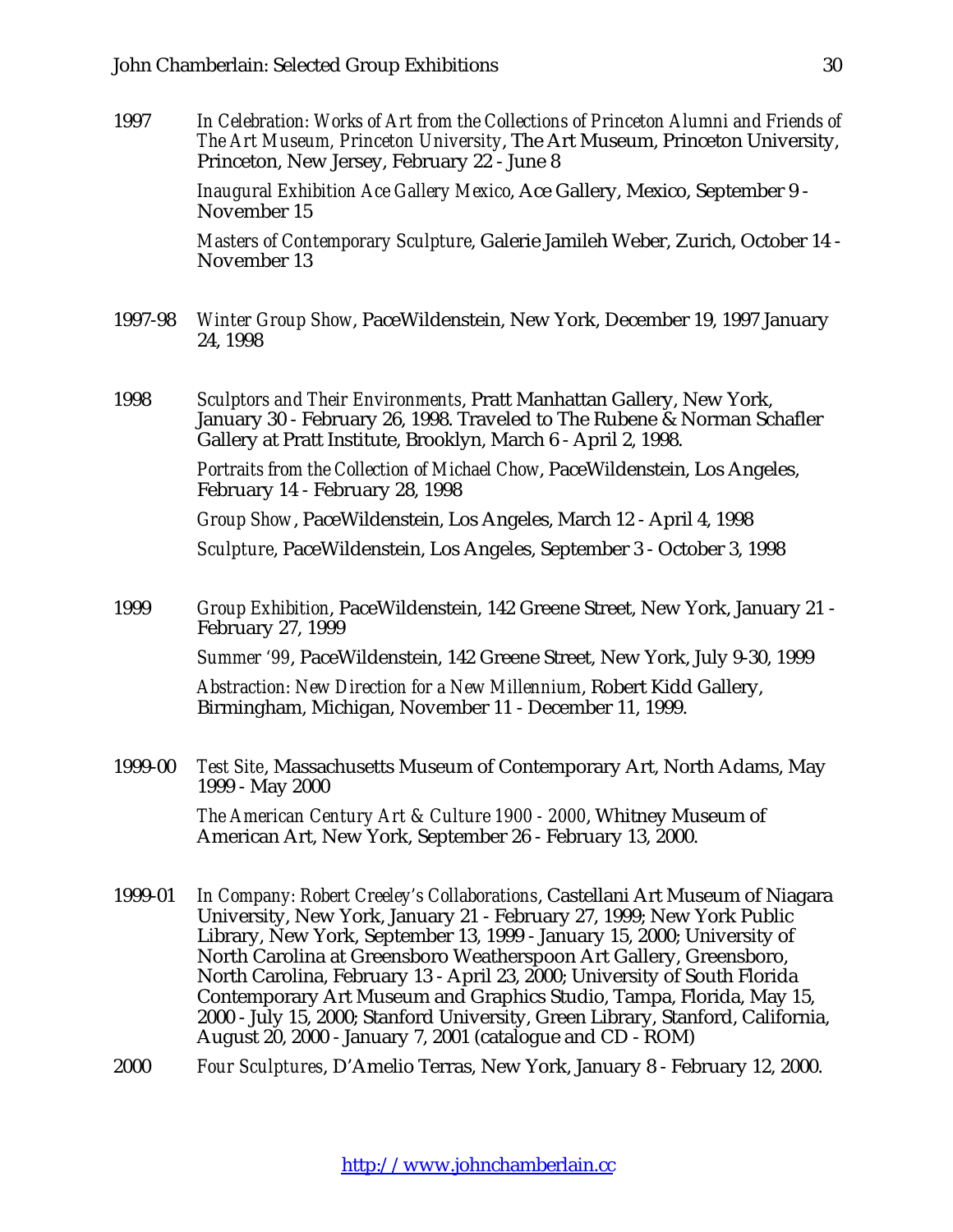*Group Exhibition*, PaceWildenstein, 142 Greene Street, New York, February 5 - March 11, 1999.

*John Chamberlain, Dan Flavin, Donald Judd*, Bernard Jacobson Gallery, London, March 3 - April 1, 2000.

*Art From Destruction*, Ubu Gallery, New York, March 4 - April 22, 2000.

*Modern Masters*, Dortothy Blau Gallery, Bal Harbour, March 3 - March 30, 2000.

*Welded! Sculpture of the Twentieth Century*, Neuberger Museum of Art, Purchase, New York, May 13 - August 27, 2000

*Art at Work: Forty Years of the Chase Manhattan Collection*, Queens Museum of Art, Flushing Meadows, New York, May 23 - October 1, 2000.

*Construction Site*, Ameringer/Howard Fine Art, New York, June 15 - July 28, 2000.

*Summer 2000,* PaceWildenstein, New York, June 19 - August 31, 2000

*Sarasota Biennial 2000,* The John and Mable Ringling Museum of Art, The State Art Museum of Florida, Sarasota, July 28 - November 5, 2000.

Group Show, Grant Selwyn Fine Art, New York, November-December 2000.

- 2000-01 *Crossroads of American Sculpture,* Indianapolis Museum of Art, October 14, 2000 - January 21, 2001. Traveled to: The New Orleans Museum of Art, June 30 - September 2, 2001.
- 2001 *The Lenore and Burton Gold Collection of 20th-Century Art,* High Museum of Art, Atlanta, March 3 - May 27, 2001.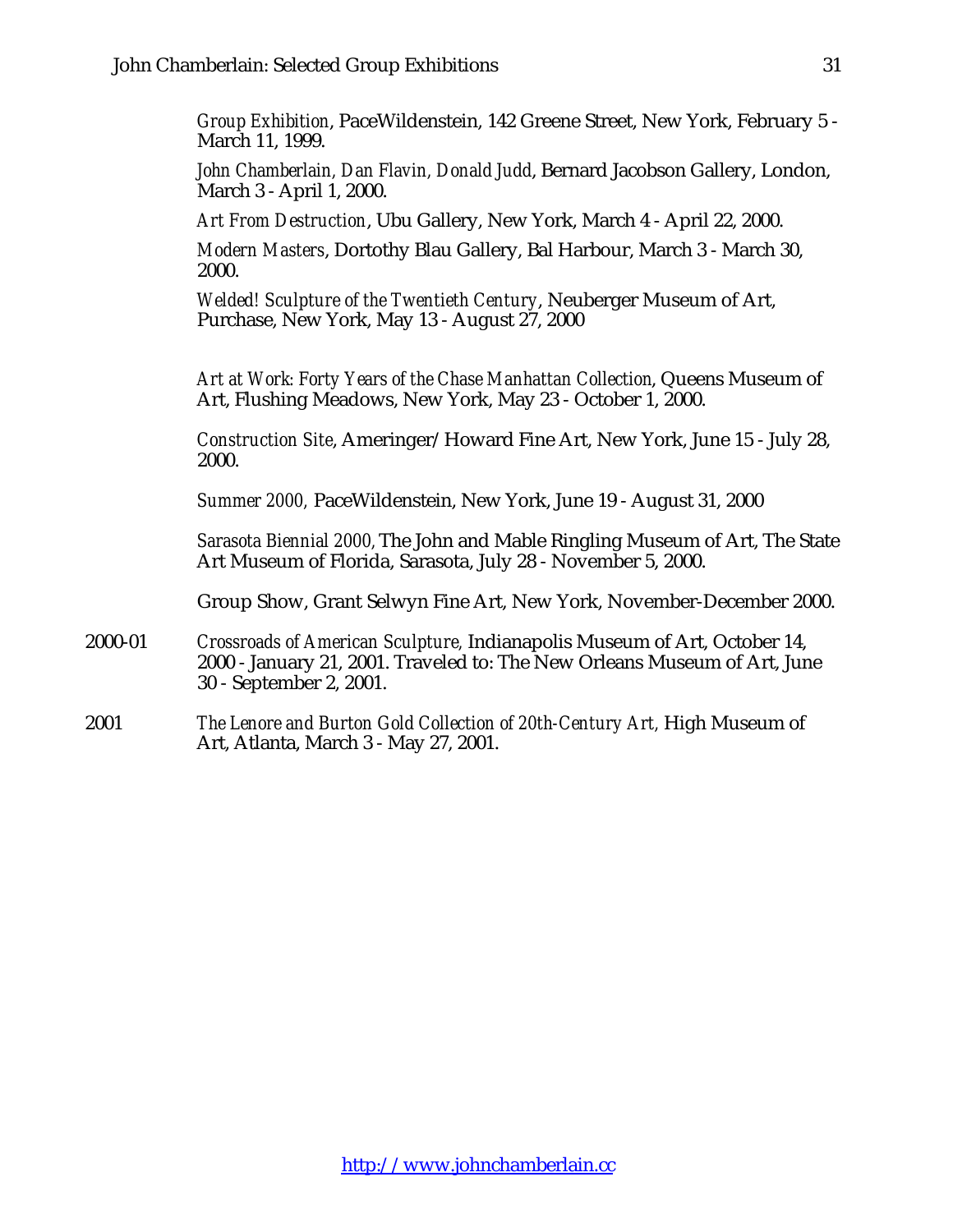# **JOHN CHAMBERLAIN**

## **SELECTED PUBLIC COLLECTIONS**

- Albright Knox Art Gallery, Buffalo, New York
- Allen Memorial Art Museum, Oberlin College, Oberlin, Ohio
- American Broadcasting Companies, Inc. , New York, New York
- The Art Institute of Chicago, Chicago, Illinois
- The Chinati Foundation/La Fundación Chinati, Marfa, Texas
- The Chrysler Museum, Norfolk, Virginia
- The Cleveland Museum of Art, Cleveland, Ohio
- Cornell University, Ithaca, New York
- Dallas Museum of Art, Dallas, Texas
- The Detroit Institute of Arts, Detroit, Michigan
- Dia Art Foundation, New York, New York
- The Douglas Cramer Foundation, Los Angeles, California
- Frederick R. Weisman Foundation of Art, Los Angeles, California
- Galleria Nazionale d'Arte Moderna, Rome, Italy
- General Mills, Minneapolis, Minnesota
- Hirshhorn Museum and Sculpture Garden, Smithsonian Institution, Washington, D.C.
- IBM
- IVAM Centre Julio González, Valencia, Spain
- John and Mable Ringling Museum of Art, Sarasota, Florida
- Kentucky Center for the Performing Arts, Louisville, Kentucky
- Los Angeles County Museum, Los Angeles, California
- The Menil Collection, Houston, Texas
- Modern Art Museum of Fort Worth, Fort Worth, Texas
- Moderna Museet, Stockholm, Sweden
- Museé National D'Art Moderne, Centre Georges Pompidou, Paris, France
- Museum für Moderne Kunst, Frankfurt, Germany
- Museum Ludwig, Cologne, Germany
- Museum moderner Kunst, Vienna, Austria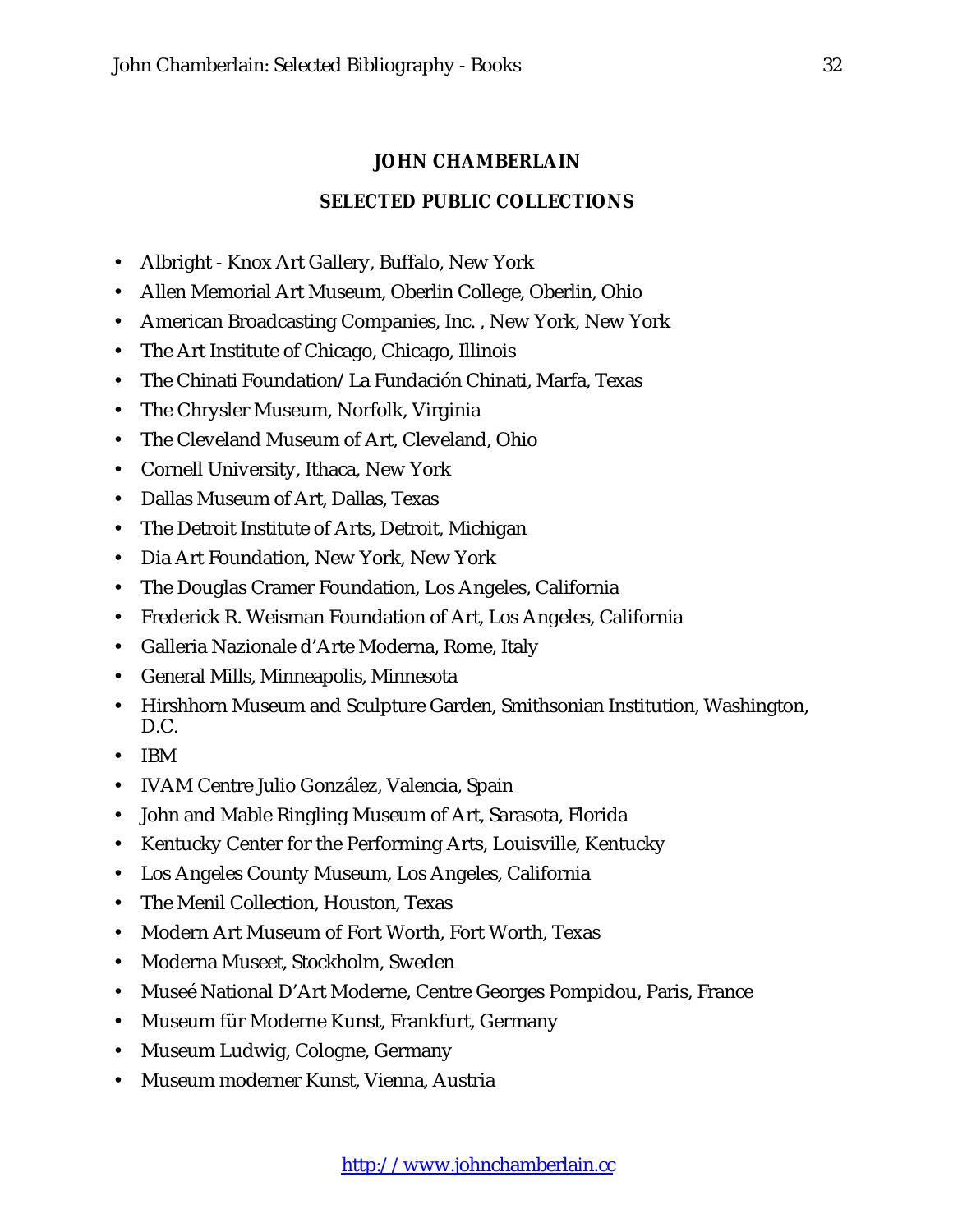- The Museum of Contemporary Art, Los Angeles, California
- The Museum of Modern Art, New York, New York
- The Nathan Manilow Sculpture Park, Governors State University, University Park, Illinois
- National Museum of American Art, Smithsonian Institution, Washington, D. C.
- The Nelson-Atkins Museum of Art, Kansas City, Missouri
- The New Museum of Contemporary Art, New York, New York
- Orlando Museum of Art, Orlando, Florida
- Philadelphia Museum of Art, Philadelphia, Pennsylvania
- Polk Museum of Art, Lakeland, Florida
- The Refco Collection, Chicago, Illinois
- Rivendell Collection, Richard and Marieluise Black Center for Curatorial Studies, Bard College, Annandale - on - Hudson, New York
- The Saint Louis Art Museum, Saint Louis, Missouri
- Solomon R. Guggenheim Museum, New York, New York
- Southwestern Bell, Saint Louis, Missouri
- Städtisches Museum Abteiberg Mönchengladbach, Mönchengladbach, Germany
- Stedelijk Museum, Amsterdam, The Netherlands
- Tate Gallery, London, Great Britain
- University of North Carolina, Greensboro, North Carolina
- University of North Carolina, Greensboro, North Carolina
- Vanderbilt University, Nashville, Tennessee
- Virginia Museum of Fine Arts, Richmond, Virginia
- Walker Art Center, Minneapolis, Minnesota
- Warner Brothers
- Washington University Gallery of Art, Saint Louis, Missouri
- Wayne State University, Detroit, Michigan
- Whitney Museum of American Art, New York, New York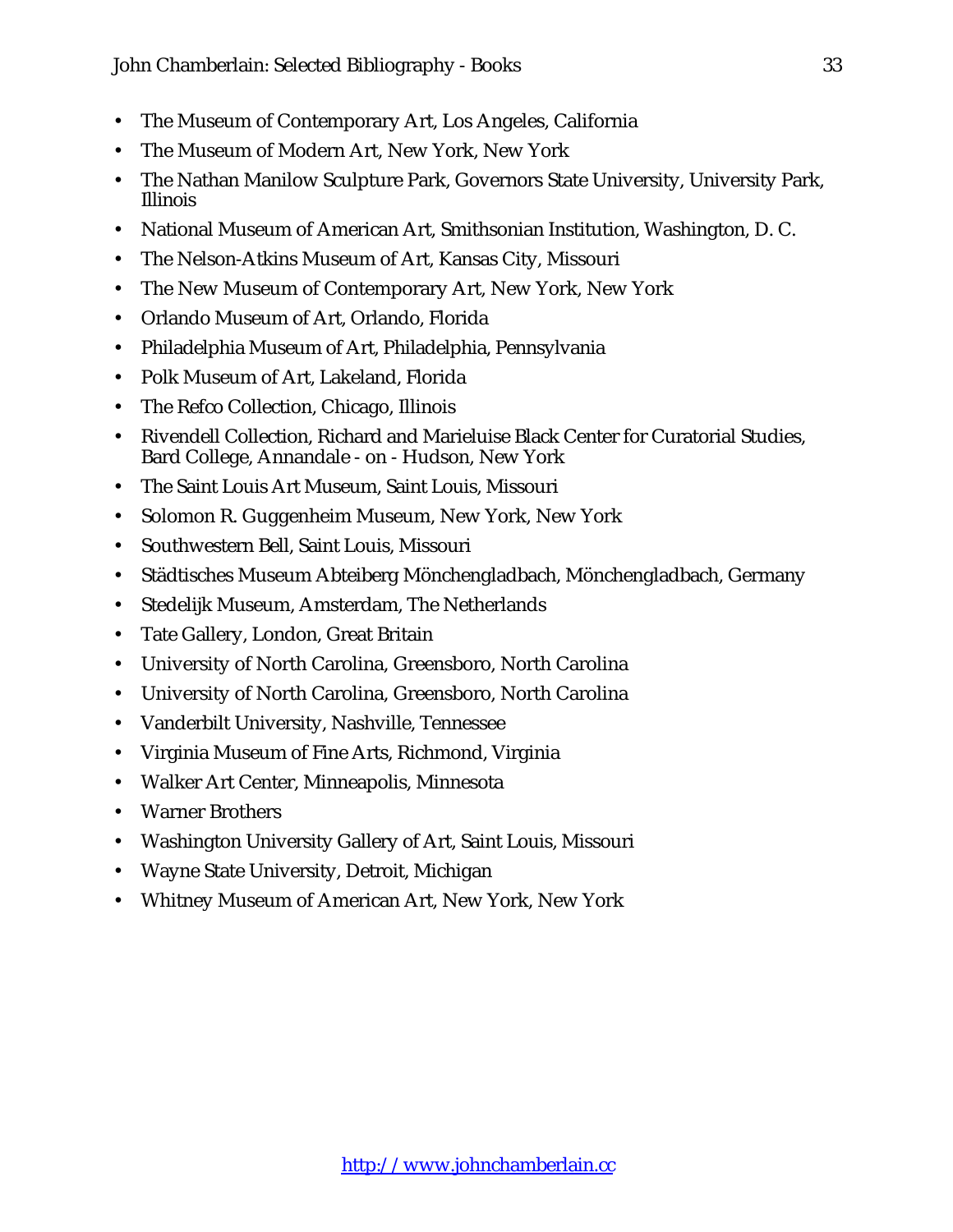#### **JOHN CHAMBERLAIN**

### **SELECTED BIBLIOGRAPHY**

### **BOOKS**

1961 McDarrah, Fred and Hess, Thomas B. *The Artist's World*. New York: Dutton, Inc. , 1961. 1962 Janis, Harriet and Blesh, Rudi. *Collage; Personalities - Concepts - Techniques*. Philadelphia: Chilton, Co. , 1962. 1964 *Metro International Directory of Contemporary Art*. Milan: Editoriale Metro, 1964. Read, Herbert. *A Concise History of Modern Sculpture*. New York: Praeger, 1964. 1966 Hunter, Sam et al. "American Art since 1945, " *New Art Around the World: Paintlng and Sculpture*. New York: Abrams, 1966. 1967 Ashton, Dore. *Modern American Sculpture*. New York: Abrams, 1967. Licht, Fred. *History of Western Sculpture/Sculpture: 19th and 20th Centuries*. Greenwich: New York Graphic Society, 1967. Rose, Barbara. *American Art Since 1900*: *A Critical History*. New York: Praeger, 1967. Solomon, Alan and Mulas, Ugo. *New York: The New Art Scene*. New York: Holt, Rinehart and Winston, 1967. 1968 Arnason, H. H. *History of Modern Art: Painting, Sculpture and Architecture*. Englewood Cliffs, NJ: Prentice - Hall and New York: Abrams, 1968. Revised edition 1977. Kultermann, Udo. *The New Sculpture*. New York: Praeger, 1968. Hess, Thomas B. and Ashbery, John, eds. *ARTnews Annual XXXIV*: *The Avant - Garde*. New York: Macmillan, 1968. Fleming, William. *Art and Ideas*. New York: Holt, Rinehart and Winston, 1968. 1969 Hammacher, A. M. *The Evolution of Modern Sculpture*. New York: Abrams, 1969.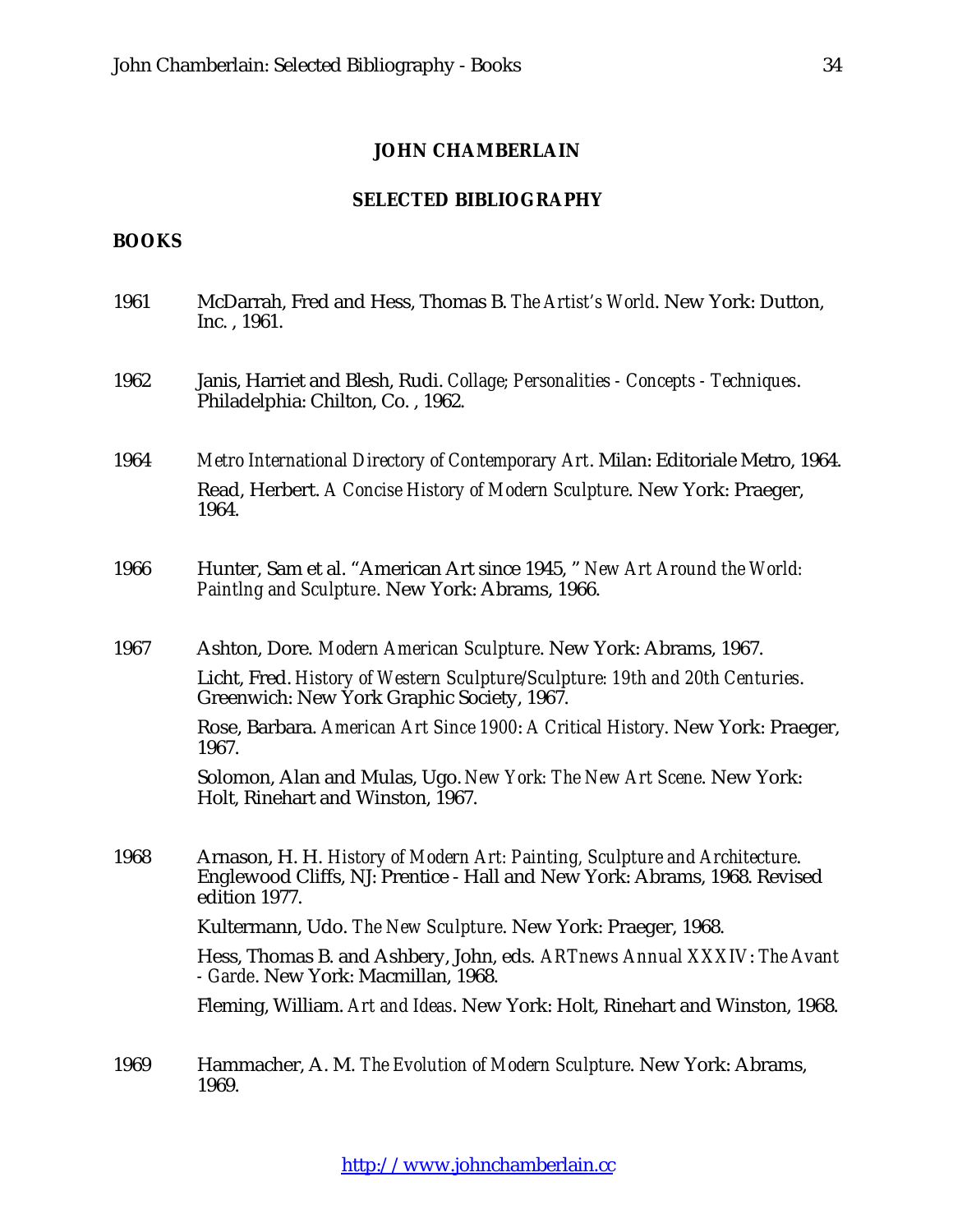Rosenberg, Harold. *Artworks and Packages*. New York: Horizon Press, 1969.

Alley, Ronald. *Recent American Art*. London: Tate Gallery, 1969.

Lucie - Smith, Edward. *Late Modern: The Visual Arts Since 1945*. New York: Praeger, 1969.

Goldwater, Robert. *What is Modern Sculpture?* New York: The Museum of Modern Art, 1969.

1970 Hamilton, George Heard. *19th and 20th Century Art; Painting, Sculpture, Architecture*. New York: Abrams, 1970.

> Schwartz, Fred R. *Structure and Potential in Art Education*. Waltham, Mass. : Ginn - Blaisdell, 1970.

1971 Myron, Robert and Sundell, Abner. *Modern Art in America*. New York: Crowell - Collier Press, 1971.

> Calas, Nicolas and Calas, Elena*. Icons and Images of the Sixties*. New York: Dutton, 1971.

Cummings, Frederick J. and Elam, Charles H. , eds. *The Detroit Institute of Art Illustrated Handbook*. Detroit: Wayne State University Press, 1971.

1972 Duberman, Martin. *Black Mountain: An Exploration in Community.* New York: Dutton, 1972.

> Hunter, Sam and Jocabus, John. *American Art of the Twentieth Century*. New York: Abrams, 1972.

Buell, Charlotte. *Contemporary Art - - Exploring Its Roots and Development*. Worcester, Mass. : Davis Publications, 1972.

- 1973 *Phaidon Dictionary of 20th Century Art*. Oxford: Phaidon, and New York: Dutton, 1973.
- 1975 Alloway, Lawrence. *Topics in American Art Since 1945*. New York: Norton, 1975.

Anderson, Wayne. *American Sculpture in Process: 1930-1970*. Boston: New York Graphic Society, 1975.

Judd, Donald. *Donald Judd - - Complete Writings 1959-1975*. Halifax: Press of the Nova Scotia College of Art and Design, and New York: New York University Press, 1975.

Selleck, Jack. *Contrast*. Worcester, Mass. : Davis Publications, 1975.

1976 Wilmerding, John. *American Art*. New York: Pelican, 1976.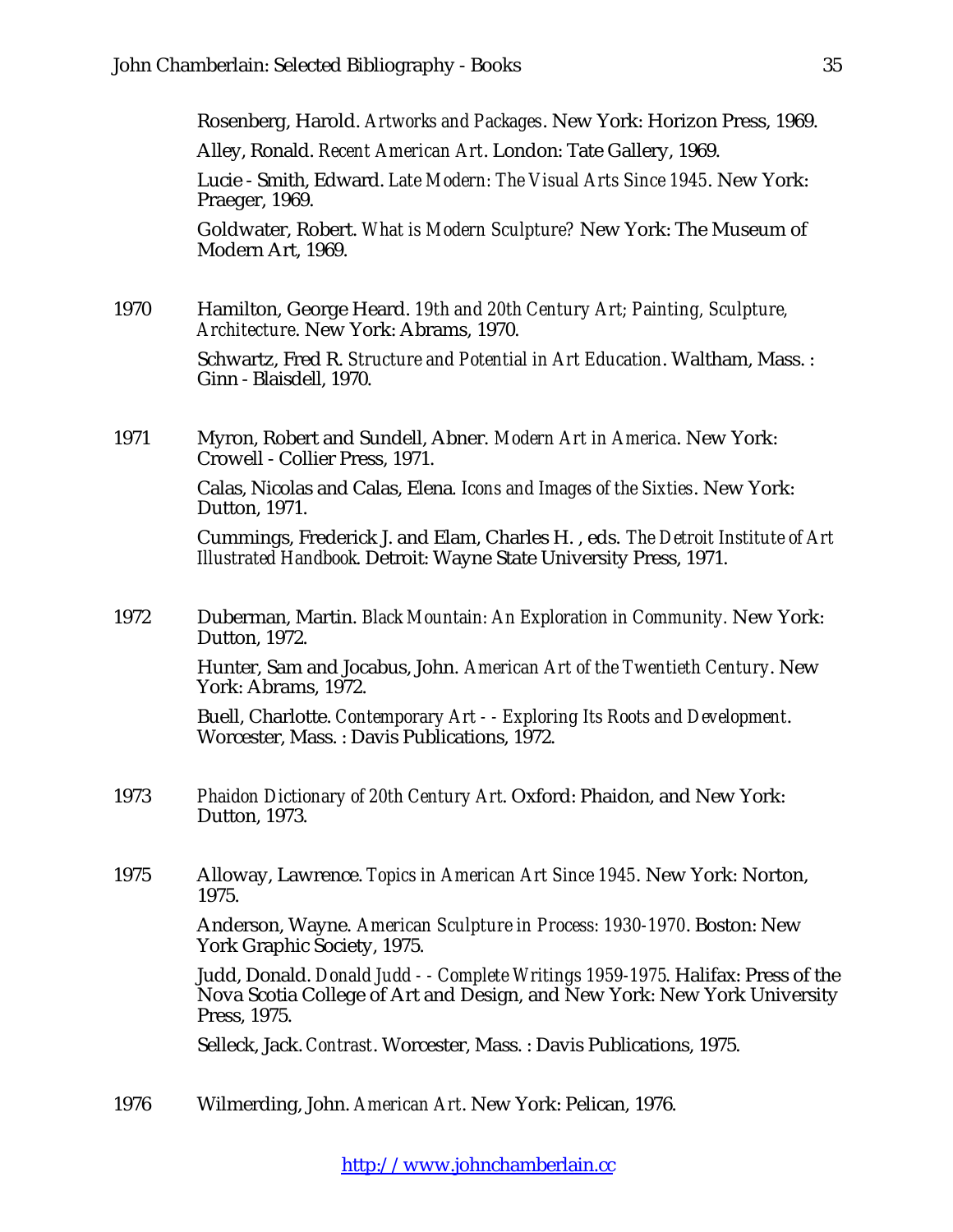1977 Lucie-Smith, Edward. *Art Now: From Abstract Expressionism to Superrealism*. New York: Morrow, 1977. Krauss, Rosalind. *Passages in Modern Sculpture*. New York: Viking, 1977. Prown, Jules David and Rose, Barbara. *American Paintings from the Colonial Period to the Present*. New York: Rizzoli, 1977. 1978 Sandler, Irving H. *The New York School: The Painters and Sculptors of the Fifties*. New York: Harper and Row, 1978. 1979 Baigell, Matthew. *Dictionary of Amercan Art*. New York: Harper and Row, 1979. *Sammlung Hahn*. Vienna: Museum moderner Kunst Wien, 1979. 1980 Warhol, Andy and Hackett, Pat. POPism: *The Warhol Sixties*. New York, London: Harcourt, Brace, Jovanovich, 1980. Buchloh, Benjamin, ed. *Carl Andre - Hollis Frampton/12 Dialogues 1962-1963*. Halifax: The Press of the Nova Scotia College of Art and Design, and New York: New York University Press, 1980. Barnett, Vivian Endicott. *Handbook: The Guggenheim Museum Collection, 1900- 1980*. New York: The Solomon R. Guggenheim Foundation, 1980. Massie, Rebecca. *The Lewis Contemporary Art Fund Collection*. Richmond: Virginia Museum, 1980. 1981 Huheey, James. *Diversity and Periodicity*. New York: Harper and Row, 1981. Mahlow, Dietrich. *100 Jahre Metallplastik*. Frankfurt: Metallgesellschaft AG, 1981. 1983 Parente, Janice and Phyllis Stigliano. *Sculpture: The Tradition in Steel*. Roslyn Harbor, New York: Nassau County Museum of Fine Art, 1983. SeIz, Peter. *Art in Our Times: A Pictorial History 1890-1980*. New York: Abrams, 1981. 1984 Sandback, Amy Baker, ed. *Looking Critically: Twenty - One Years of Artforum Magazine*. Ann Arbor: UMI Research Press, 1984. 1985 Auping, Michael. "John Chamberlain, " *Art of Our Time: The Soatchi Collection*. New York: Rizzoli, 1985.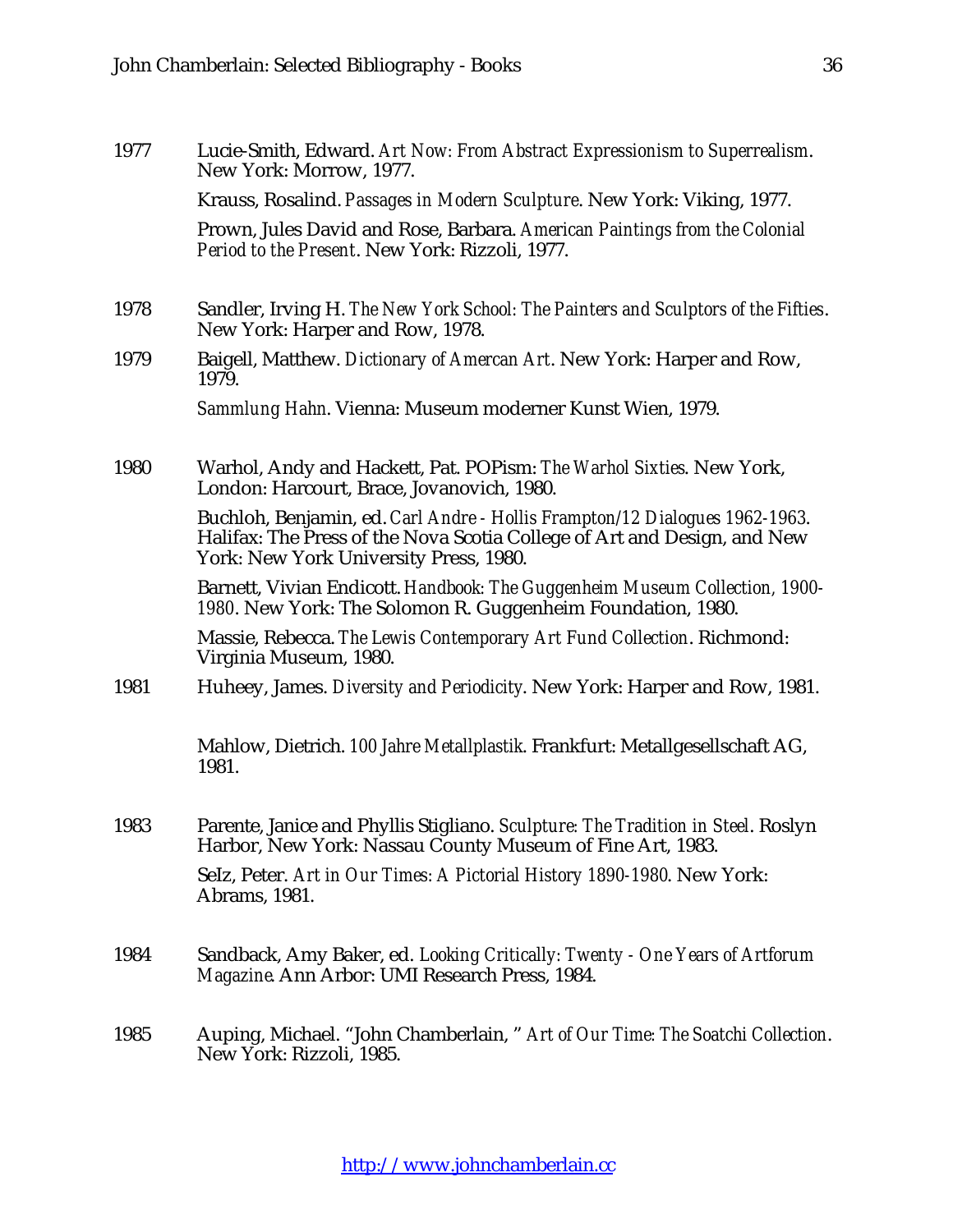1986 Sylvester, Julie. *John Chamberlain: A Catalogue Raisonne' of the Sculpture 1954- 1985*. New York: Hudson Hills Press in Association with The Museum of Contemporary Art, Los Angeles, 1986. Faulkner, Ray; Ziegfeld, Edwin, and Smagula, Howard. *Art Today*. New York: Holt, Rinehart and Winston. Hammacher, A. M. *Modern Sculpture: Tradition and lnnovation*. New York: Abrams, 1988. 1987 Judd, Donald. *Donald Judd: Complete writings 1975-1986*. Eindhoven: van Abbemuseum, 1987. 1988 Rodari, Florian. *Collage: Pasted, Cut, and Torn Papers*. New York: Rizzoli, 1988. 1990 Taylor, Sue, ed. *The Refco Collection*. Chicago: Refco Group, Ltd. , 1990. 1991 Spahr, P. Andrew. *Abstract Sculpture in America: 1930-1970*. New York: The American Federation of Arts, 1991. Riley, Charles A. II. *Sélection*. Pully/Lausanne, Switzerland: Musee D'Art Contemporain, 1991. 1992 *American Art* 1930-1970. Milan: Fabbri Editori, 1992. Hulten, Pontus. *Territorium Artis*. Bonn: Verlag Gerd Hatje, 1992. 1993 *American Art in the 20th Century: Painting and Sculpture 1913-1993*. Munich: Prestel - Verlag; London: Royal Academy of Arts; and Berlin: ZEITGEIST - Gesellschaft e. V. , 1993. 1997 Archer, Michael. *Art Since 1960*. Thames and Hudson, London, 1997. 1998 *John Chamberlains: Chamberlain 's Fauve Landscape*. New York: PaceWildenstein, 1998. 1999 Fairbrother, Trevor. *The Virginia and Bagley Wright Collection of Modern Art*, Seattle: Seattle Art Museum, 1999. Scott, Deborah Emont and Martin Friedman, et al. *Modern Sculpture at The Nelson - Atkins Museum ofArt: An Anniversary Celebreation*, Kansas City: Nelson Gallery Foundation, 1999. Phillips, Lisa*. The American Century: Art and Culture 1950-2000*, New York: Whitney Museum of American Art, 1999.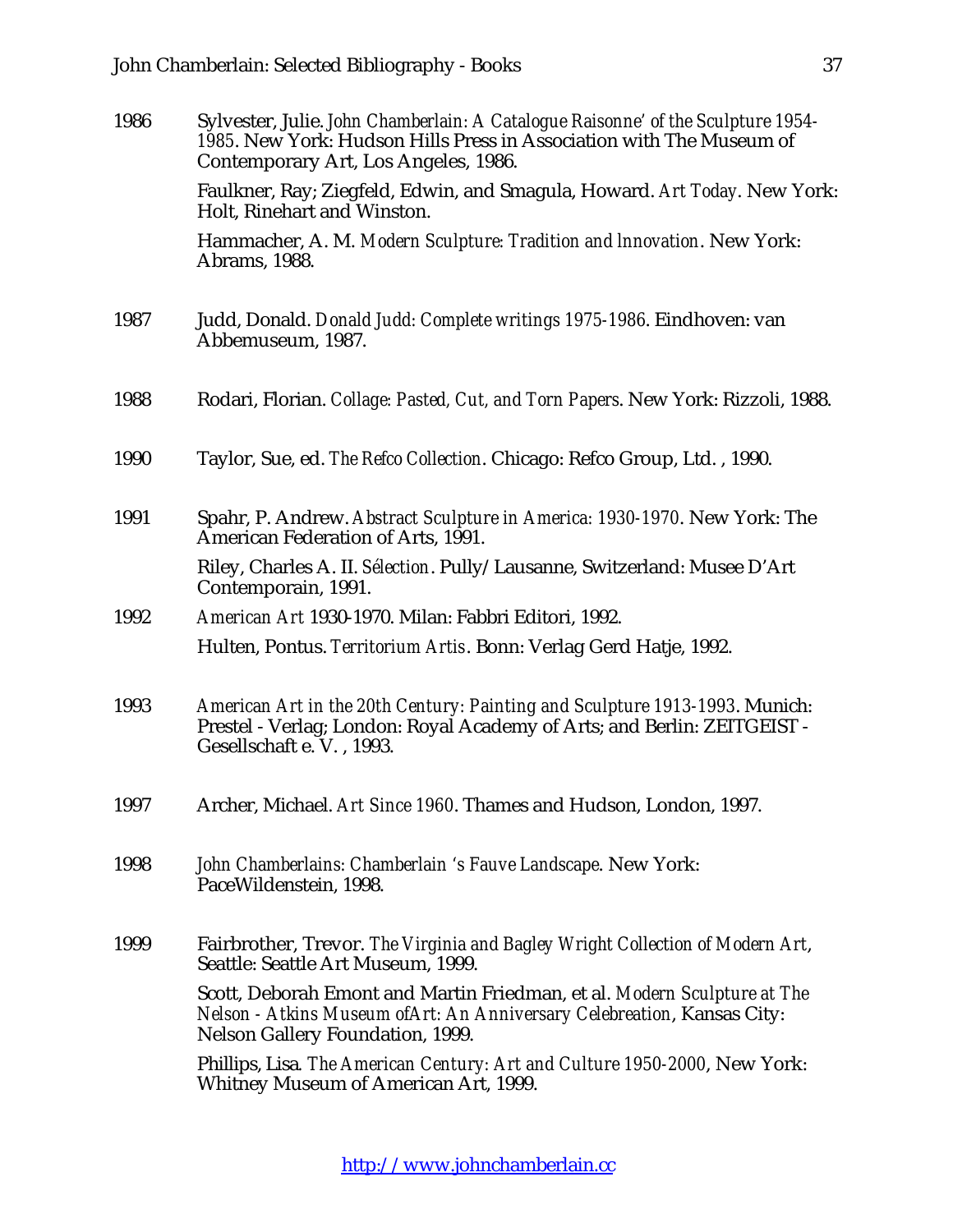- 2000 *John Chamberlain: Recent Sculpture*. New York: PaceWildenstein, 2000. Graham, Jane, text ed. *Crossroads of American Sculpture.* Indianapolis: Project Media, 2000. CD-ROM.
- 2001 *The Lenore and Burton Gold Collection of 20th-Century Art.* Atlanta: High Museum of Art, 2001.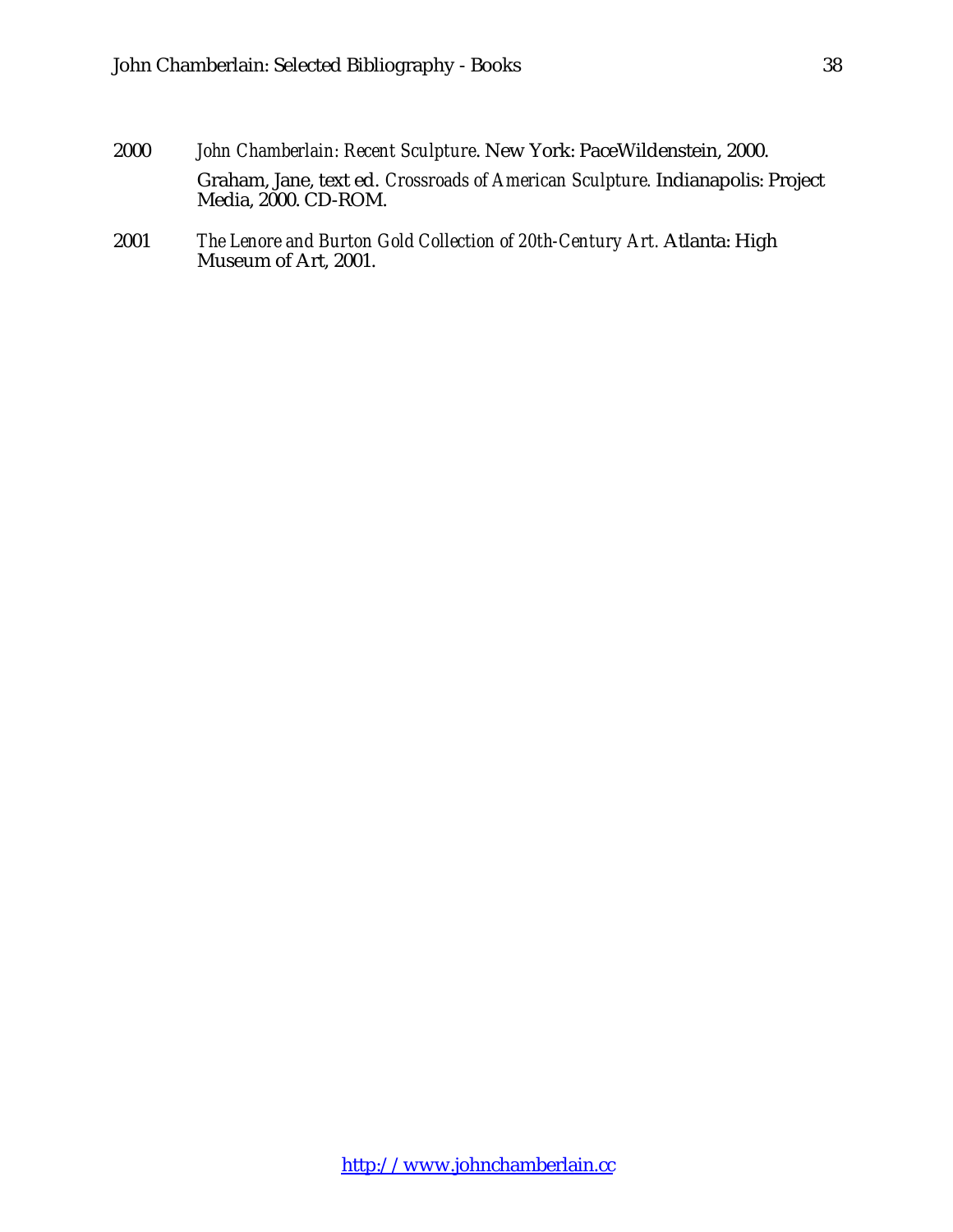### **JOHN CHAMBERLAIN**

### **SELECTED BIBLIOGRAPHY**

## **PERIODICALS**

- 1958 Schuyler, James. "Reviews and Previews, " *ARTnews*, April 1958, p. 53. Ventura, Anita. "In the Galleries: Joseph Fiore and John Chamberlain Arts, April 1958, p. 61.
- 1959 Porter, Fairfield. "Reviews and Previews, " ARTnews, January 1959, p. 17. Kramer, Hilton. "Month in Review, " Arts, June 1959, p. 48.

1960 Sandler, Irving H. "Reviews and Previews, " *ARTnews*, January 1960, p. 18. "From Exhibitions Here and There, " *Art International*, January 1960, p. 67. Ashton, Dore. "Art: Two Abstractionists, " *The New York Times*, January 6, 1960.

Judd, Donald. "In the Galleries, " *Arts*, February 1960, p. 57.

Butler, Barbara. "Movie Stars and Other Members of the Cast, " *Art International*, February/March 1960, p. 52.

Ashton, Dore. *Arts and Architecture*, March 1960, p. 11.

Morse, John D. "He Returns to Dada, " *Art in America*, Fall 1960, p. 76.

"American Sculpture in Paris, " *Art in America*, October 1960, p. 97.

Sandler, Irving H. "Ash Can Revisited: A New York Letter, " *Art International*, October 25, 1960, pp. 28-30.

Ashton, Dore. "La sculpture americaine, " *XX Siecle*, December 1960, p. 91.

Choay, Françoise. "Lettre de Paris, " *Art International*, December 1, 1960, pp. 35-36.

1961 Canaday, John "Gargoyles for the Machine Age, " *Horizon*, March 1961, p. 112.

Sandler, Irving H. "New York Letter, " *Art International*, March 1, 1961, p. 43.

Friedlander, Albert A. "Sculpture Show Satisfying, " *Chicago Daily News*, March 25, 1961.

Whiteside, Forbes. "Three Young Americans, " *Allen Memorial Art Museum Bulletin*, Fall 1961, pp. 52-57.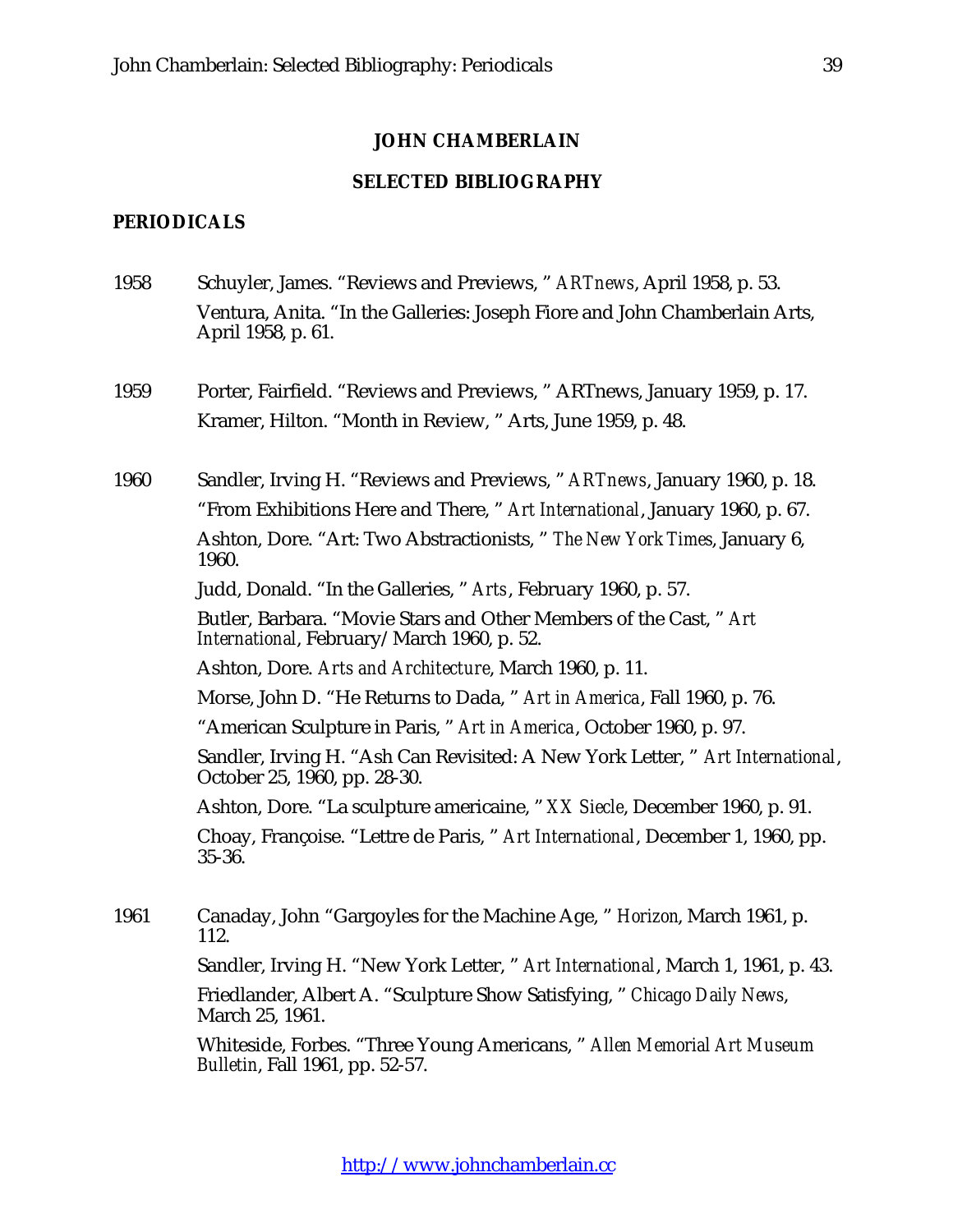Hess, Thomas B. "Collage As An Historical Method, " *ARTnews*, November 1961, p. 70.

Raynor, Vivien. "The Art of Assemblage, " *Arts*, November 1961, pp. 18-19.

Rubin, William. "The International Style: Notes on the Pittsburgh Triennial, " *Art International*, November 20, 1961, pp. 26-34.

Sandler, Irving H. "New York Letter, " *Art International*, November 20, 1961, p. 54.

Nordland, Gerald. "West Coast in Review, " *Arts*, December 1961, p. 64.

1962 "Il Premio Carnegie 1961, " *Domus*, January 1962, p. 26. O'Doherty, Brian. "Art: Transformed Scrap, " *The New York Times*, January 19, 1962. Sandier, Irving. "In the Art Galleries, " *New York Post*, January 21, 1962. Edgar, Natalie. "John Chamberlain, " *ARTnews*, February 1962, p. 15. Ashton, Dore. "Art, " *Arts and Architecture*, March 1962, pp. 6-7. Judd, Donald. "In the Gallenes, " *Arts*, March 1962, p. 48. Kozloff, Max. "New York Letter, " *Art International*, March 1962, pp. 52, 63. S. , G. R. "Reviews and Previews, " *ARTnews*, May 1962, p. 55. Fried, Michael. "New York Lctter, " *Art Internauonal*, October 25, 1962, pp. 72- 76. Ashton, Dore. "New York Report, " *Kunstwerk*, November 1962, p. 69. Robbins, Daniel. "Modern Sculpture from the Joseph H. Hirshhorn Collection, " *Apollo*, November 1962, pp. 720-21. Roberts, Colette. "Lettre de New York, " *Aujourd'hui*, November 1962, p. 50. Raynor Vivien. "In the Galleries, " *Arts*, December 1962, p. 46. Sandler, Irving. "Reviews and Previews, " *ARTnews*, December 1962, p. 54.

1963 Rudikoff, Sonya. "New Realists in New York, " *Art International*, January 25, 1963, pp. 39-41.

> Restany, Pierre. "The New Realism, " *Art in America*, February 1963, pp. 102- 104.

Coplans, John. "Reviews: John Chamberlain, Dilexi Gallery, " *Artforum*, March 1963, pp. 10-11.

"Premier Salon international de galeries - pilotes, " *Art International*, June 25, 1963, pp. 23-26.

Judd, Donald. "Kansas City Report, " *Arts*, December 1963, pp. 25-26.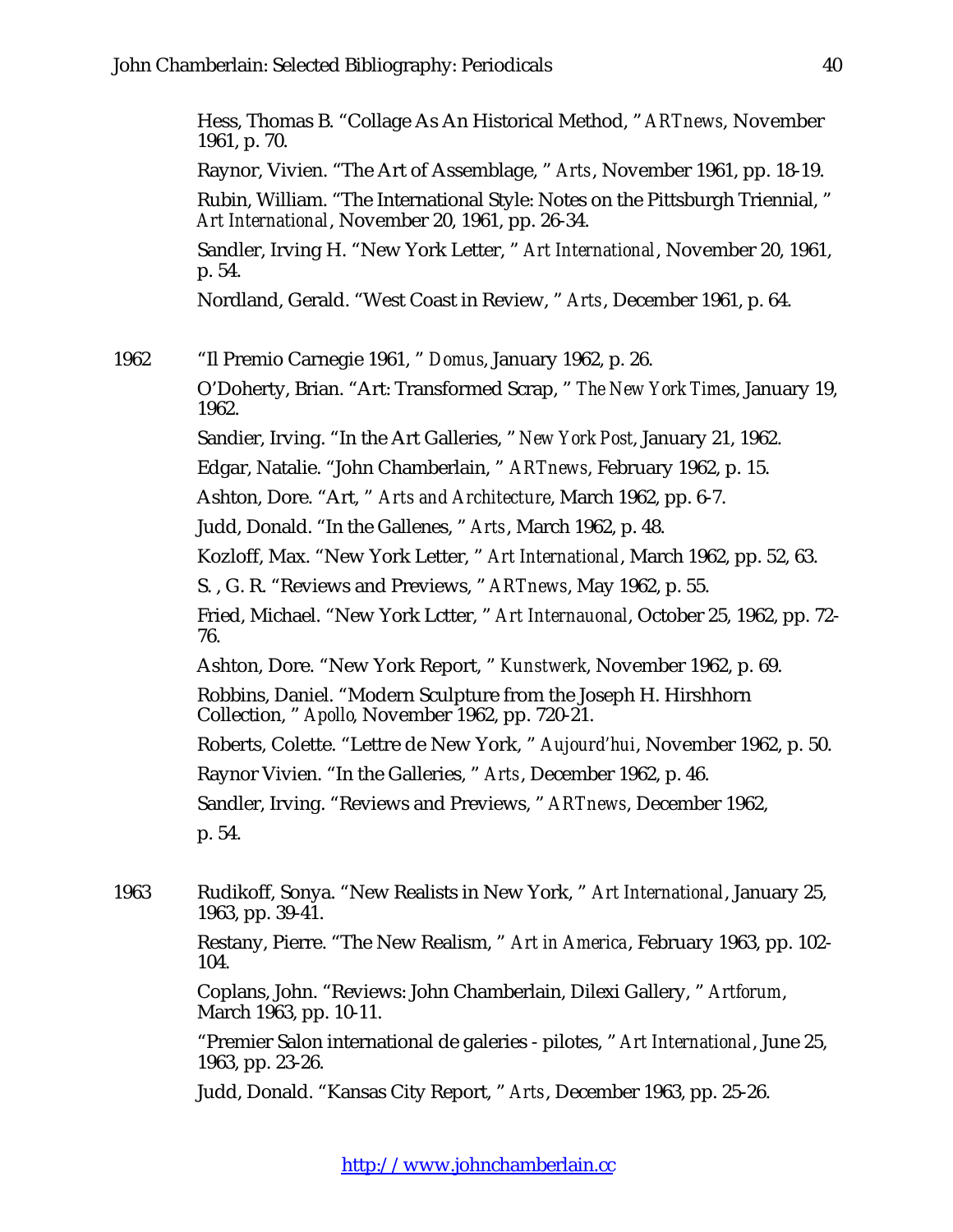1964 Judd, Donald. "Chamberlain - Another View, " *Art International*, January 16, 1964, pp. 38-39.

> Rose, Barbara. "How to Look at John Chamberlain's Sculpture, " *Art International*, January 16, 1964, pp. 36-38.

Krauss, Rosalind. "Boston Letter, " *Art International*, February 15, 1964, pp. 32-33.

Brown, Gordon. "Gallery Previews, " *Art Voices*, March 1964.

Lausdale, Nelson. "Huge Sculpture Secretly Commissioned for New York World's Fair, " *Art Voices*, March 1964.

Coplans, John. "Reviews, " *Artforum*, April 1964, pp. 38-40.

Hess, Thomas. "Editorial: Moses the Art Slayer Wins One Round *ARTnews*, April 1964, p. 25.

Ashbery, John. "Art and Artists in Paris, " *The New York Herald Tribune*, April 14, 1964.

Seldis, Henry. "Reporting from L. A. , " *Art Voices*, April/May 1964.

"Venice: The Biennale XXXII, " *Arts*, May/June 1964, pp. 76-77.

Johnson, Philip. "Young Artists at the Fair and at Lincoln Center, " *Art in America*, August 1964, p. 112, 117.

Judd, Donald. "In the Galleries, " *Arts*, September 1964, p. 71.

Swenson, Gene R. "Reviews and Previews, " *ARTnews*, September 1964, p. 10.

Chevalier, Denys. "La Sculpture a Ia XXXIIe Biennale de Venise, " *Art International*, September 25, 1964, pp. 42-44.

Gassiot - Talabot, Gerald. "La Panoplie de l'oncle Sam a Venise, " *Aujourd'hui*, October 1964, p. 32.

Rose, Barbara. "New York Letter, " *Art International*, December 1964, pp. 47- 50.

1965 Edgar, Natalie. "Reviews and Previews, " *ARTnews*, February 1965, p. 13. Rose, Barbara. "Looking at American Sculpture, " *Artforum*, February 1965, p. 30.

Lippard, Lucy R. "New York Letter, " *Art International*, April 1965, pp. 48, 53.

Seldis, Henry J. "West Coast Milestone, " *Art in America*, April 1965, p. 109.

Smith, Thomas Macaulay. "Art for the Underground House: A Criticism, " *Art Voices*, Winter 1965.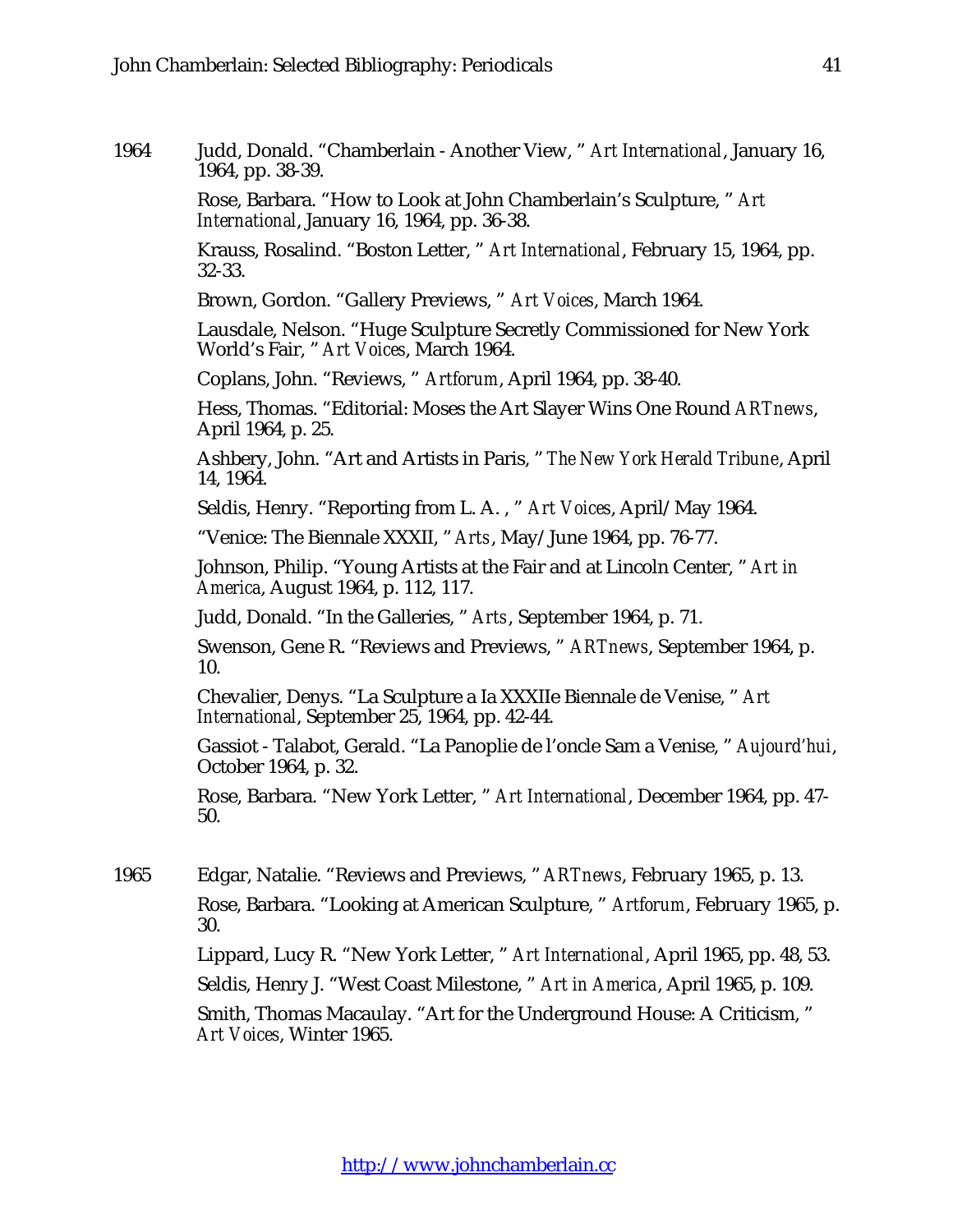- 1966 Piene, Nan R. "New York: Gallery Notes, " *Art in America*, May/June 1966, pp. 108-109.
- 1967 Langsner, Jules. "Los Angeles, " *ARTnews*, January 1967, p. 63.

Townsend, Benjamin. "Albright - Knox - Buffalo: Work in Progress, " *ARTnews* January 1967, p. 30.

Coates, Robert M. "The Art Galleries: Sculpture at the Whitney, " *The New Yorker*, January 7, 1967, pp. 84-86.

Leider, Philip. 'A New Medium for John Chamberlain, " *Artform*, February 1967, pp. 48-49.

Anderson, Wayne. "American Sculpture: The Situation in the Fifties, " *Artforum*, Summer 1967, pp. 60, 67.

T. , A. 'Reviews and Previews, " *ARTnews*, Summer 1967, p. 13.

Schulze. Franz. "Collector A. James Speyer, " *Art in America*, July/August 1967, p. 40.

Alloway, Lawrence. "Marilyn as Subject Matter, " *Arts*, September/October 1967, p. 30.

Fry, Edward F. "Sculpture of the Sixties, " *Art in America*, September/ October 1967, p. 26.

Fry, Edward. "The Issue of Innovation, " *ARTnews*, October 1967, p. 40.

Tillim Sidney. "Scale and the future of Modernism, " *Artforum*, October 1967, pp. 14-18.

Mellow. James R. "The 1967 Guggenheim International, " *Art International*, December 1967, pp. 5 1-53.

1968 AIIoway, Lawrence. "Peter Forakis since 1960, " *Artforum*, January 1968, p. 25.

> Kelly Kay. Chickie, It's a Groove and a Gas. . . ', " *Twin Citian*, March 1968, pp. 51-58.

Bannard, Darby. "Cubism, Abstract Expressionism, David Smith, " *Artforum*, April 1968, pps 22-32.

1969 Meadmore, Clement. "Thoughts on Earthworks, Random Distribution, Softness, Horizontality and Gravity, " *Arts*, February 1969, pp. 26-27. Schjeldahl, Peter. "The Vicissitudes of Sculpture, " *The New York Times*, February 9, 1969. Benedikt, Michael. "Reviews and Previews, " *ARTnews*, March 1969, p. 14. Pomeroy, Ralph. "Soft Objects at the New Jersey State Museum, " *Arts*,

March 1969, p. 47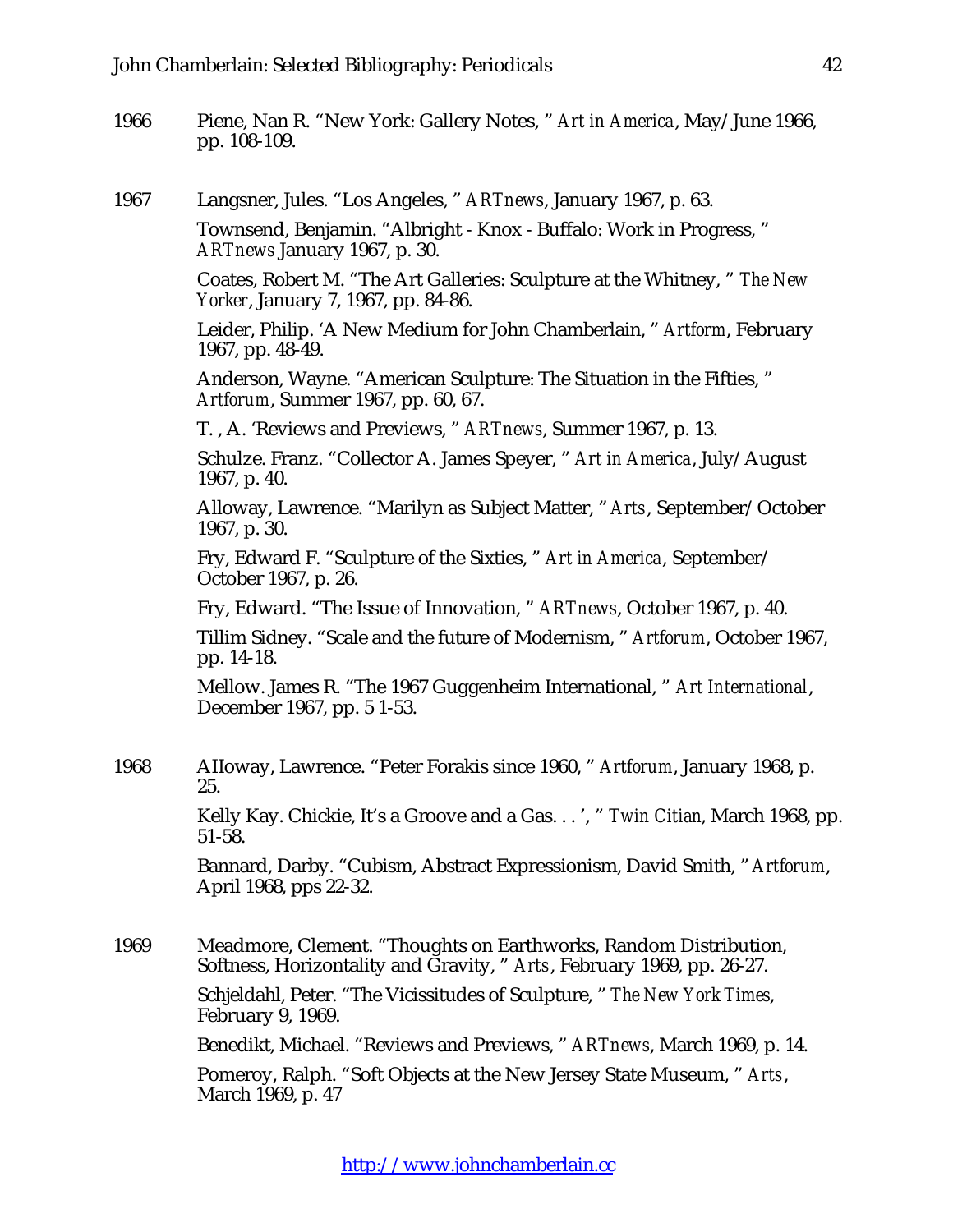Baker, Elizabeth C. "The Secret Life of John Chamberlain, " *ARTnews*, April 1969, pp. 48-51, 63-64. Wasserman, Emily. "Review: New York, " *Artforum*, April 1969, pp. 72-74. Nordland, Gerald. "Robert Natkin, " *Art international*, October 1969, p. 53. Armstrong, Lois. "Los Angeles, " *ARTnews*, December 1969, p. 73. Plagens, Peter. "Los Angeles, " *Artforum*, December 1969, p. 74.

1970 A. , V. H. "Reviews and Previews, " *ARTnews*, January 1970, p. 12. Rose, Barbara. "artist's buddy, give money, and total love, " *Vogue*, February 1, 1970, pp. 179, 221. "Fashions in Living: John Chamberlain's Environments, " *Vogue*, April 15, 1970, p. 154. Plagens Peter. "Los Angeles, " *Artforum*, October 1970, p. 88. Mueller, Gregoire. "Points of View: A Taped Conversation with Robert C. Scull, " *Arts*, November 1970, p. 39. Tuchman. Phyllis. "American Art in Germany: The History of a Phenomenon,

" *Artforum*, November 1970, p. 58.

1971 Canaday, John. "John Chamberlain's Sculptures. , " *The New York Times*, April 24, 1971, p. 25. Baker, Kenneth. "New York, " *Artforum*, June 1971, p. 82. Coplans, John. "An Interview with Don Judd, " *Artforum*, June 1971, p. 44. Baker, Elizabeth C. "Reviews and Previews, " *ARTnews*, Summer 1971, p. 11. Domingo, Willis. "New York Galleries, " *Arts*, Summer 1971, p. 53. Lusker, Ron. "New York: The Season in Sculpture, " *Craft Horizons*, August 1971, pp. 65-66. "From Various Exhibitions of Last Season, " *Art International*, October 20, 1971, p. 33. 1972 Kramer, Hilton. "Serving a Period Taste, " *The New York Times*, January 2, 1972, p. 17. Genauer, Emily. "Art and the Artist, " *The New York Post*, January 8, 1972. Baker, Elizabeth C. "The Chamberlain Crunch, " *ARTnews*, February 1972,

> pp. 26-31, cover. Rose, Barbara. "On Chamberlain's Interview, " *Artforum*, February 1972, pp. 44-45, cover.

Tuchman, Phyllis. "An Interview with John Chamberlain, " *Artforum*, February 1972, pp. 38-43, cover.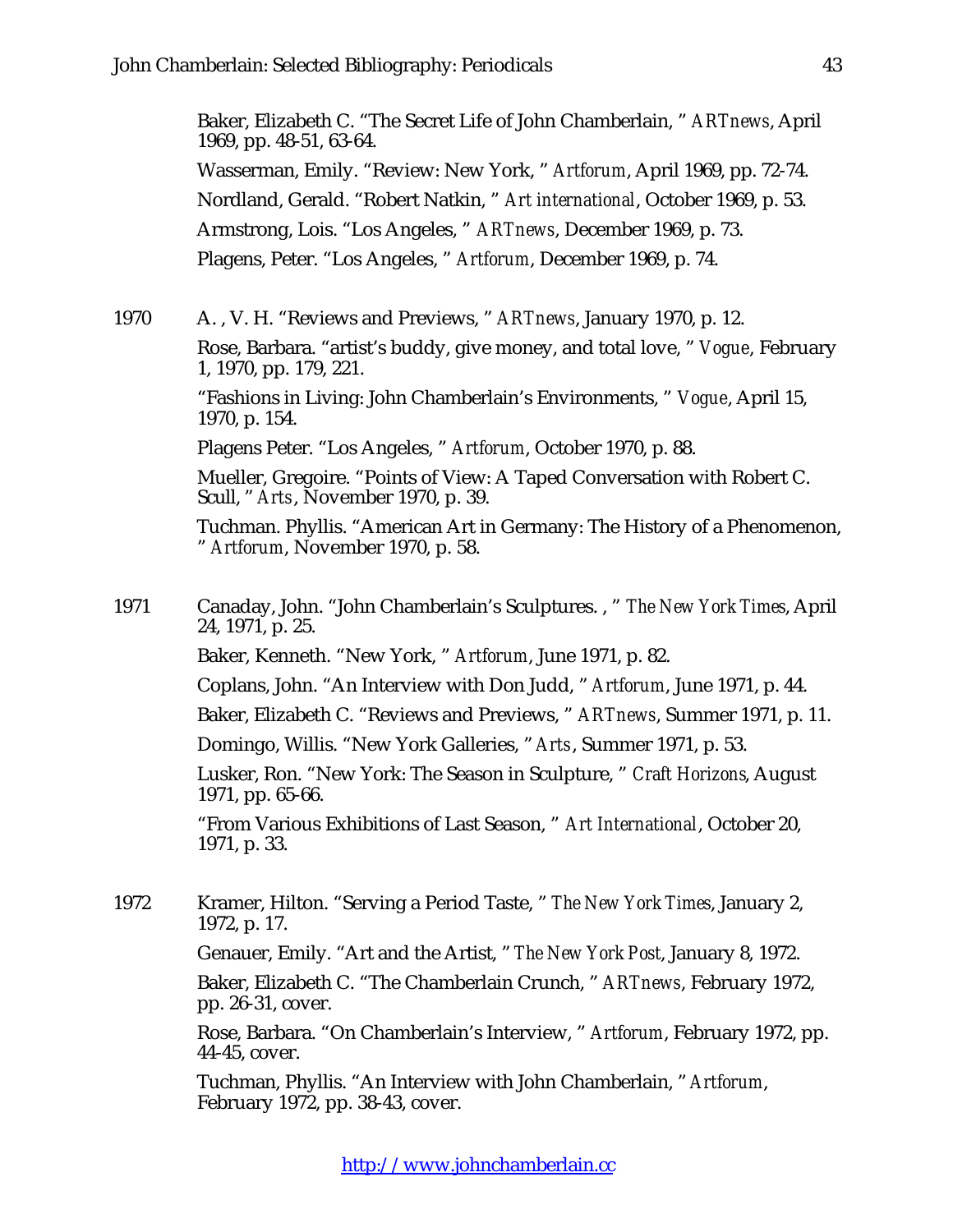Welish, Marjorie. "Chamberlain at the Guggenheim, " *Arts*, February 1972, pp. 54-55.

Ratcliff, Carter. "New York Letter, " *Art International*, February 20, 1972, p. 53.

Schwartz, Barbara. "Letter from New York, " *Craft Horizons*, April 1972, p. 58.

Siegel, Jeanne. "Furniture Designed by Artists for Daedalus Concepts, " *ARTnews*, October 1972, p. 79.

1973 Henning, Edward B. "An Important Sculpture by John Chamberlain, " *The Bulletin of the Cleveland Museum of Art*, October 1973, pp. 242-246.

1974 Thomsen, Barbara. "Reviews and Previews, " *ARTnews*, February 1974, p. 90. Foote, Nancy. "John Chamberlain at Castelli, " *Art in America*, March/April 1974, p. 105. Schwartz, Barbara. "New York, " *Craft Horizons*, April 1974, p. 48. "Art: Monumenta, " *Vogue*, August 1974.

1975 "New York Sculpture, " *Craft Horizons*, February 1975, p. 58. Ellenzweig, Allen. "Group Show, " *Arts*, April 1975, p. 12. Bell, Jane. "John Chamberlain: New Sculpture, " *Arts*, June 1975, pp. 88-89. Larson, Philip. "Cy Twombly/John Chamberlain, " *Arts*, June 1975, p. 30. Herrera, Hayden. "John Chamberlain at the Houston Contemporary Arts Museum, " *Art in America*, September/October 1975, pp. 105-106.

1976 Nordland, Gerald. "Los Angeles Newsletter, " *Art International*, March/April 1976, p. 56. Baracks, Barbara. "John Chamberlain at Leo Castelli Gallery Uptown, " *Artforum*, June 1976, p. 70. Frackman, Noel. "John Chamberlain at Castelli Gallery, " *Arts*, June 1976, p. 19. Zucker, Barbara. "New York Reviews, " *ARTnews*, Summer 1976, p. 175.

1977 Burr, James. . "Round the Galleries, " *Apollo*, August 1977, p. 156. Lucie-Smith, Edward. "John Chamberlain, " *Art and Artists*, September 1977, p. 53. Russell, John. *The New York Times*, November 25, 1977.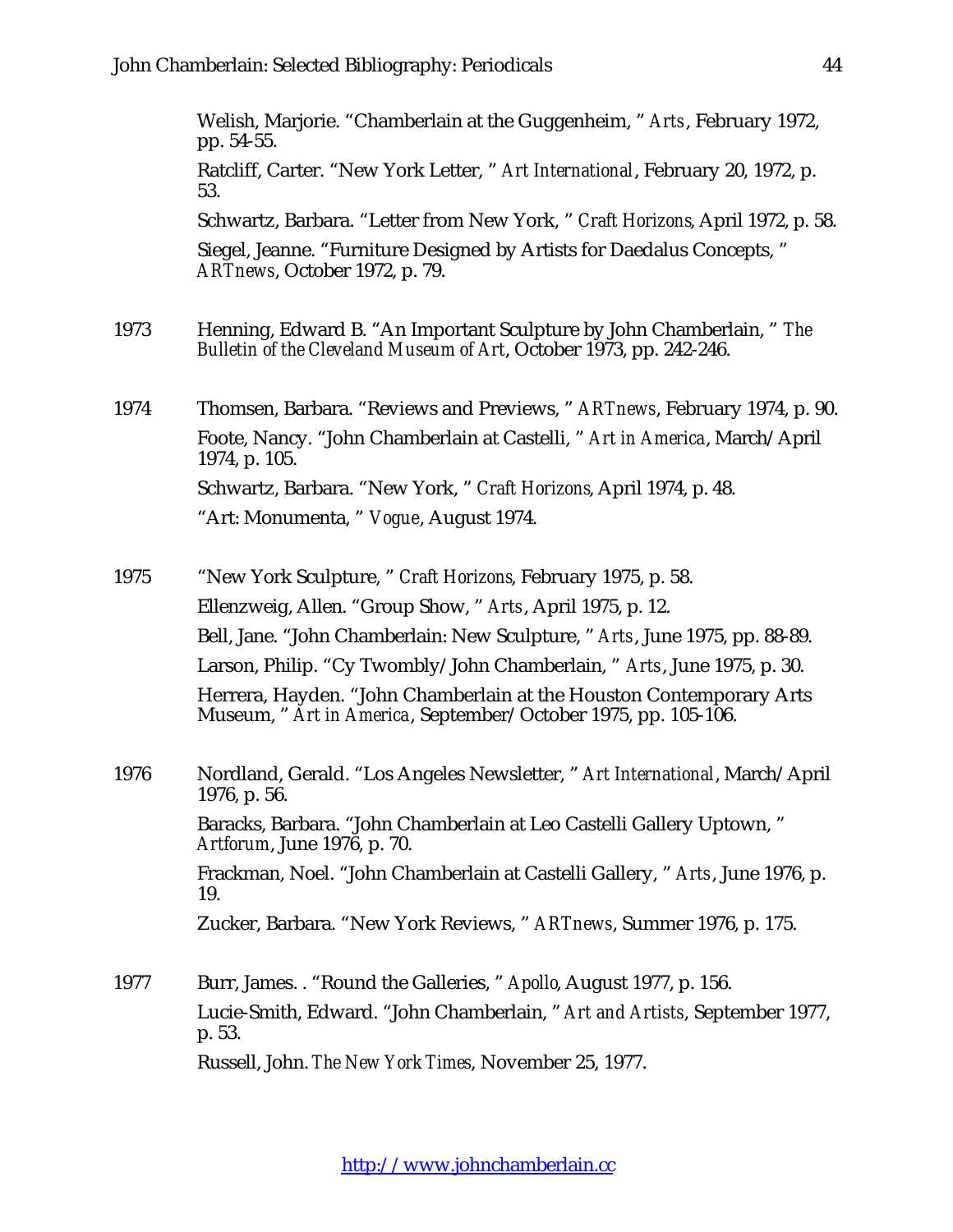- 1978 Tatransky, Valentin. "Arts Reviews, " *Arts*, January 1978, p. 27. Ak, Edit de. "John Chamberlain at Heiner Friedrich Gallery, " *Artforurn*, February 1978, p. 62. French-Frazier, Nina. "New York Reviews, " *ARTnews*, February 1978, p. 152. Kuspit, Donald B. "John Chamberlain at Heiner Friedrich, " *Art in America*, July/August 1978, p. 112. Power, Kevin. "Robert Creeley on Art and Poetry, " *The Niagara Magazine*, Fall 1978. Slesun, Suzanne. "The New York Artists in Residence, " *ARTnews*, November 1978, pp. 66, 73. 1979 Whelan, Richard. "New Editions, " ARTnews, March 1979, p. 44. Gachnang, Johannes. "Bericht einer Reise, " *Kunst - Bulletin*, April 1979. Senie, Harriet. "Urban Sculpture: Cultural tokens or ornaments to life?" *ARTnews*, September 1979, p. 198. 1980 Tompkins, Calvin. "Profiles: Leo Castelli, " *The New Yorker*, May 26, 1980. 1981 Ratcliff Carter. "The 'Art' of Chic, " *Saturday Review*, April 1981, pp. 14-l5. Marmer, Nancy. "Isms on the Rhine, " *Art in America*, November 1981, p. 114. 1982 Frackman, Noel. "Tracking Frank Stella's Circuit Series, " *Arts*, April 1982, pp. 134-137. Hawthorne, Don. "Does the Public Want Public Sculpture?, " *ARTnews*, May 1982, pp. 56-63. Hemphill, Christopher. "A Matter of Mood/An Expression of Contemporary Sensibility, " *Architectural Digest*, May 1982, pp. 172-179. Bardeschi, Marco Dezzi. "From Johnson to John Sloane, " *Domus*, September 1982, pp. 43-48. Ammann, Jean-Christophe. "Documenta - Reality and Desire, " *Flash Art*, November 1982, p. 38. Silverthorne, Jeanne. "John Chamberlain, " *Artforum*, November 1982, p. 75.
- 1983 Auping, Michael. "An Interview with John Chamberlain, " *Art Papers*, January/February 1983.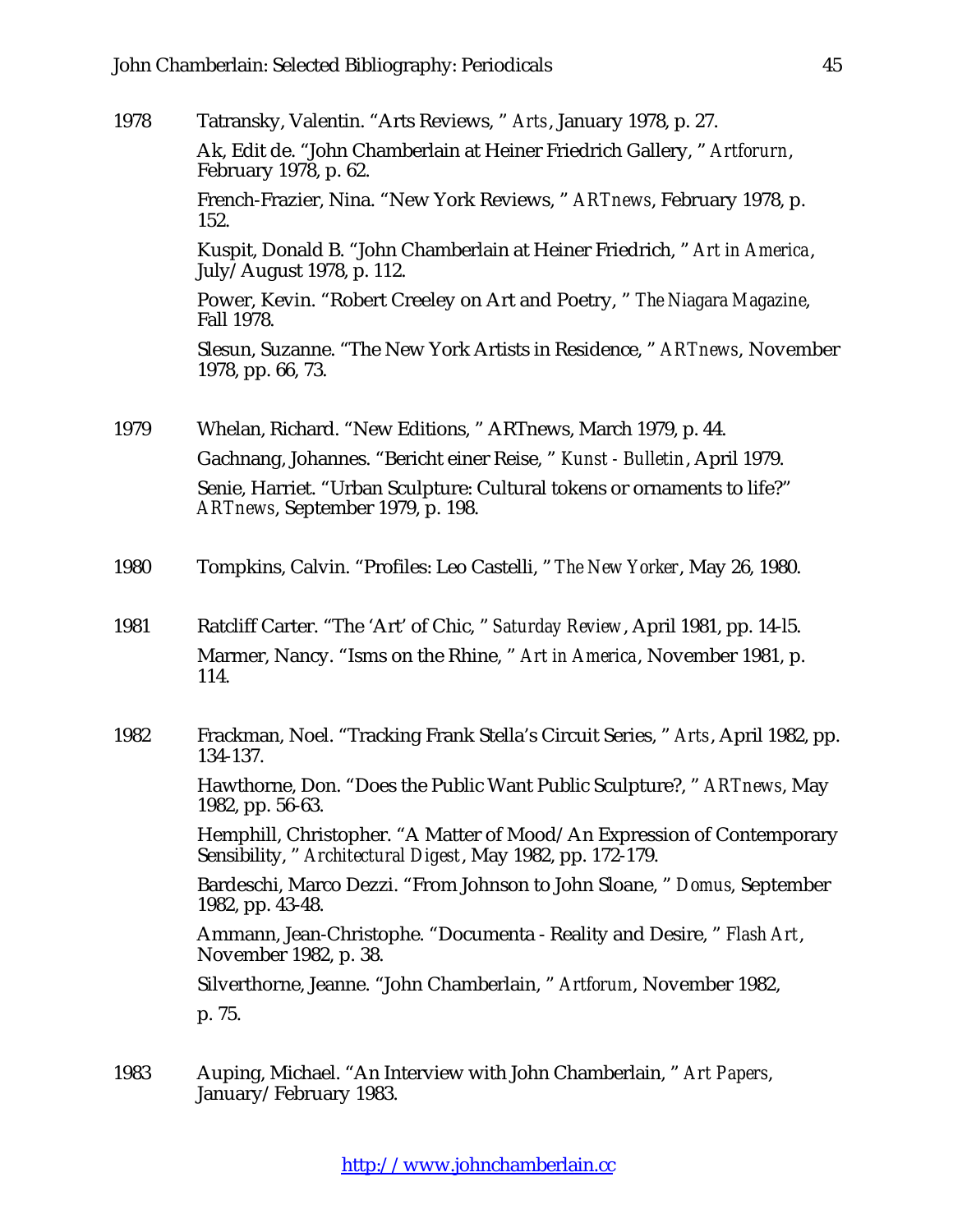"The Vasari Diary: The Whitney Calls for Philip Morris, " *ARTnews*, May 1983, p. 19.

Indiana, Gary. "John Chamberlain's Irregular Set, " *Art in America*, November 1983, pp. 208-216.

1984 Smith, Duncan. "In the Heart of the Tinman. An Essay on John Chamberlain, " *Artforum*, January 1984, pp. 39-43.

Rayhor, Vivien ''Art, " *The New York Times*, March 2, 1984.

Levin, Kim. "Art: John Chamberlain, " *The Village Voice*, March 7-13, 1984, centerfold.

Ianco - Starrels, Joseine. "Sculpture From Auto~Parts, Wire, " *Los Angeles Times*, March 25, 1984, Calendar, p. 84.

Ames, Richard. "Two - man show at UCSB, " *News - Press* (Santa Barbara), March 31, 1984, p. 13-32.

Muchnic, Suzanne. "Two Sculptors Show Their Creative Metal, " *Los Angeles Tines,* April 16, 1984, Calendar, pp. 1, 6.

"Magnet New York: Die alten Meister sind noch jung, " *Art Das Kunstmagazin*, May 1984, p. 34.

RusseIl, John. "Art: Just the Show for Summer in Hamptons, " *The New York Times*, August 3, 1984, pp. C1, 20.

Raynor, Vivien. "Sculpture, " *The New York Times*, August 3, 1984, p. C 21.

1985 Ellis. Stephen. "The Bronze Age, the Iron Age, the Age of Gold, " 1985. Wilson, William. "The Galleries: La Cienega Area, " *Los Angeles Times*, March 15, 1985, Part VI.

Hicks, Alistair. "Temple to Mao, " *Spectator*, April 6, 1985.

Danoff, Michael I. "How the Sculptures Were Selected for State Street Exhibit, " *Chicago Sun Times*, May 5, 1985.

Buchloch, B. H. D. "La Conclusion de Ia Sculpture Moderniste, " Revue d'art contemporain, *Artistes*, pp. 6-14.

Bourdon, David. "Artists Dialogue: John Chamberlain - The Squeeze and The Fit, " *Architectural Digest*, November 1985, pp. 70-81.

1986 Shepard, Michael. "The most of the minimum, " *The Sunday Telegraph*, January 5, 1986, p. 15.

> Sylvester, Julie. "Conversations with John Chamberlain, " (excerpts from the exhibition catalogue), *The Contemporary* (A Museum of Contemporary Art Publication, Los Angeles), Spring 1986, pp. 1, 4.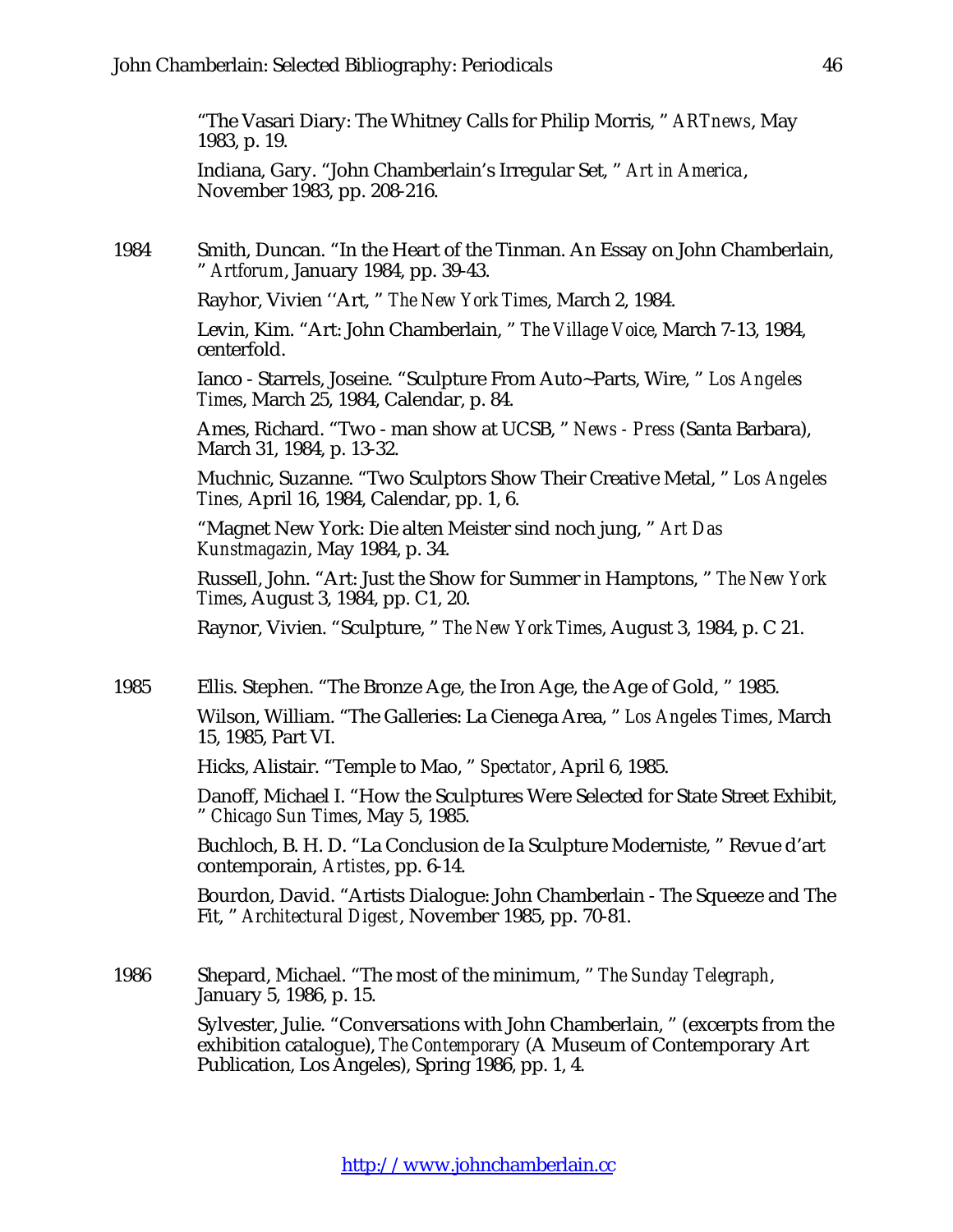Muchnic, Suzanne. "The Art Galleries: La Cienega Area, " *Los Angeles Times*, July 25, 1986.

Drohojouska, Hunter. "Artist with wanderlust is driven to sculpt with autos, " *Los Augeles Herald Examiner*, July 27, 1986.

McGill, Douglas C. "Art People, " *The New York Times*, August 1, 1986, p. C28.

Conal. Robbie. "Heavy Metal, " *LA Weekly*, August 8, 1986, p. 47.

Russell, John. "Art, " *The New York Times*, August 10, 1986, p. 2G.

Wilson, William. "Chamberlain's Tough/Tender Heavy Metal, " *Los Angeles Times*, August 10, 1986.

Russell, John. "His Sculpture Transforms Scrap Into Steel Poems, " *The New York Times*, August 17, 1986, p. H29.

Morgan, Robert C. "The Look, " *The Village Voice*, August 26, 1986, p. 83.

Mankin, Eric. "MOCAmendation, " *LA Weekly*, August 29, 1986, p. 4.

McManus, Michael. "The Poetics of Process, " *Artweek*, September 27, 1986, p. 1.

Yau ]ohn. "Reviews, " *Artforum*, November 1986, p. 131.

Adams, Brooks. "John Chamberlain at the Museum of Contemporary Art, " *Art in America*, December 1986, p. 147.

1987 "Klein. Chamberlain, Penck, Kruger, Un Arcangelo italiano, la Bach e la Graves, " *Il Giornale Dell'Arte*, April 1987.

> Ruhe Barnaby. "Whitney Bi: Gray, Gate and Gone, " *Art/World*, April 15, 1987, pp. 1, 8.

Lee, David, *The Times*, London, April 24, 1987.

Graham - Dixon, Andrew. "Fender bender, " *The Independent*, (London), April 25, 1987.

Raynor, Vivien. "Art: Pure Sculpture by John Chamberlain, " *The New York Times*, May 22, 1987, p. C23.

Kreis, Elfi. " Die Form ist der Gegenstand: Chamberlain, Tuzina, Kiecol und Halley bei Onnasch, " *Tagesspiegel*, August 12, 1987.

Agee, William. "The year of John Chamberlain, " *The New Criterion*, November 1987.

Cooke Lynne. Review of the Catalogue Raisonne, *Burlington Magazine*, December 1987.

1988 Griffiths, John. "Deconstructionist Tendencies in Art, " *Art and Design*, l988, pp. 53-60.

> Kohen, Helen. "Five from Florida, " *Miami Herald*, January 10, 1988, pp. 1K, 3K.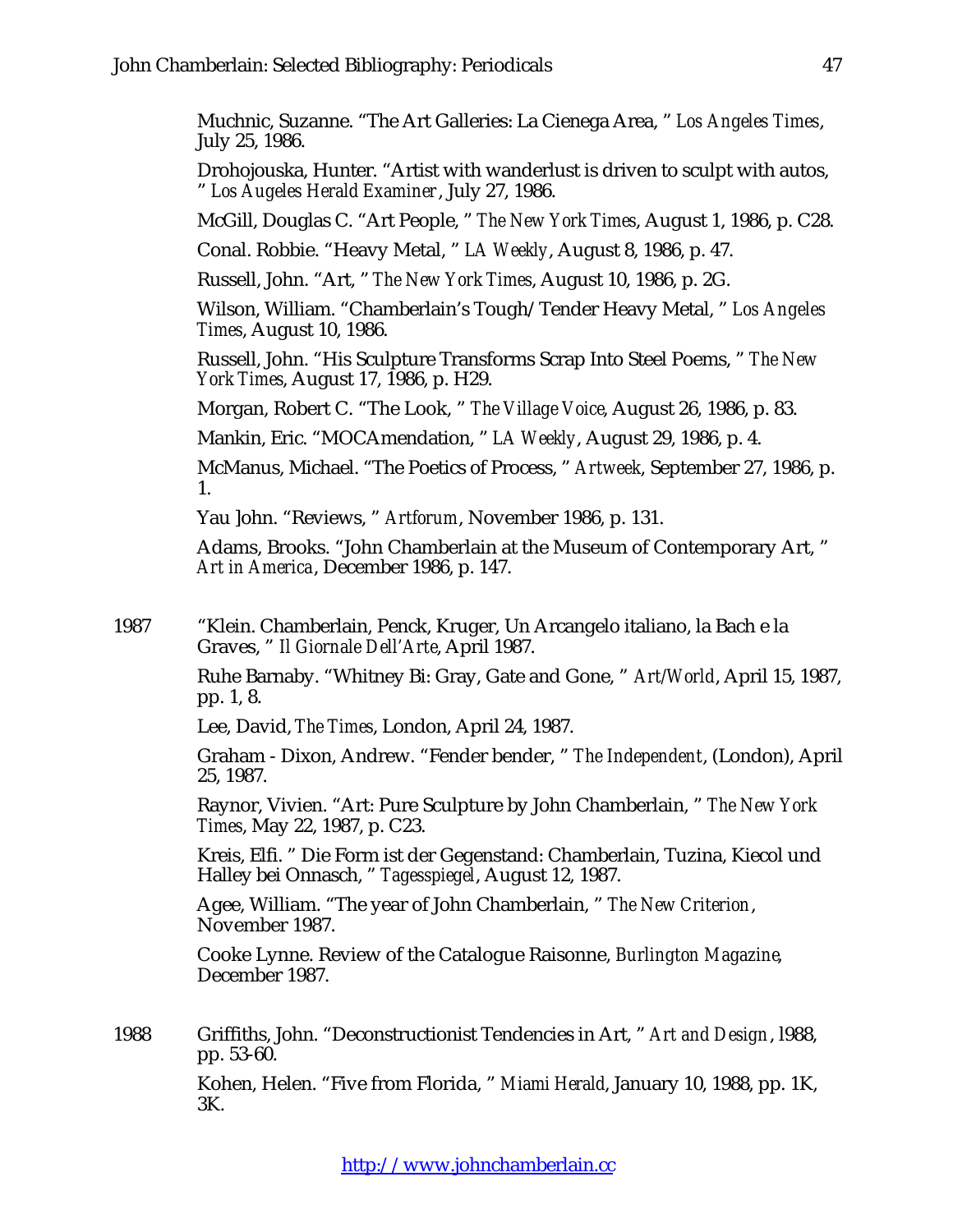F1oss Michael. "John Chamberlain's Sculptures, " *Newsletter, University Art Museum* (Berkeley, California), February 1988.

Sozanski, Edward J. "Works of four prominent sculptors, " *The Philadelphia Inquirer*, March 17, 1988.

Kipling, Kay. "In John's Chambers, " *Sarasota Magazine*, May 1988.

W. , W. "La Cienega Area, " *Los Angeles Times*, June 17, 1988.

Simmons, Ira. "Sculptor and his art", *The Courier Journal*, (Louisville) July 31, 1988.

Heartney, Eleanor. "New Sculpture Group: New York Studio School", *ARTnews*, October 1988, pp. 184-85.

1989 "Art Appreciation, 1989, " *Avenue Magazine*, February 1989.

"The New Art history, " *Avenue Magazine*, February 1989.

Cooke, Lynne. "Etranger; John Chamberlain, " Beaux Arts, March 1989.

Lebowitz, Cathy and Robinson, Walter. *Artworld*, March 1989.

Kimmelman, Michael. "John Chamberlain, " *The New York Times*, March 3, 1989.

Kramer, Hilton. "A Rare Sculptor Who Succeeds With Color, " *The New York Observer*, March 13, 1989.

"Goings on about Town, " *The New Yorker*, March 13, 1989.

Flam, Jack. "Making the Gallery Rounds, " *The Wall Street Jounal*, March 22, 1989.

"Bilderstreit, " *Flash Art*, News, March/Apnl 1989.

Brandt, Tohy. "Second Outdoor exhibition in Monte Carlo, " *The Journal of Art*, April 1989.

Decter, Joshua. "John Chamberlain, " *Arts Magazine*, May 1989.

Gachnang, Johannes, and Rudolf Schmitz. "Keeping the Whole Thing in Motion, " *Tema Celeste*, May 1989.

Grove, Nancy. "Getting into Shape, " *Art and Antiques*, May 1989.

Hayt-Atkins, Elizabeth. "John Chamberlain, " *ARTnews*, May 1989.

"Art and About, " *Details*, May 1989.

Princenthal, Nancy. "John Chamberlain at Pace, " Art in America, June 1989.

"Blick Über Den Atlantik und Zurück, " *Madame*, June 1989.

Princenthal, Nancy. "Western Tilt, " *Art in America*, Summer 1989.

Wechsler, Max. "Bilderstreit, " *Artforum*, September 1989.

Steffen, Barbara. "View, " *Artscribe*, November/December 1989.

Clothier, Paul. "Living with Art, " *ARTnews*, December 1989.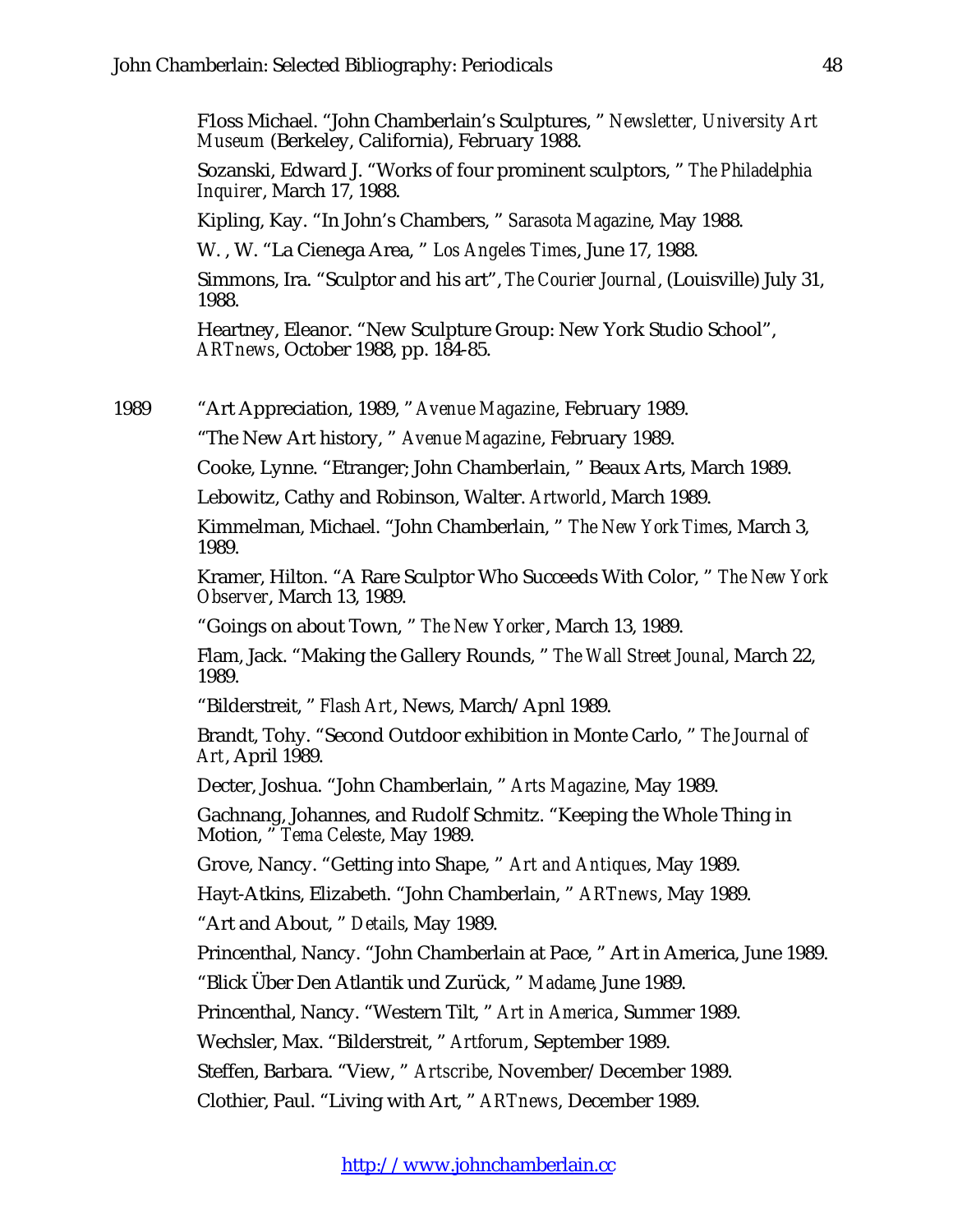Gardner, Paul "Mesmerized by Minimalism, " *Contemporanea*, December 1989.

1990 Hurlburt, Roger. "The Accidental Artist, " *Sun Sentinel*, February 25, 1990.

Gilsoul, Guy. "Exposition: L'art en Floride, " *Spectacles*, March (?) 1990.

"In de Musea: Made in Florida, " *De Nieuwe Limburger*, March (?) 1990.

"Kultur/Service: Kunst uit Florida in Provinciaal Begijnhof, " *Streeknieuws*, March (?) 1990.

"Tips Tentoonstelling: Made in Florida, " *De Standaard*, March 16, 1990.

Gebruers, Paul. "Reizende expo, made in Florida, " *Het Nieuwsblad*, March 23, 1990.

Bekkers, Ludo. "Kunst uit Florida in Hasselt: Naar waar de appelsienen grocien, " *Cultuur* (?), March 31, 1990.

Dawson, Fielding. "Self - Portrait in Steel; A Talk with John Chamberlain, " *Arts Magazine*, April 1990.

Kuspit Donald. "Troubled Titan; John Chamberlain's Existential Vernacular, " *Arts Magazine*, April 1990.

Vaizey, Marina. "Talking in many tongues, " *The Sunday Times*, April 5, 1990.

Ehrlich, Jane. "From junkyard to art gallery: The man who brought us auto parts cum fine arts cruises into London, " *The American*, April 6, 1990.

Kent. Sarah. "John Chamberlain: Waddington's, " *Time Out*, April 11-18, 1990.

Norman, Geraldine. "Contempory Art Market: Abstract Expressionism shows its staying power, " *The Independent*, April 16, 1990.

"Current Shows, " *The Indepeudent*, April 17, 1990.

Smith, Roberta. "Sculpture in the City, From Blankets to Bronze, " *The New York Times Magazine*, April 20, 1990.

Clothier, Peter. "Living with Art, " *ARTnews*, May 1990.

Altabe. Joan. "John Chamberlain from a New Angle, " Sarasota Herald Tribune, May 13, 1990.

"Chamberlain Inducted Into Arts Hall of Fame, " *Sarasola Herald - Tribune*, May 27, 1990.

Riley, Charles A. , 11. "Previews: Basel, " *Art & Auction*, June 1990.

Gutterman, Scott. "World Chronicle - New York: Natural and Unnatural Causes, " *ArtInternational*, Autumn 1990.

Parks, Cynthia. "Fine Art For All Seasons, " *The Florida Times - Union*, September 23, 1990.

Parks, Cynthia. "You can see anything under the sun at 'Florida' exhibition, " *The Florida Times - Union*, September 23, 1990.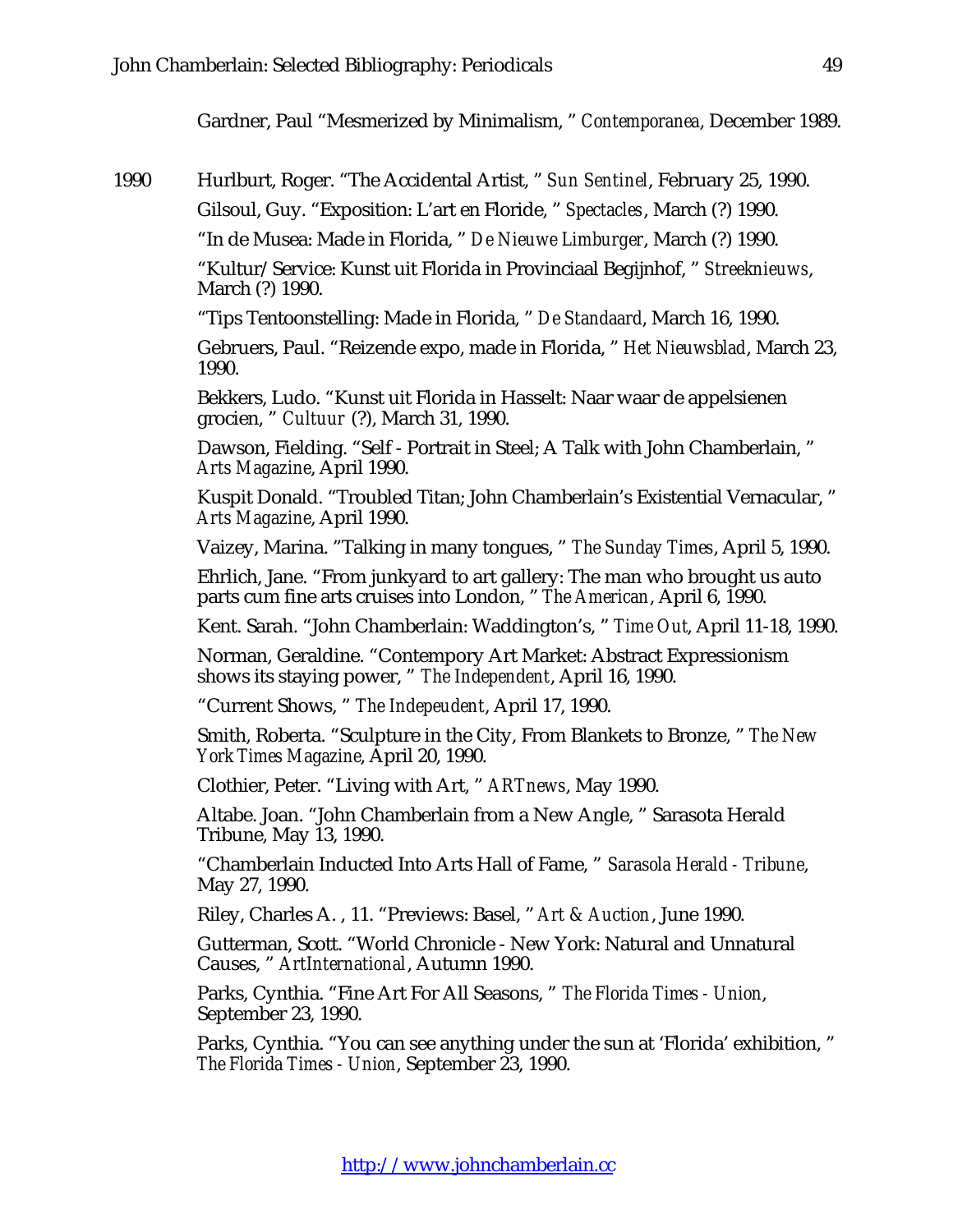Temata, Christine. "The variety is dazzling in 'The Unique Print' at the MFA, " *The Boston Sunday Globe*, September 23, 1990.

Plunkett, Robert and Frawley, Janis R. eds. "The Creative Spirit: Sarasota Artists and Their Sense of Place, " *Sarasota Magazine*, October 1990, p. 19.

"New York in Review, " *Arts Magazine*, November 1990.

Failing, Patricia. "Judd and Panza Square Off, " *ARTnews*, November 1990, pp. 146-151.

1991 "Painted Forms: Recent Metal Sculpture, " *The New York Times*, January 4, 1991.

*Night*, No. 20, 1991 (photos of John working on the Hersey couch, 1978).

"Biennale de sculptures de Monte - Carlo, " *Quotidien de Paris*, February 19, 1991.

Clark, Char1es Lynn (translator). "Telegrams: Korea, " *Galeries Magazine*, February/March 1991, p. 21.

Bacon, George. "New York: Riedizioni per Smith e Kosuth, Pasolini pittore, gli Harrison, il reggiseno di Acconci, Robert Morris, Lüpertz e Brownell, " *Il Giornale Dell'Arte*, No. 87, March 1991.

Tuchmann, Phyllis. "Art Review: One Man's Power of Melding, " *New York Newsday*, March 27, 1991, Part II, pp. 57 & 84.

"Satellite, " *Artscribe*, March/April 1991, p. 19.

Johnson, Ken. "Of Industry & Intuition, " *Art in America*, April 1991, pp. 128- 135 and cover.

"Goings On About Town/Galleries - 57th Street Area: John Chamberlain, " *The New Yorker*, April 1, 1991.

Russell. John. "Art View: Where Little Nothings Turn Into Big Somethings, " *The New York Times*, April 7, 1991, pp. 33 & 35.

Altahe, Joan. "Arts/Travel: Color Me Sarasota, " *Sarasota Herald Tribune*, April 21, 1991, pp. IG & 5G.

Clark, Charles Lynn (translator). "Telegrams: Korea, " *Galeries Magazine*, April/May 1991, p. 21.

Cyphers, Peggy. *Arts Magazine*, Summer 1991, p. 95.

Gookin Kirby. "Reviews: John Chamberlain/Pace Gallery, Pace Prints *Artforum*, Summer 1991, pp. 107-108.

Harris, Dale. "Deep in The Art of Texas, " *Travel and Leisure*, June 1991.

"John et Les Ferrailleurs, " *City Magazine International*, June 1991, p. 13.

"John Chamberlain, Une Oeuvre Soudée, " *Beaux Arts*, No. 92, July/August 1991.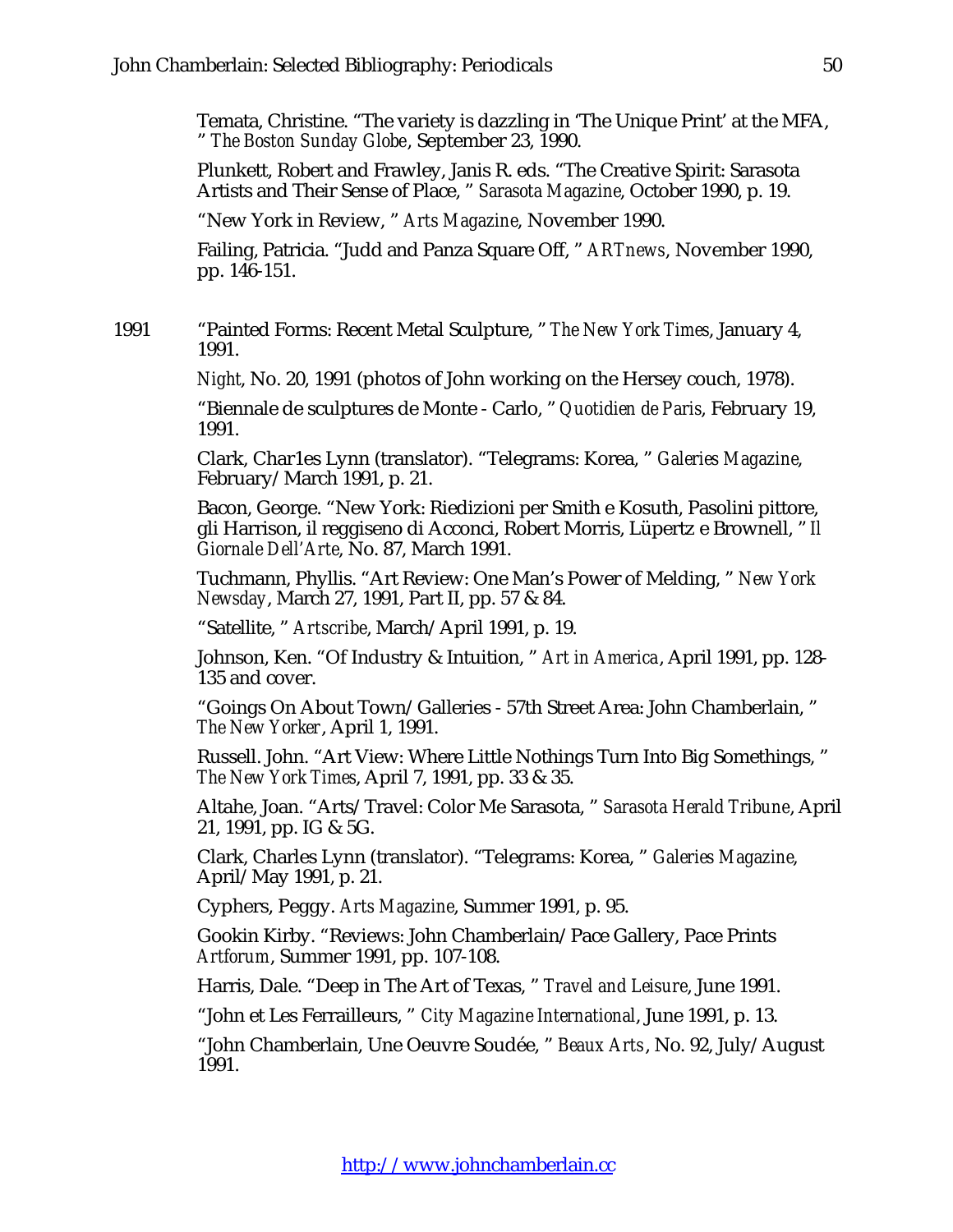"A Big Slice of the Cake But Not Much Filling, " *The Art Newspaper*, no. 10, July/September 199 1.

Smith, Roberta. "Vision of the 60's, From 2 Dealers Who Shaped It, " *The New York Times*, August 16, 1991, p. Cl.

Sommerschuh, J. "Autoblech im Albertinum, " *Sächsische Zeitung*, August 24/25, 1991.

Gimelson, Deborah. "Chicago Fairs, " *Art and Auction*, September 1991.

Heartney, Eleanor. " 'Constructing American identity' at the Whitney Museum Downtown, " *Art in America*, September 1991, p. 133.

Schmitz, Rudolf. "Forever Young: John Chamberlain in Baden - Baden, " *Parkett*, No. 29, 1991, pp. 124-131.

Altabe, Joan. "John Chamberlain et sa methode, " *Art Press*, 163, November 1991.

Botìn, Piloma. "Chamberlain Stolen in Germany, " *IFARreports*, vol. 12, vol. 12, December 1991, p. 11.

1992 Gardner, Paul. "Do Titles Really Matter, " *ARTnews*, February 1992, pp. 92-97. Taylor, Paul. "Leo Castelli in His 85th Year: A Lion in Winter, " *The New York Times*, February 16, 1992, p. H33.

> Hurlburt Roger. "Talent shines with 'Stars in Florida', " *Sun - Sentinel*, February 16, 1992.

Sabin, Selma. "South Florida Museum of Art an exciting stop, " *The Advocate*, February 19, 1992.

Schwan, Gary. "Florida artists shine at exhibit, " *The Palm Beach Post*, February 21, 1992.

*Los Angeles Times*, February 27, 1992.

Armstrong, Richard. "American Life in American Art, 1950 1990, " *Atelier*, March, 1992, pp. 42-55

Reynaud, Bérénice. "Donald Judd régle ses comptes, " *Beaux Arts*, 110. 99, March 1992, pp. 53-59.

Vetrocq, Marcia E. "Report from Turin: Back to Basics, " *Art in America*, April 1992, pp. 67-71.

Tarbell, Bethany. "IFAR's Most Wanted, "*Art & Antiques*, Summer 1992.

Morgan, Robert C. "Psycho, " *Tema Celeste*, Summer 1992, p. 79.

Dullea, Georgia. "With This Spiral: Guggenheim Inaugurates a Marriage", *The New York Times*, June 26, 1992, pp. B1-B2.

Rice, Robin. "The Gang's All Here, " *Philadelphia City Paper*, July 3/10, 1992, p. 14.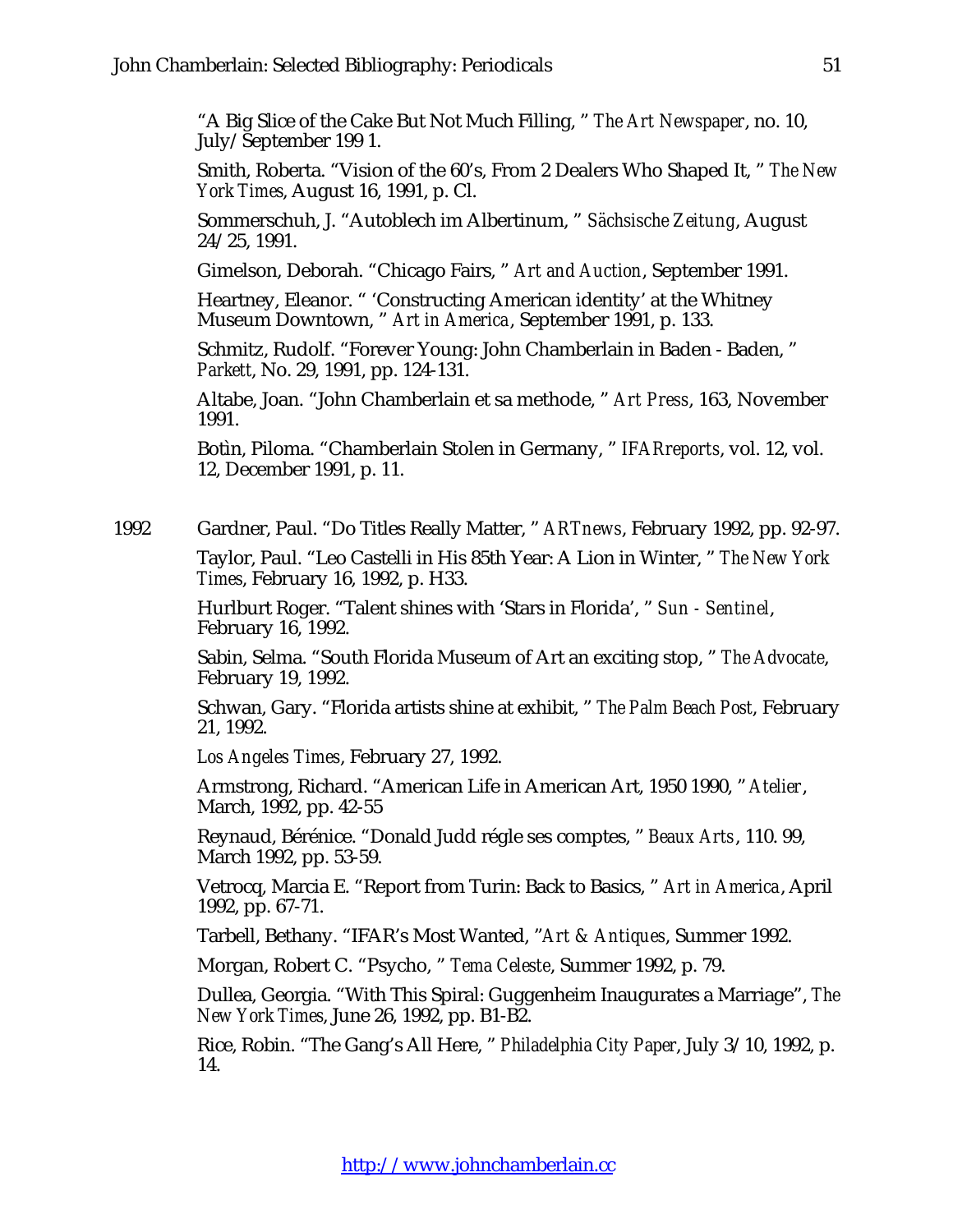Sansegundo, Sheridan. "At The Galleries, " *The East Hampton Star*, August 6, 1992, p. 116.

Smith, Roberta. "Long Island Shows: Small, Closely Focused and Odd, " *The New York Times*, August 21, 1992, p. C22.

Braff, Phyllis. "John Chamberlain's Colorful Auto Parts, " *The New York Times* (Long Island edition), August 23, 1992, p. 12.

Feaver, William. "Reviews: Sculpture, Waddington, " *ARTnews*, September 1992, p. 133.

Lesser, Adrienne. "Artist Shows His Mettle, " *The Southampton Press*, September 3, 1992, p. P6.

Slivka, Rose C. S. "From The Sttidio, " *The East Hampton Star*, September 3, 1992.

Wallach, Amei. "Taking a Long Last Look at the Best of Summer, " *New York Newsday*, September 4, 1992.

Gardner, Paul. "An extraordinary gift of art from ordinary people, " *Smithsonian*, October 1992, pp. 124-130.

Spring, Justin. "Reviews, " *Artforum*, November 1992.

Glueck, Grace. "SoHo's Election Year Concept: A New Flag, " *The New York Observer*, November 16, 1992, p. 24.

1993 Henry, Gerrit. "Reviews, " *ARTnews*, January 1993, p. 128.

Hochfield, Sylvia. "White by Any Name, " *ARTnews*, March 1993, pp. 20, 22.

"Artworld: Awards, " *Art in America*, April 1993, p. 152.

Domino, Christophe. "Chamberlain American Mecano, " *Beaux Arts*, April 1993, pp. 42-47.

Fugate, Marty. "Interview: John Chamberlain, " *Sarasota Arts Review*, vol. 3, issue 7, April 1993, pp. 19-22.

Melrod, George. "John Chamberlain at Pace Gallery, " *Atelier*, April 1993.

Baudot, François. "Chamberlain: Le Chic du Choc, " *EIle* (French edition), April 12, 1993.

Vogel, Carol. "Finding the Specialists Upstairs in SoHo, " *The New York Times*, April 16, 1993, pp. CI, C26.

Kertess, Klaus. "Skowhegan Medal for Sculpture: John Chamberlain, " *1993 Skowhegan Awards Dinner*, program, April 27, 1993.

"Albers at Parrish, " *The East Hampton Star*, April 29, 1993, p. 11-7.

Slivka, Rose. "From the Studio, " The East Hampton Star, June 10, 1993, p. II-9.

Strickland, Carol. "Unshackled, Unconventional Sculptor, " *The New York Times*, Long Island Edition, June 13, 1993.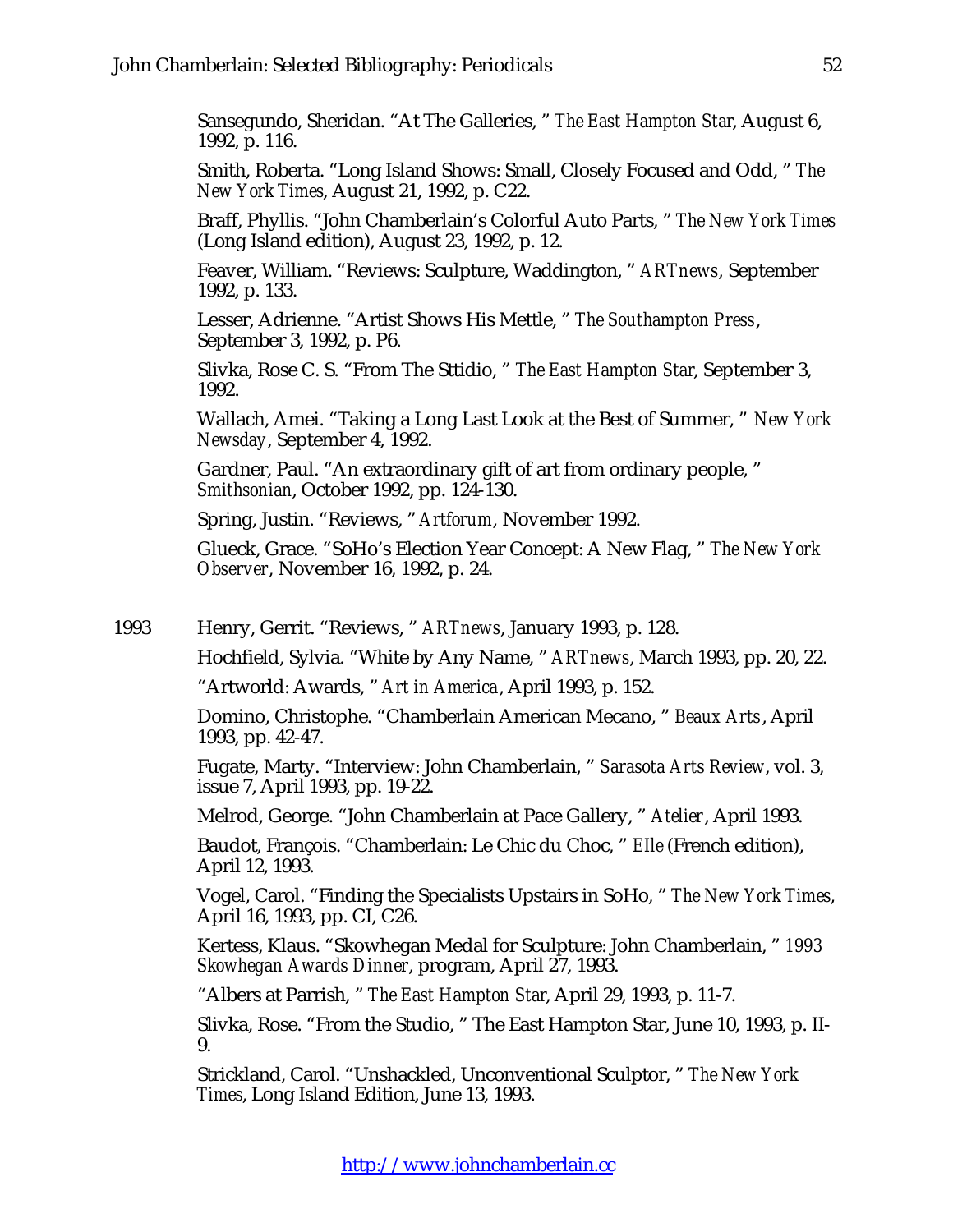Ramljak, Suzanne. "John Chamberlain: Lifetime Achievement Award Recipient, " *Sculpture*, September/October 1993, pp. 14-15.

"News: John Chamberlain Win~ Sculpture Prize, " *Flash Art*, October 1993, p. 50.

Hughes, Robert. The View from Piccadilly, " *Time*, October 4, 1993, pp. 78-79.

1994 "Postscript, " *Sculpture*, January/February 1994, p. 72.

Mannheimer, Steve. "Photos Take the Place of Smashed Cars, " *The Indianapolis Star*, May 1, 1994, p. 1-12.

Baker, Kenneth. "Metal Packed with Form, Light, " *San Francisco Chronicle*, June 18, 1994.

Smith, Roberta. "Art in Review — John Chamberlain, " *The New York Times*, September 23, 1994, p. C 35.

"Goings on About Town Art, " *The New Yorker*, October 10, 1994, p. 22.

Liebmann, Lisa. "Iron John, " *Elle Decor*, October/November 1994, pp. 42-45.

1995 Adlmann, Jan Ernst. "Report from Santa Fe: Going Mainstream, " *Art in America*, January 1995, pp. 51-55.

Bellet, Harry, . . "FIAC, " Atelier International, January'/February, 1995.

Kalina, Richard. "John Chamberlain at PaceWildenstein, " *Art in America*, January 1995, pp. 101-102.

Leffingwell, Edward. "Report from São Paulo: The Bienal Branches Out, " *Art in America*, March 1995, pps. 35-41.

Giovannini, Joseph. "Friesen Outside, " *Elle Decor*, Apnl/May 1995, pp. 238- 243.

Vogel, Carol. "Art in the Hamptons: More is Clearly More, " *The New York Times*, August 8, 1995, pp. C13, C 15.

Knight, Christopher. "A Blue - Chip Gallery Sees Blue Skies in L. A. , " The *Los Angeles Times*, August 13, 1995, pp. 53, 56.

"A Question of Taste, " *ARTnews*, September 1995, p. 30.

Drohojowska-Philp, Hunter. "Still Making Things Happen, " The *Los Angeles Times*, September 17, 1995, calendar pp. 4, 36-37.

Goodwin, Betty. "Gallery Party Leaves 'Em Out on the Streets, " *Los Angeles Times*, October 2 1995

de Bure, Gilles. "Qui sont les têtes de I'art, " *Beaux Arts*, October 1995, pp. 21- 27.

Klaus Kertess. "You're Looking at the Future, " *Elle Decor*, October - November 1995, pp. 60-66.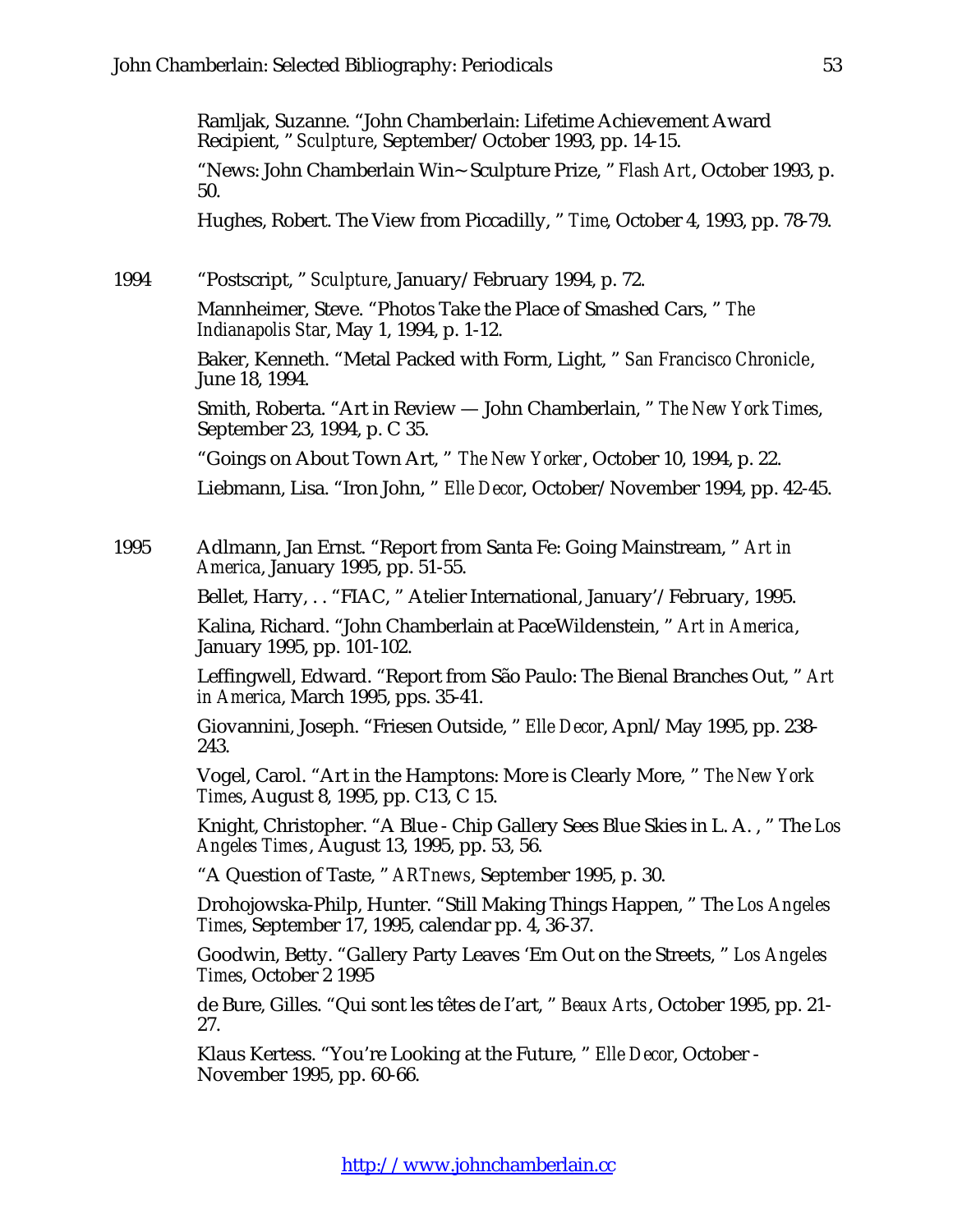Robinson, Walter. "Obituaries: Julio Juristo, " *Art in America*, November 1995, p. 134.

PoIsky, Richard. "Ahead of the curve: Buy? Sell? Hold?, " *An & Auction*, December 1995, pp. 60-64.

1996 Stevens, Mark. "Energy Made Visible, " *New York*, February 19, 1996, pp. 62- 63.

> Gardner, Paul. "Pleasure, Pain & Protocol : Studio Visits, " *Artnews*, March 1996, pp. 106-109.

Brozan, Nadine. "Chronicle: In Bryant Park, the face of violence, " The *New York Times*, April 22, 1996, p. B5.

Pollack, Barbara. "New Day at Dia, " *ARTnews*, May 1996, p. 53.

Griffin, Tom. "John Chamberlain: PaceWildenstein - PaceWildenstein, " *Time Out New York*, June 12-19, 1996, p. 26.

Anderton, Franccs. "The gallery strikes back, *The Art Newspaper*, July August 1996, p. 34.

Colacello, Bob. "Remains of the Dia, " *Vanity Fair*, September 1996, pp. 173- 174, 181-182, 186, 191, 198-200, 202, 204.

1997 Chambers, Karen. "Joan Mitchell and John Chamberlain; A Juxtaposition, " *Review*, December 15, 1997, p. 23.

> Glueck, Grace. "Joan Mitchell and John Chamberlain 'A Juxtaposition, "' *The New York Times*, December 19, 1997, p. E40.

1998 Kandel, Susan. "Discovering a Rainbow in Metalwork, " *Los Angeles Times*, January 9, 1998, p. F26.

"Precious Metal, " *Time Out New York*, March 19-26, 1998, p. 61.

Johnson, Ken. "Galleries: SoHo, John Chamberlain, " *The New York Times*, March 27, 1998, p. E40.

Bell, J. Bowyer. "John Chamberlain: Fauve Landscape, " *Review*, April 1, 1998, p. 23.

Braff, Phyllis. "For Artists, Studios Function As Canvases, " *The New York Times*, Long Island Section, May31, 1998, pp. 1, 6.

Kalina, Richard. "John Chamberlain at PaceWildenstein, " *Art in America*, July 1998, p. 91.

1999 King, Elaine A. , "New York: John Chamberlain, " *Sculpture*, May 1999, pp. 73-74.

Zeiger, Lisa. "MoCA Grande, " *Interieors Magazine*, August 1999, p. 47.